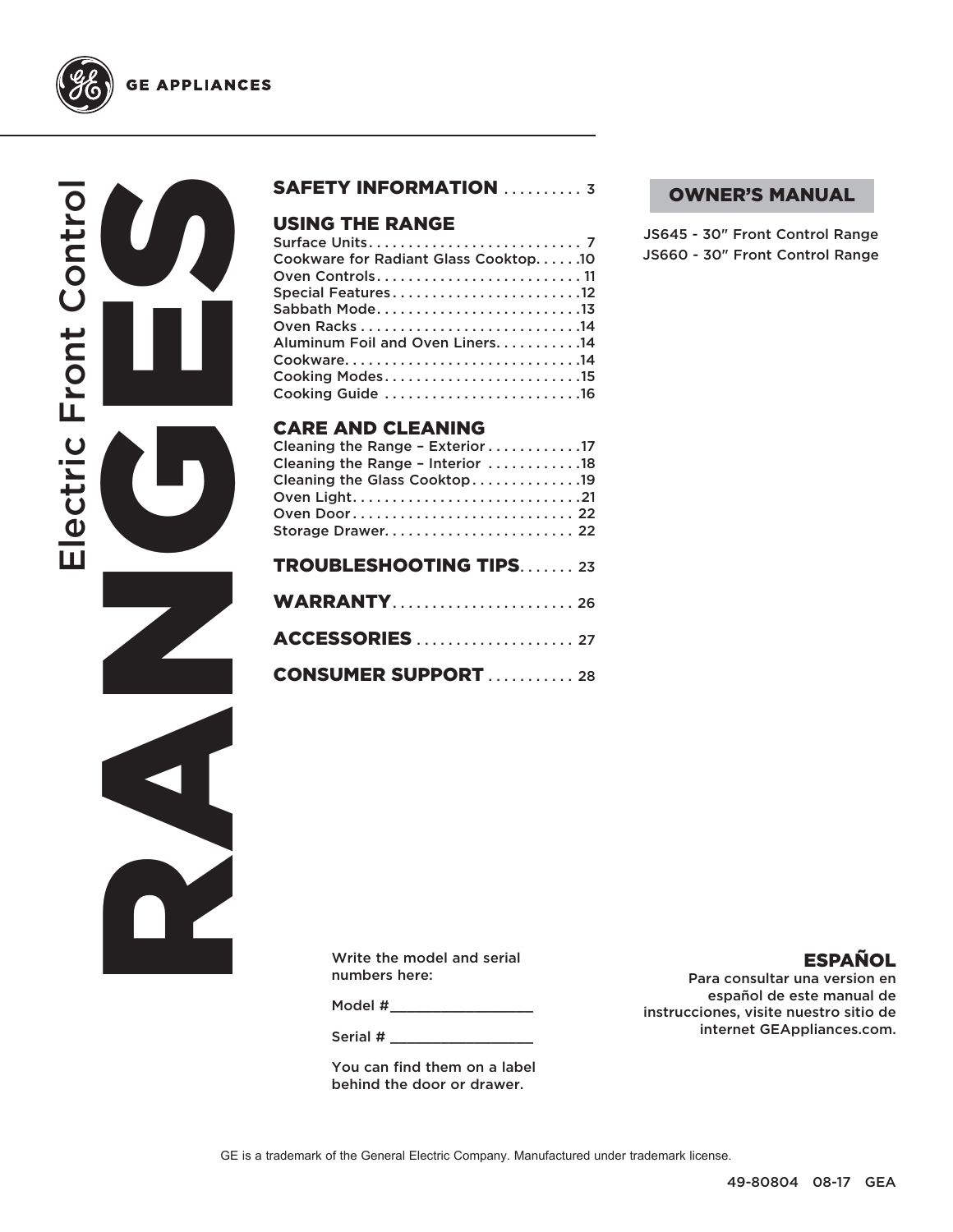## **THANK YOU FOR MAKING GE APPLIANCES A PART OF YOUR HOME.**

Whether you grew up with GE Appliances, or this is your first, we're happy to have you in the family.

We take pride in the craftsmanship, innovation and design that goes into every GE Appliances product, and we think you will too. Among other things, registration of your appliance ensures that we can deliver important product information and warranty details when you need them.

Register your GE appliance now online. Helpful websites and phone numbers are available in the Consumer Support section of this Owner's Manual. You may also mail in the pre-printed registration card included in the packing material.

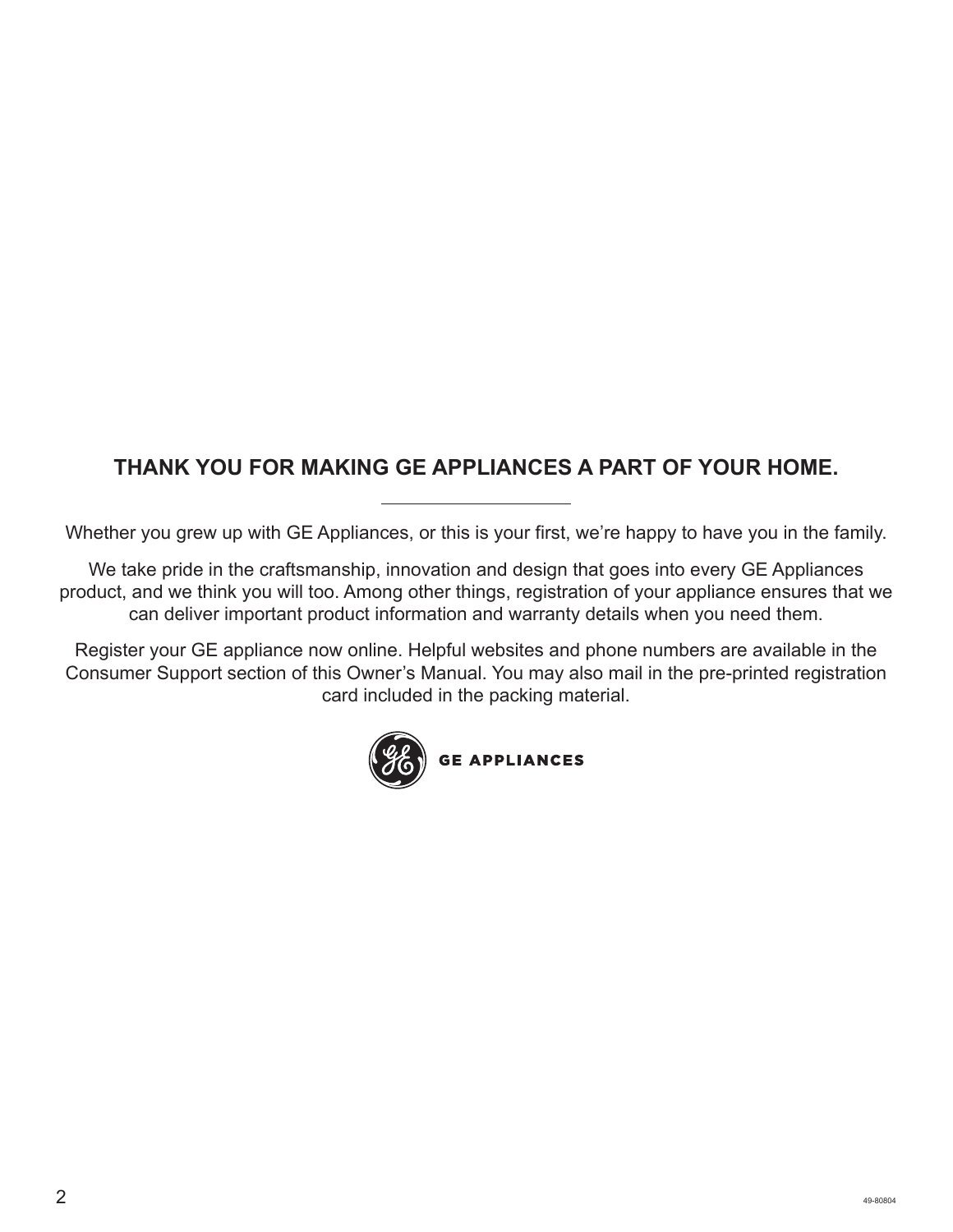**A WARNING** Read all safety instructions before using the product. Failure to follow these instructions may result in fire, electrical shock, serious injury or death.

## **ANTI-TIP DEVICE**



To reduce the risk of tipping the range, the range must be secured by a properly installed anti-tip bracket. See installation instructions shipped with the bracket for complete details before attempting to install.

#### **For Free-Standing and Slide-In Ranges**

To check if the bracket is installed and engaged properly, look underneath the range to see that the rear leveling leg is engaged in the bracket. On some models, the storage drawer or kick panel can be removed for easy inspection. If visual inspection is not possible, slide the range forward, confirm the anti-tip bracket is securely attached to the floor or wall, and



Free-Standing and Slide-In Ranges

slide the range back so the rear leveling leg is under the anti-tip bracket.

If your range is removed for cleaning, servicing or any reason, be sure the anti-tip device is reengaged properly when the range is replaced. Failure to take this precaution could result in tipping of the range and can result in death or serious burns to children or adults.

Never completely remove the leveling legs or the range will not be secured to the anti-tip device properly.

## **WARNING GENERAL SAFETY INSTRUCTIONS**

- $\blacksquare$  Use this appliance only for its intended purpose as described in this Owner's Manual.
- $\blacksquare$  Be sure your appliance is properly installed and grounded by a qualified installer in accordance with the provided installation instructions.
- $\blacksquare$  Do not attempt to repair or replace any part of your range unless it is specifically recommended in this manual. All other servicing should be transferred to a qualified technician.
- $\blacksquare$  Before performing any service, unplug the range or disconnect the power supply at the household distribution panel by removing the fuse or switching off the circuit breaker.
- Do not leave children alone—children should not be left alone or unattended in an area where an appliance is in use. They should never be allowed  $\widehat{\Delta}$  climb, sit or stand on any part of the appliance.
- Ŷ **Do not store items of interest to** children above a range or on the backguard of a range—children climbing on the range to reach items could be seriously injured.
- $\blacksquare$  Use only dry pot holders—moist or damp pot holders on hot surfaces may result in burns from steam. Do not let pot holders touch hot surface units or heating elements. Do not use a towel or other bulky cloth in place of pot holders.
- $\blacksquare$  Never use your appliance for warming or heating the room.
- $\blacksquare$  Do not touch the surface units, the heating elements or the interior surface of the oven. These surfaces may be hot enough to burn even though they are dark in color. During and after use, do not touch, or let clothing or other flammable materials contact the surface units, areas nearby the surface units or any interior area of the oven; allow sufficient time for cooling first. Other surfaces of the appliance may become hot enough to cause burns. Potentially hot surfaces include the cooktop, areas facing the cooktop, oven vent opening, surfaces near the opening and crevices around the oven door.
- Do not heat unopened food containers. Pressure could build up and the container could burst, causing an injury.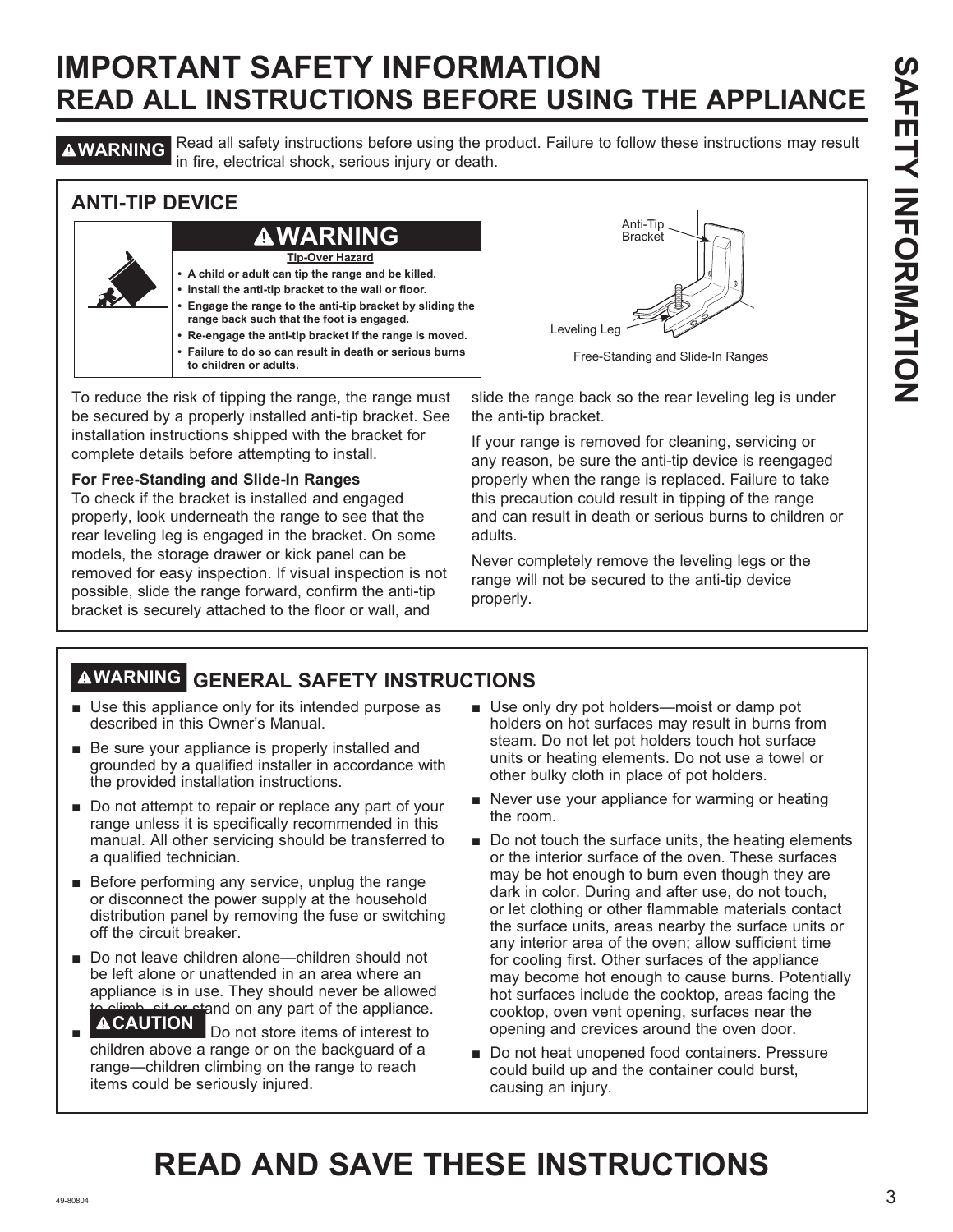# **WARNING GENERAL SAFETY INSTRUCTIONS (Cont.)**

- Do not use any type of foil or liner to cover the oven bottom or anywhere in the oven, except as described in this manual. Oven liners can trap heat or melt, resulting in damage to the product and risk of shock, smoke or fire.
- Avoid scratching or impacting glass doors, cook tops or control panels. Doing so may lead to glass breakage. Do not cook on a product with broken glass. Shock, fire or cuts may occur. Contact a qualified technician immediately
- Cook food thoroughly to help protect against foodborne illness. Minimum safe food temperature recommendations can be found at www.lsltDoneYet.gov and www.fsis.usda.gov. Use a food thermometer to take food temperatures and check several locations.

## **WARNING KEEP FLAMMABLE MATERIALS AWAY FROM THE OVEN Failure to do so may result in fire or personal injury.**

Do not store or use flammable materials in an oven or near the cooktop, including paper, plastic, pot holders, linens, wall coverings, curtains, drapes and gasoline or other flammable vapors and liquids.

using the appliance. These garments may ignite if they contact hot surfaces causing severe burns.

- Do not let cooking grease or other flammable materials accumulate in or near the range. Grease in the oven or on the cooktop may ignite.
- Never wear loose-fitting or hanging garments while

## **WARNING IN THE EVENT OF A FIRE, TAKE THE FOLLOWING STEPS TO PREVENT INJURY AND FIRE SPREADING**

- Do not use water on grease fires. Never pick up a flaming pan. Turn the controls off. Smother a flaming pan on a surface unit by covering the pan completely with a well-fitting lid, cookie sheet or flat tray. Use a multi-purpose dry chemical or foam-type fire extinguisher.
- $\blacksquare$  If there is a fire in the oven during baking, smother the fire by closing the oven door and turning the

oven off or by using a multi-purpose dry chemical or foam-type fire extinguisher.

 $\blacksquare$  If there is a fire in the oven during self-clean, turn the oven off and wait for the fire to go out. Do not force the door open. Introduction of fresh air at selfclean temperatures may lead to a burst of flame from the oven. Failure to follow this instruction may result in severe burns.

## **WARNING COOKTOP SAFETY INSTRUCTIONS**

- $\blacksquare$  Never leave the surface units unattended at medium or high heat settings. Boilovers cause smoking and greasy spillovers that may ignite.
- Never leave oil unattended while frying. If allowed to heat beyond its smoking point, oil may ignite resulting in fire that may spread to surrounding cabinets. Use a deep fat frying thermometer whenever possible to monitor oil temperature.
- To avoid oil spillover and fire, use a minimum amount of oil when shallow pan-frying and avoid cooking frozen foods with excessive amounts of ice.
- Use proper pan size-select cookware having flat bottoms large enough to cover the surface heating element. The use of undersized cookware will expose a portion of the surface unit to direct contact and may result in ignition of clothing. Proper relationship of cookware to surface unit will also improve efficiency.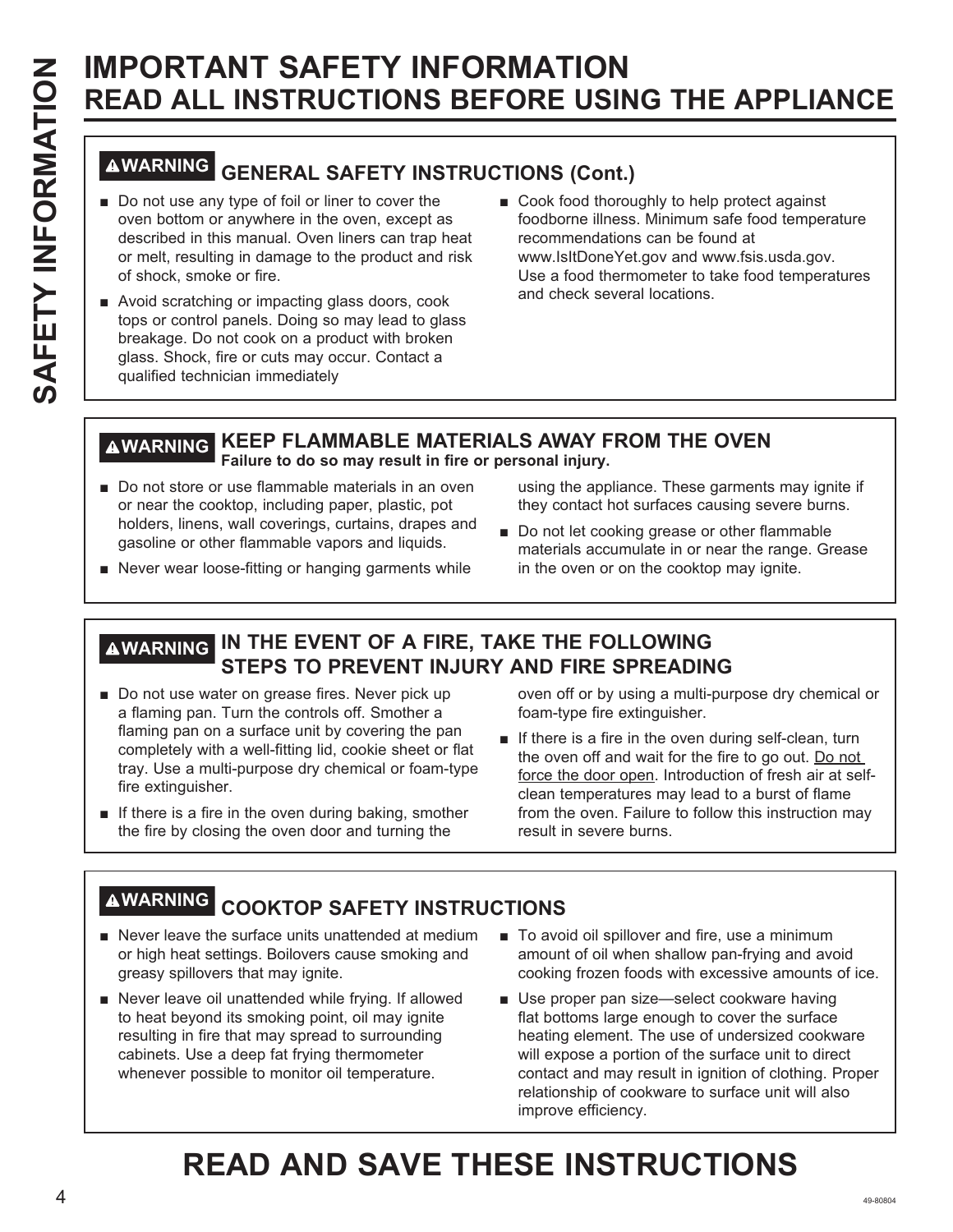## **WARNING COOKTOP SAFETY INSTRUCTIONS (Cont.)**

- When using glass/ceramic cookware, make sure it is suitable for cooktop service; others may break because of sudden change in temperature.
- $\blacksquare$  To minimize the possibility of burns, ignition of flammable materials and spillage, the handle of a container should be turned toward the center of the range without extending over nearby surface units.
- When preparing flaming foods under a hood, turn the fan on.
- **If power is lost to an electric cooktop while a** surface unit is ON, the surface unit will turn back on as soon as power is restored. In the event of power loss, failure to turn all surface unit knobs to the OFF position may result in ignition of items on or near the cooktop, leading to serious injury or death.

## **WARNING RADIANT COOKTOP SAFETY INSTRUCTIONS**

- $\blacksquare$  Use care when touching the cooktop. The glass surface of the cooktop will retain heat after the controls have been turned off.
- Do not cook on a broken cooktop. If glass cooktop should break, cleaning solutions and spillovers may penetrate the broken cooktop and create a risk of electric shock. Contact a qualified technician immediately.
- $\blacksquare$  Avoid scratching the glass cooktop. The cooktop can be scratched with items such as knives, sharp instruments, rings or other jewelry, and rivets on clothing.
- $\blacksquare$  Do not place or store items that can melt or catch fire on the glass cooktop, even when it is not being

used. If the cooktop is inadvertently turned on, they may ignite. Heat from the cooktop or oven vent after it is turned off may cause them to ignite also.

- Use CERAMA BRYTE<sup>®</sup> ceramic Cooktop Cleaner and CERAMA BRYTE® Cleaning Pad to clean the cooktop. Wait until the cooktop cools and the indicator light goes out before cleaning. A wet sponge or cloth on a hot surface can cause steam burns. Some cleaners can produce noxious fumes if applied to a hot surface. **NOTE:** Sugar spills are an exception. They should be scraped off while still hot using an oven mitt and a scraper. See the Cleaning the glass cooktop section for detailed instructions.
- Read and follow all instructions and warnings on the cleaning cream label.

## **WARNING OVEN SAFETY INSTRUCTIONS**

- Stand away from the range when opening the oven door. Hot air or steam which escapes can cause burns to hands, face and/or eyes.
- $\blacksquare$  Do not use the oven if a heating element develops a glowing spot during use or shows other signs of damage. A glowing spot indicates the heating element may fail and present a potential burn, fire, or shock hazard. Turn the oven off immediately and have the heating element replaced by a qualified service technician.
- Keep the oven vent unobstructed.
- Keep the oven free from grease buildup. Grease in the oven may ignite.
- Place oven racks in desired location while oven is cool. If rack must be moved while oven is hot, do not let pot holder contact hot heating element in oven.
- When using cooking or roasting bags in the oven, follow the manufacturer's directions.
- $\blacksquare$  Pull the oven rack to the stop-lock position when loading and unloading food from the oven. This helps prevent burns from touching hot surfaces of the door and oven walls.
- Do not leave items such as paper, cooking utensils or food in the oven when not in use. Items stored in an oven can ignite.
- Never place cooking utensils, pizza or baking stones, or any type of foil or liner on the oven floor. These items can trap heat or melt, resulting in damage to the product and risk of shock, smoke or fire.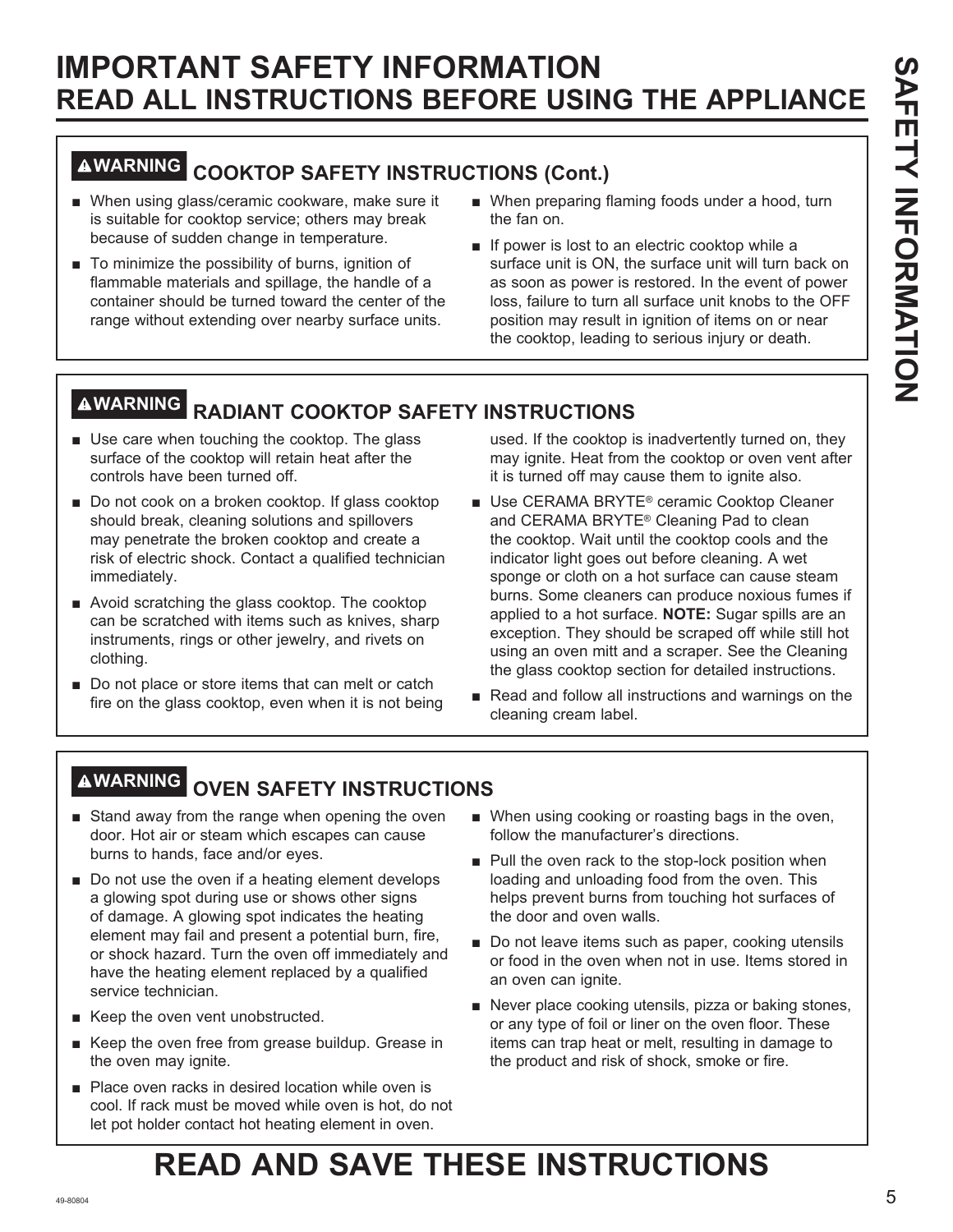## **WARNING SELF-CLEANING OVEN SAFETY INSTRUCTIONS**

The self-cleaning feature operates the oven at temperatures high enough to burn away food soils in the oven. Follow these instructions for safe operation.

- Do not touch oven surfaces during self-clean operation. Keep children away from the oven during self-cleaning. Failure to follow these instructions may cause burns.
- Before operating the self-clean cycle, remove pans, shiny metal oven racks and other utensils from the oven. Only enameled (not shiny) oven racks may be left in the oven. Do not use self-clean to clean other parts, such as drip pans or bowls.
- $\blacksquare$  Before operating the self-clean cycle, wipe grease and food soils from the oven. Excessive amount of grease may ignite leading to smoke damage to your home.
- $\blacksquare$  If the self-cleaning mode malfunctions, turn the oven off and disconnect the power supply. Have it serviced by a qualified technician.
- Do not clean the door gasket. The door gasket is essential for a good seal. Care should be taken not to rub, damage or move the gasket.
- Do not use oven cleaners. No commercial oven cleaner or oven liner protective coating of any kind should be used in or around any part of the oven.

## **STATE OF CALIFORNIA PROPOSITION 65 WARNINGS**

**WARNING** This product contains one or more chemicals known to the State of California to cause cancer, and birth defects or other reproductive harm.

Self clean ovens can cause low level exposure to some of the Proposition 65 substances, including carbon monoxide, during the cleaning cycle. Exposure to these substances can be minimized by opening a window or using a ventilation fan or hood.

## **How to Remove Protective Shipping Film and Packaging Tape**

Carefully grasp a corner of the protective shipping film with your fingers and slowly peel it from the appliance surface. Do not use any sharp items to remove the film. Remove all of the film before using the appliance for the first time.

To assure no damage is done to the finish of the product, the safest way to remove the adhesive from packaging tape on new appliances is an application of a household liquid dishwashing detergent. Apply with a soft cloth and allow to soak.

**NOTE:** All protective packing must be removed from all parts. It cannot be removed if it is baked on.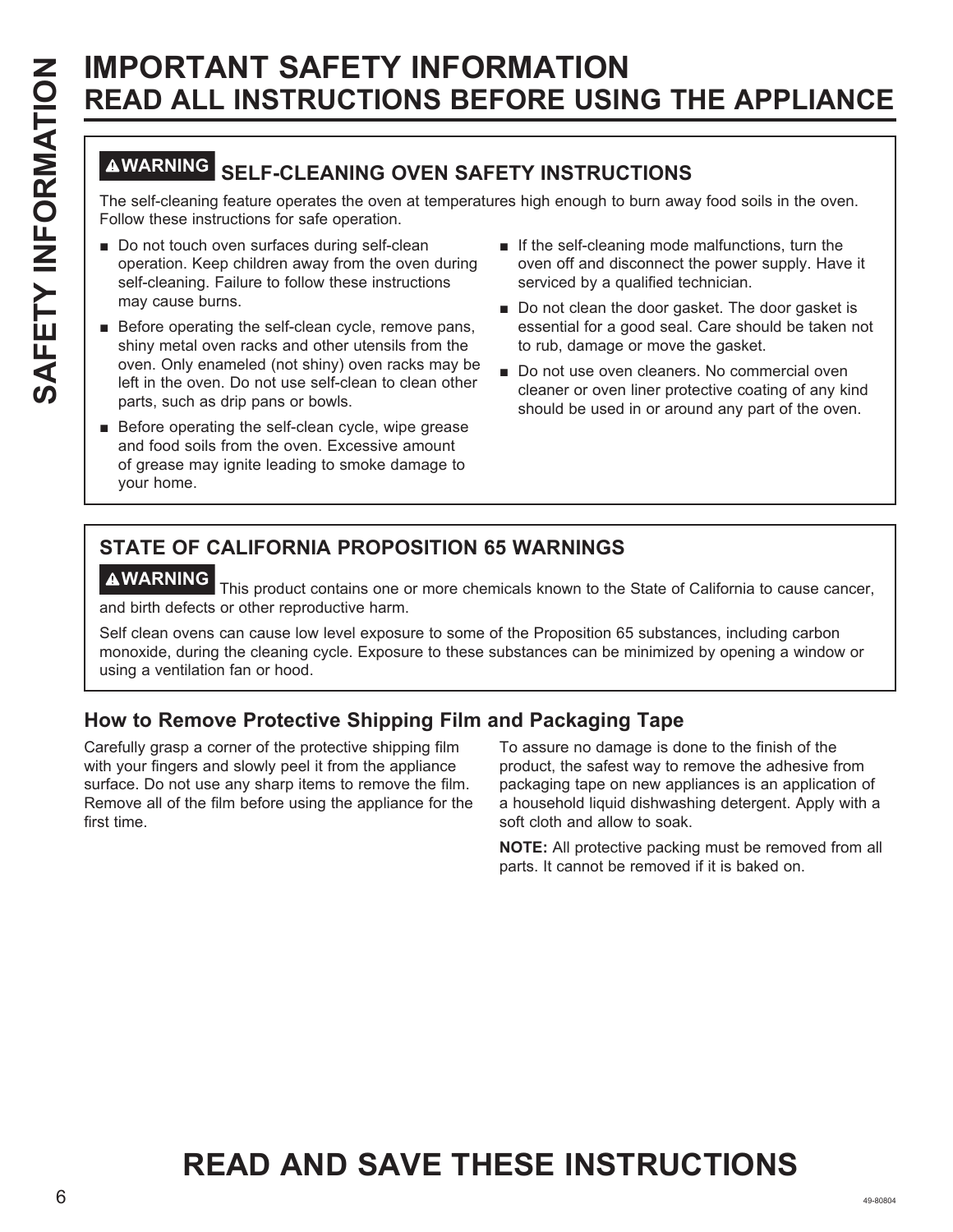# **USING THE RANGE: Scree Disco USING THE RANGE:**Surface Units

## **Surface Units**

**WARNING FIRE HAZARD:** Never leave the range unattended with the cooktop on medium or high settings. Keep flammable items away from the cooktop. Turn off all controls when done cooking. Failure to follow these instructions can result in fire, serious injury or death.

Throughout this manual, features and appearance may vary from your model.

**NOTE:** Before using the cooktop for the first time, clean it with CERAMA BRYTE® Ceramic Cooktop Cleaner. This helps protect the top and makes cleanup easier. Off

## **How to Set**

Push the knob in and turn in either direction to the setting you want.

A surface ON indicator light will glow when any surface unit is on

#### **For glass cooktop surfaces:**

A **HOT COOKTOP** indicator light will:

- $\blacksquare$  come on when the unit is hot to the touch.
- $\blacksquare$  stay on even after the unit is turned off.
- $\blacksquare$  stay on until the unit is cooled to approximately 150°F.





**OFF** when you finish cooking.



Hi

**Melt** setting (on some models) will melt chocolate or butter.

## **Dual Surface Units and Control Knobs (on some models)**

The surface unit has 2 cooking sizes to select from so you can match the size of the unit to the size of the cookware you are using.



Models with a Dual-Ring surface element only

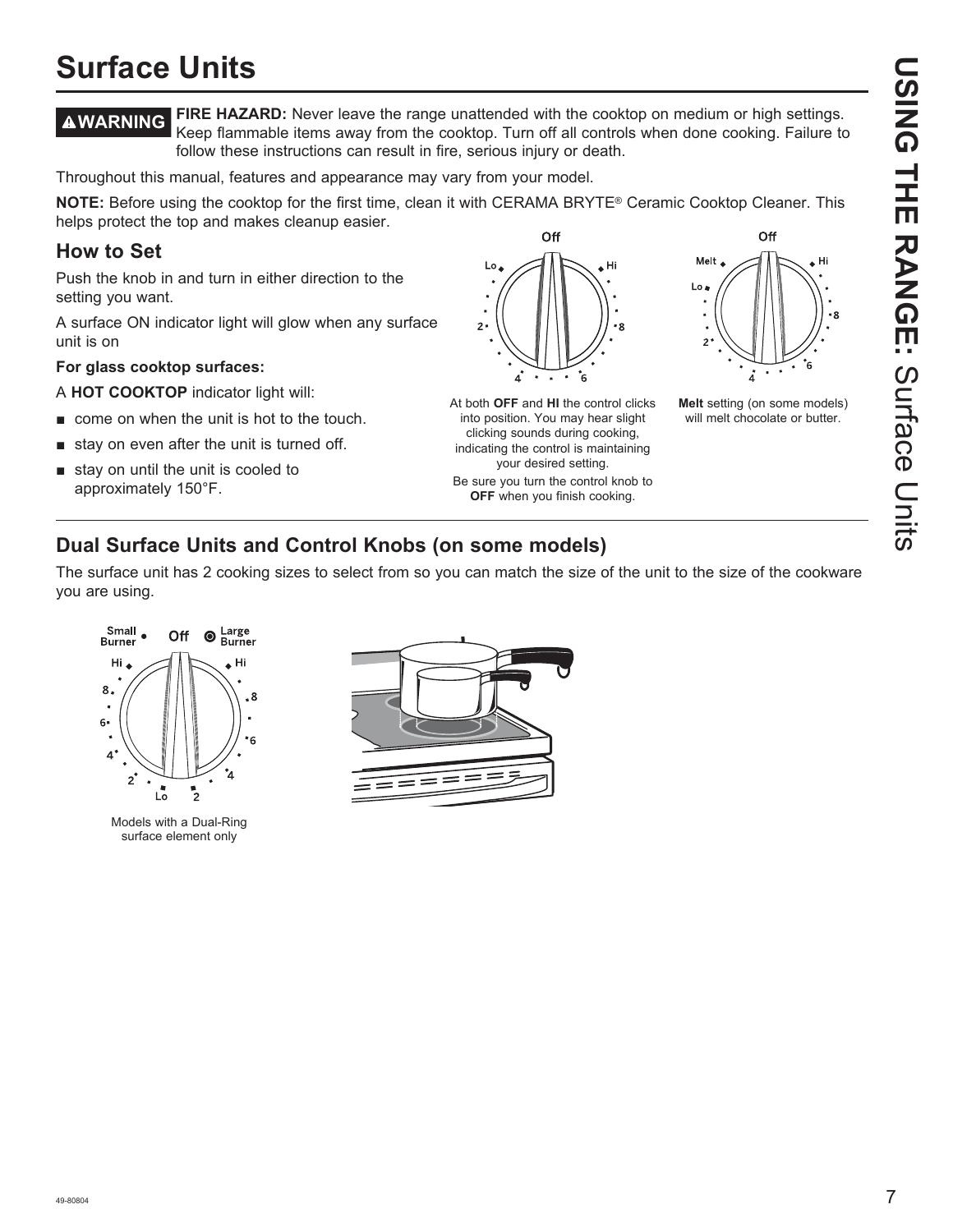# **Surface Units (Cont.)**

## **WARNING**

**FOOD POISON HAZARD:** Bacteria may grow in food at temperatures below 140°F.

- Always start with hot food. Do not use warm setting to heat cold food.
- Do not use warm setting for more than 2 hours.

**USIT THE RANGE:**<br>
USING THE RANGE: Bacteria may grow in food at<br>
temperatures below 140°F.<br> **USIT THE RANGE:**<br> **USIT THE WARMING**<br> **USIT THE WARMING ZONE**, located in the back center of<br>
the glass surface. Will keep hot, The **WARMING ZONE**, located in the back center of the glass surface, will keep hot, cooked food at serving temperature. Always start with hot food. Do not use to heat cold food. Placing uncooked or cold food on the **WARMING ZONE** could result in foodborne illness.

To turn the **WARMING ZONE** on, press **Warming Zone ON/OFF**, select **Lo, Med** or **Hi** with the number pads, and press **Start** .

#### To turn the **WARMING ZONE** off, press the **Warming Zone ON/OFF** pad.

For best results, all foods on the **WARMING ZONE** should be covered with a lid or aluminum foil. When warming pastries or breads, the cover should be vented to allow moisture to escape.

The initial temperature, type and amount of food, type of pan, and the time held will affect the quality of the food.

Always use pot holders or oven mitts when removing food from the **WARMING ZONE**, since cookware and plates will be hot.

**NOTE:** The surface warmer will not glow red like the cooking elements.

**NOTE:** The Cancel/Off pad does not turn off the Warming Zone

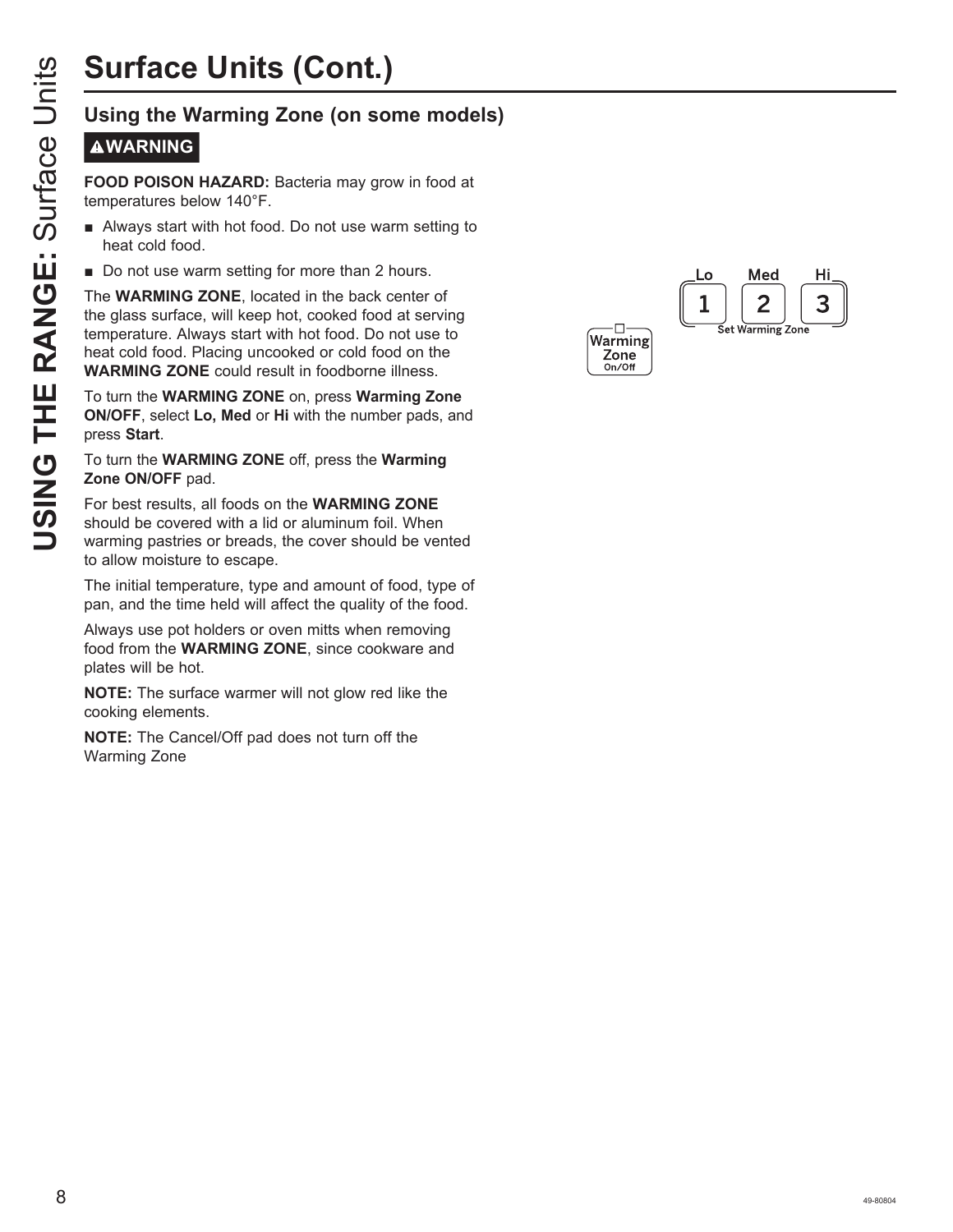## **Surface Units (Cont.)**

## **Home Canning Tips**

Be sure the canner is centered over the surface unit.

Make sure the canner is flat on the bottom.

To prevent burns from steam or heat, use caution when canning.

Use recipes and procedures from reputable sources. These are available from manufacturers such as Ball® and Kerr<sup>®</sup> and the Department of Agriculture Extension Service.

Flat-bottomed canners are recommended. Use of water bath canners with rippled bottoms may extend the time required to bring the water to a boil.

## **Radiant Glass Cooktop**

The radiant cooktop features heating units beneath a smooth glass surface.

**NOTE:** A slight odor is normal when a new cooktop is used for the first time. It is caused by the heating of new parts and insulating materials and will disappear in a short time.

**NOTE:** On models with light-colored glass cooktops, it is normal for the cooking zones to change color when hot or cooling down. This is temporary and will disappear as the glass cools to room temperature.

The surface unit will cycle on and off to maintain your selected control setting.

It is safe to place hot cookware on the glass surface even when the cooktop is cool.

Even after the surface units are turned off, the glass cooktop retains enough heat to continue cooking. To avoid overcooking, remove pans from the surface units when the food is cooked. Avoid placing anything on the surface unit until it has cooled completely.

- Water stains (mineral deposits) are removable using the cleaning cream or full-strength white vinegar.
- $\blacksquare$  Use of window cleaner may leave an iridescent film on the cooktop. The cleaning cream will remove this film.
- $\blacksquare$  Don't store heavy items above the cooktop. If they drop onto the cooktop, they can cause damage.
- Do not use the surface as a cutting board.



Never cook directly on the glass. Always use cookware.



Always place the pan in the center of the surface unit you are cooking on.



Do not slide cookware across the cooktop because it can scratch the glass-the glass is scratchresistant, not scratch proof.

## **Temperature Limiter on Radiant Glass Cooktops**

Every radiant surface unit has a temperature limiter.

The temperature limiter protects the glass cooktop from getting too hot.

The temperature limiter may cycle the surface units off for a time if:

- $\blacksquare$  the pan boils dry.
- $\blacksquare$  the pan bottom is not flat.
- $\blacksquare$  the pan is off-center.
- $\blacksquare$  there is no pan on the unit.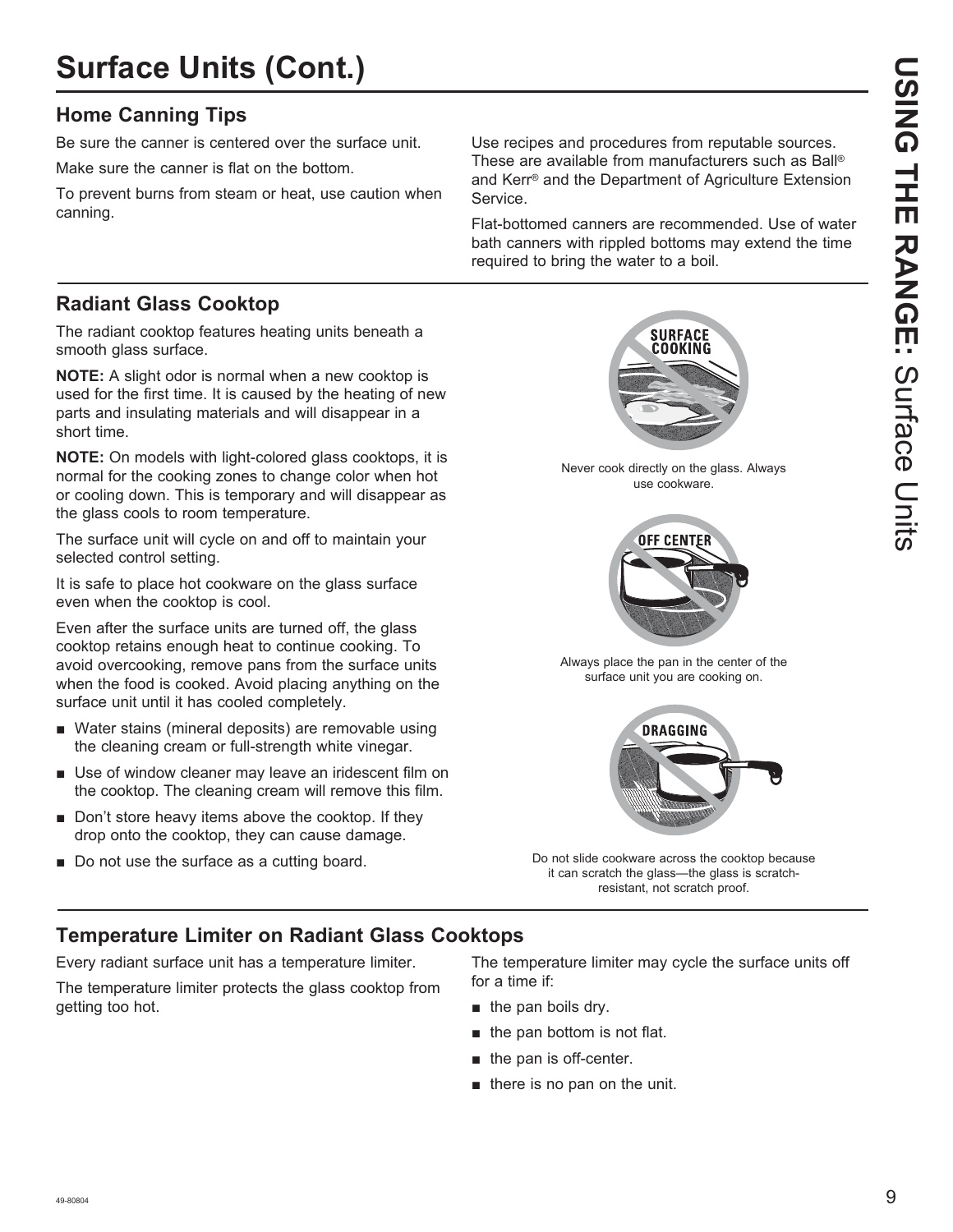# **Cookware for Radiant Glass Cooktop**

**NOTE:** Follow all cookware manufacturer's recommendations when using any type of cookware on the ceramic cooktop.

## **Recommended**

## **Stainless Steel**

## **Aluminum:**

heavy weight recommended

Good conductivity. Aluminum residues sometimes appear as scratches on the cooktop but can be removed if cleaned immediately. Because of its low melting point, thin weight aluminum should not be used.

## **Copper Bottom:**

Cookware for Radiant Glass Cooktop<br>
The following information will help you choose cookware which will give good performance on glass cookdop<br>
O Recommended Expedimentalisms when under concernent and cook and concernent an Copper may leave residues which can appear as scratches. The residues can be removed, as long as the cooktop is cleaned immediately. However, do not let these pots boil dry. Overheated metal can bond to glass cooktops. An overheated copper bottom pot will leave a residue that will permanently stain the cooktop if not removed immediately.

## **Enamel (painted) on Cast Iron:**

recommended if bottom of pan is coated

## **Avoid/Not Recommended**

## **Enamel (painted) on Steel:**

Heating empty pans can cause permanent damage to cooktop glass. The enamel can melt and bond to the ceramic cooktop.

## **Glass-ceramic:**

Poor performance. Will scratch the surface.

## **Stoneware:**

Poor performance. May scratch the surface.

## **Cast Iron:**

not recommended—unless designed specifically for glass cooktops

Poor conductivity and slow to absorb heat. Will scratch the cooktop surface.



Check pans for flat bottoms by using a straight edge.







Pans with rounded, curved, ridged or warped bottoms are not recommended.

## **For Best Results**

- $\blacksquare$  Place only dry pans on the surface elements. Do not place lids on the surface elements, particularly wet lids. Wet pans and lids may stick to the surface when cool.
- $\blacksquare$  Do not use woks that have support rings. This type of wok will not heat on glass surface elements.
- $\blacksquare$  We recommend that you use only a flat-bottomed wok. They are available at your local retail store. The bottom of the wok should have the same diameter as the surface element to ensure proper contact.
- Some special cooking procedures require specific cookware such as pressure cookers or deep-fat fryers. All cookware must have flat bottoms and be the correct size.



Do not place wet pans on the glass cooktop.



Do not use woks with support rings on the glass cooktop.



Use flat-bottomed woks on the glass cooktop.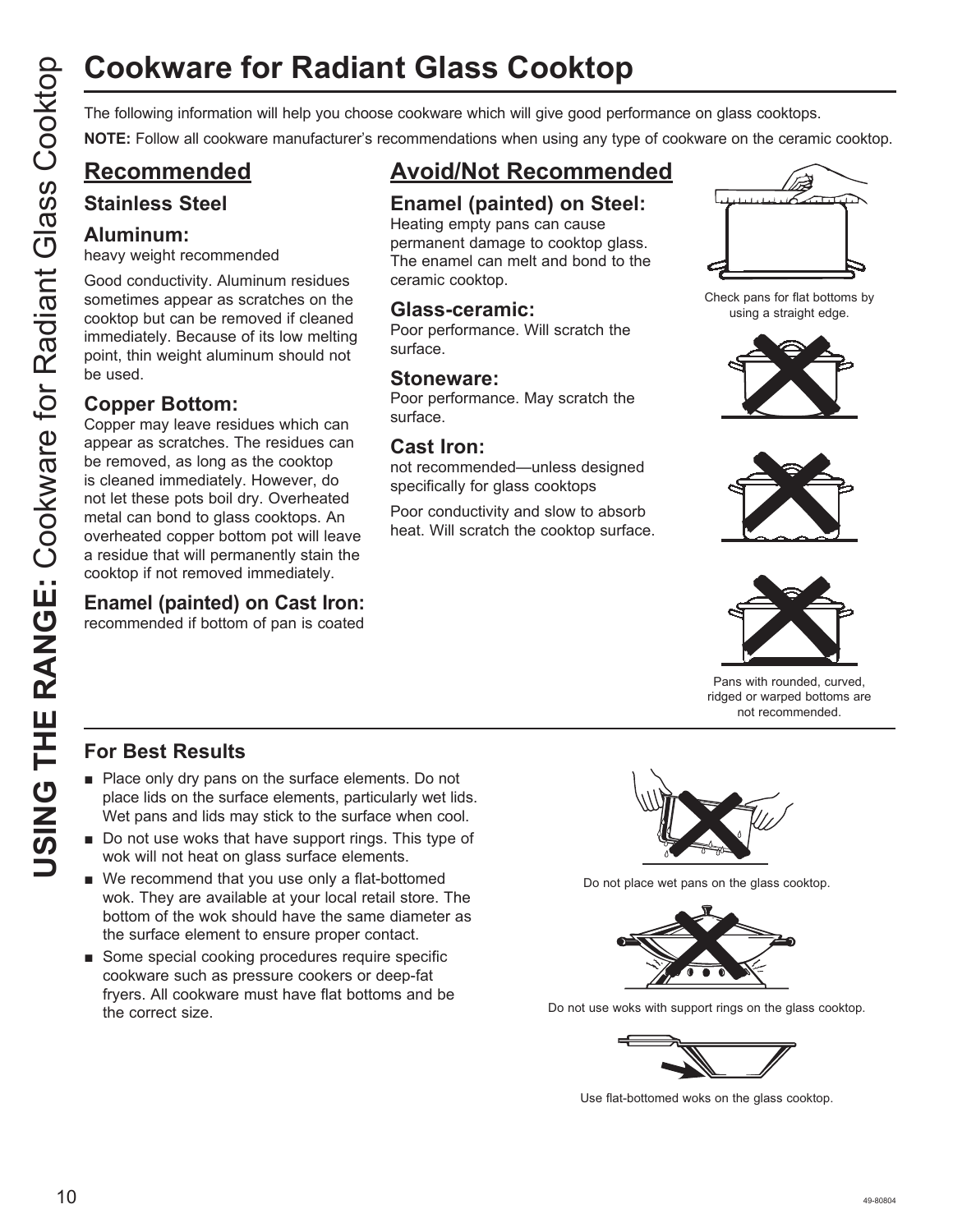

- **1. Traditional Cooking Modes:** Your oven has the following traditional cooking modes: Bake and Broil Hi/Lo. See the Cooking Modes section for more information.
- 2. Self Clean (on some models): Your oven may have Self Clean. See the Cleaning the Oven section for important information about using this mode.
- **3.** Start: Must be pressed to start any cooking, cleaning, or timed function.
- **4. Cancel/Off:** Cancels ALL oven operations except the clock and timer.
- **5. Number Pad**
- **6. Warming Zone (on some models)** The **WARMING ZONE**, located in the back center of the glass surface, will keep hot, cooked food at serving temperatures. Always start with hot food. Do not use to heat cold food. Placing uncooked or cold food on the **WARMING ZONE** could result in foodborne illness. See Warming Zone section for more information.
- **7. Cook Time:** Counts down cooking time and turns off the oven when the cooking time is complete. Press the **Cook Time** pad, use the **n**u**m**ber pads to program a cooking time in hours and minutes, then press **Start.** This can only be used with Bake, Convection Bake, and Convection Roast (where available).
- **8. Set Clock:** Sets the oven clock time. Press the **Set Clock** pad twice and the **number pads** to program the clock. Press **Start** to save the time.
- **9. Timer:** Works as a countdown timer. Press the **Timer** pad and the **n**u**m**ber pads to program the time in hours and minutes. Press the **Start** pad. The timer countdown is complete. To turn the timer off press the **Timer** pad.

**10. Delay Time:** Delays when the oven will turn on. Use this to set a time when you want the oven to start. Press the **Delay Time** pad and use the number pads to program the time of day for the oven to turn on then press **Start**. Press the desired cooking mode and temperature then press **Start**. A Cook Time may also be programmed if desired. Follow the directions under Cook Time for setting this feature. This can only be used with Bake, Convection Bake and Self-Clean.

**NOTE:** When using the Delay Time feature, foods that spoil easily-such as milk, eggs, fish, stuffings, poultry and pork—should not be allowed to sit for more than 1 hour before or after cooking. Room temperature promotes the growth of harmful bacteria. Be sure that the oven light is off because heat from the bulb will speed harmful bacteria growth.

- **11. Oven Light:** Turns the oven light on or off.
- **12. Lock Controls:** Locks out the control so that pressing the pads does not activate the controls. Press and hold the number pads or the **Lock Controls** pad, for three seconds to lock or unlock the control. **Cancel/ Off** is always active, even when the control is locked.
- **13. Warm:** Warm mode is designed to keep hot foods hot for up to 3 hours. To use this mode, select **WARM** and then **START**. Cover foods that need to remain moist and do not cover foods that should be crisp. Preheating is not required. Do not use warm to heat cold food other than crisping crackers, chips or dry cereal. It is also recommended that food not be kept warm for more than 2 hours.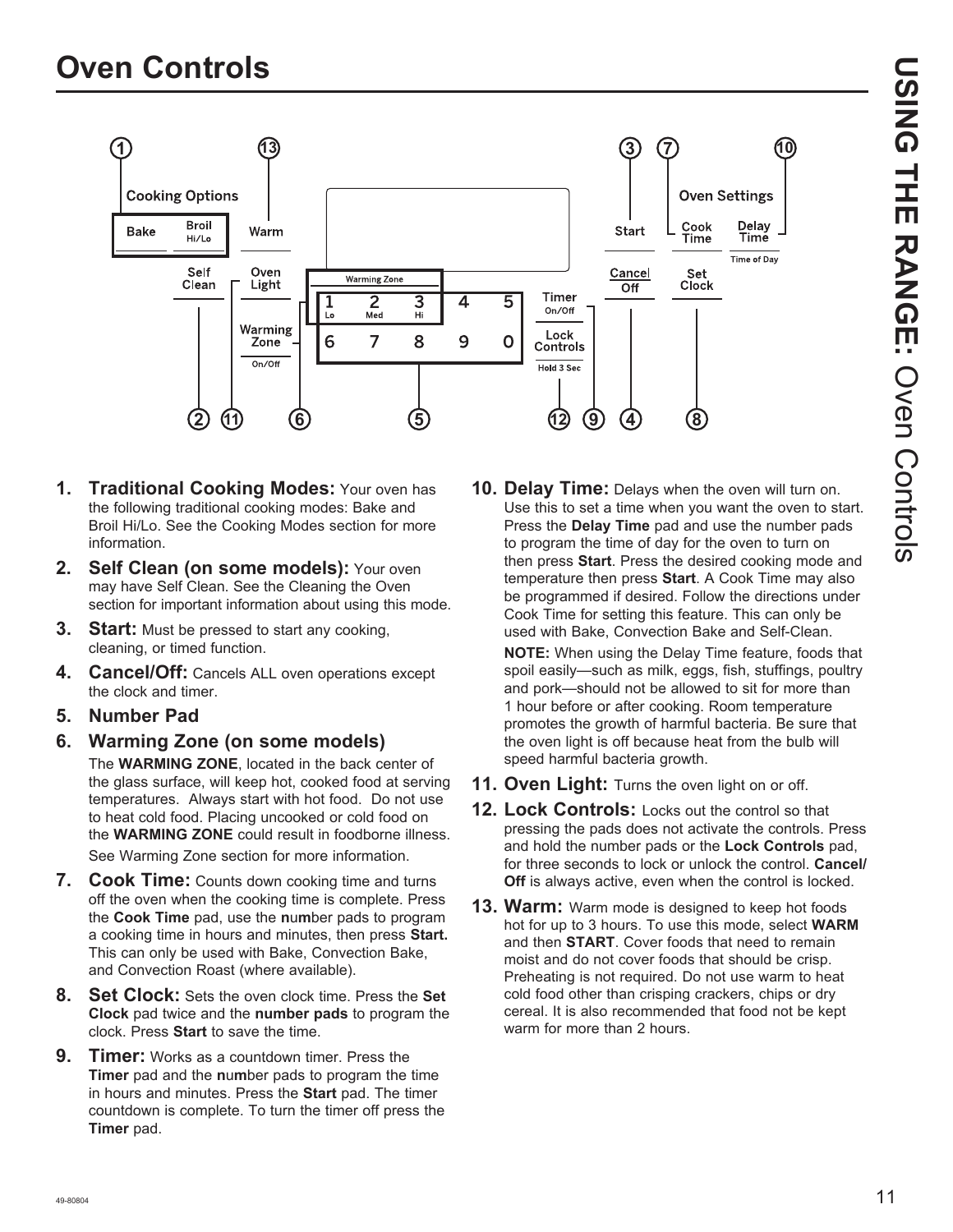## **Special Features**

- To enter the Special Features menu, press the **Bake** and **Broil** pads at the same time and hold for three seconds. "OFFSEt" will appear in the display.
- Scroll through Special Features menu using the 8 pad for down and the 3 pad for up.
- To select a feature to change, or to confirm a change, press the **0** pad.
- **The Cancel a change and return to the Special Features menu, press the 6 pad. To exit the Special Features** menu, press the **6** pad again.

## **Adjust the Oven Temperature (OFFSEt)**

**Special Features**<br>
There are several different special features on your range.<br>
To enter the Special Features menu, press the Bake at<br>
Scroll firough Special Features menu using the 8 pad 1<br>
To select a feature to change, This feature allows the oven baking and convection baking temperature to be adjusted up to 35ºF hotter or down to 35°F cooler. Use this feature if you believe your oven temperature is too hot or too cold and wish to change it. This adjustment affects Bake and Convection Bake modes. No other cooking modes are affected.

Using the number pads to navigate as described above, select "OFFSEt". A number between positive and hegative 35 will display. Use the 8 or 3 pads to increase or decrease the offset value. Save and confirm by pressing the **0** pad.

## **Sound Volume (Sound)**

This feature allows the oven tone volume to be adjusted between high (Hi), medium (rEg), low (Lo), and off (OFF). The control will sound the oven tone at the new volume level each time the sound level is changed.

## **End of Timer Signals (End tonE)**

This is the tone that signals the end of a timer. The tone can be continuous (Cont) or one repeating beep (bEEP). A continuous setting will continue to sound a tone until a button on the control is pressed.

## **12-hour Shutoff (2H ShutoFF)**

This feature shuts the oven down after 12 hours of continuous operation. It may be enabled or disabled.

## **Fahrenheit or Celsius Temperature Display (dEg Unit)**

The oven control is set to use Fahrenheit temperatures (F), but you can change it to use Celsius temperatures (C).

## **Clock Display (Cloc diSP)**

This feature specifies whether the clock appears in the display. It may be On or Off.

## **Clock Configuration (Cloc cFg)**

This feature specifies how the time of day will be displayed. You can select a standard 12-hour clock (12) or 24-hour military time (24).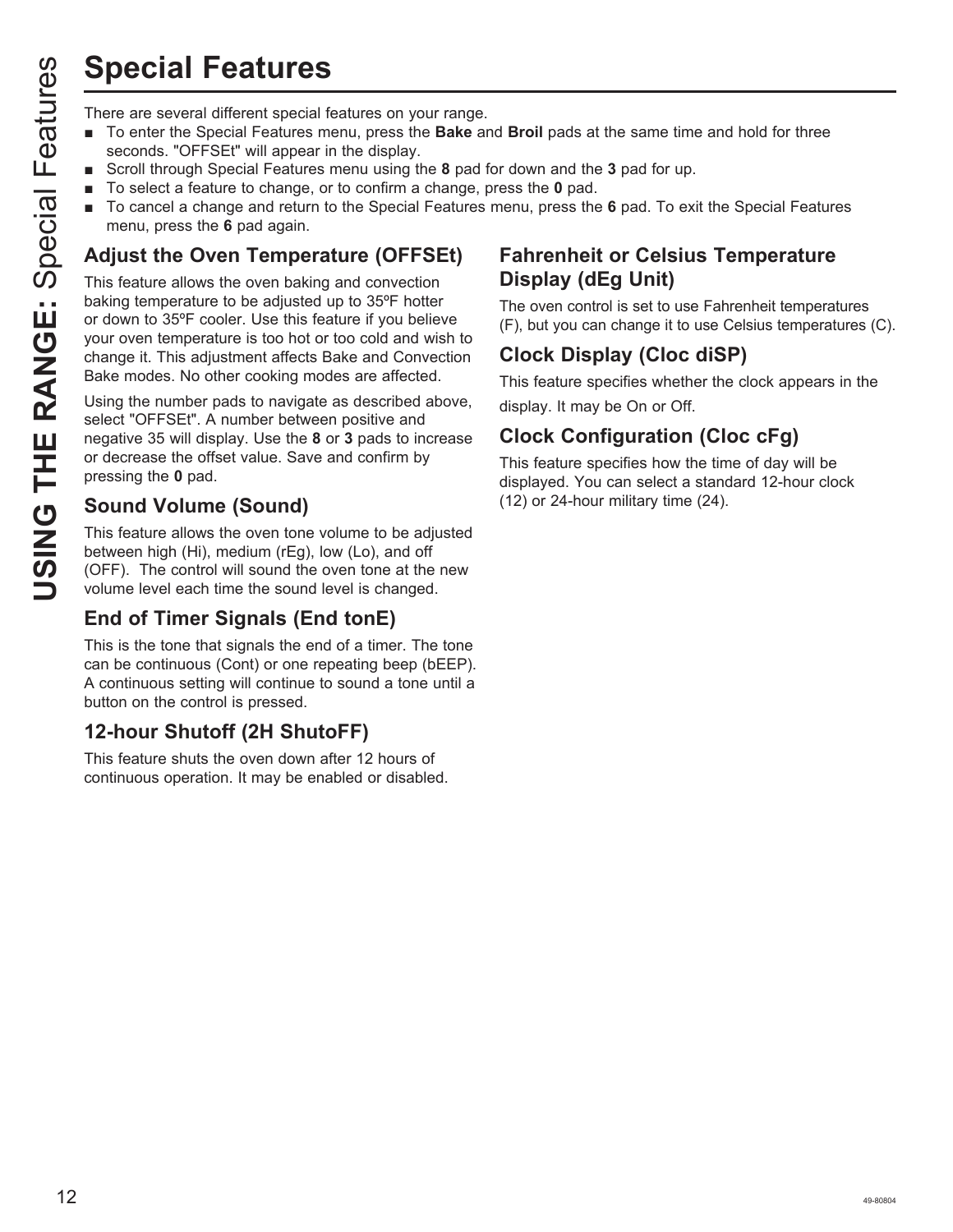## **Sabbath Mode**

The Sabbath mode feature complies with standards set forth by Star K. Some of these standards that will be noticed by the consumer include the disabling of tones, disabling of oven lights, and delays of about 30 seconds to one minute on display changes. Only continuous baking or timed baking is allowed in the Sabbath mode. Cooking in the Sabbath mode is a two-step process, first the Sabbath mode must be set and then the bake mode must be set.

## **Setting the Sabbath Mode**

- 1. Press the **Bake** and **Broil** pads at the same time and hold until the special features menu is displayed.
- 2. Use the **3** or **8** number pads to scroll through the special features until "SAbbAth" is displayed and then press **0**. Refer to the graphic in the Special Features section to see how the number keys are mapped.
- 3. Use the 3 or 8 number pads to scroll through the options until "On" is shown in the display, then press the **0** number pad to save the setting. Press **6** to exit the Special Features menu. A single bracket "]" will appear in the display indicating that the Sabbath mode is set. The clock will not be displayed. Continuous bake or timed bake can now be programmed.

## **Starting a Continuous Bake**

- 1. Press the **Bake** pad.
- 2. If the desired temperature is 350F, press **Start**. If a different cooking temperature is desired, use the **1** through **5** number pads or **Timer** pad to select a preset cooking temperature, then press **Start**. Refer to the graphic below to determine which pad sets the desired cooking temperature.

After a delay, a second bracket "] [" will appear in the display indicating that the oven is baking.

| 400                     | Temperature (°F) |      |     |      |     |
|-------------------------|------------------|------|-----|------|-----|
| <b>Timer</b><br>On/Off  | 5                | 4    | 3   | 2    |     |
|                         | 325              | 300  | 250 | 200  | 170 |
| Lock<br><b>Controls</b> | ( )              | 9    | 8   |      | 6   |
|                         | 4h               | 3.5h | 3h  | 2.5h | 2h  |
| Hold 3 Sec              |                  |      |     |      |     |

1 = 170° F, 2 = 200° F, 3 = 250° F, 4 = 300° F, 5 = 325° F, Timer = 400° F



## **Adjusting the Temperature**

- 1. Press **Bake**, use the **1** through **5** number pads and the **Timer** pad to select a different preset cooking temperature, and press **Start**.
- 2. Since no feedback is given during temperature change, an oven thermometer can be used to confirm temperature changes.

## **Starting a Timed Bake**

- 1. Press the **Bake** pad.
- 2. If the desired temperature is 350F, use the **6** through **0** number pads or the **Lock Control** pad to select a cooking time. If a cooking temperature other than 350F is desired, use the **1** through **5** number pads or the **Timer** pad to select a preset cooking temperature, then select the cooking time. Refer to the graphic on this page to determine which pad sets the desired cooking temperature and cooking time.

### 3. Press **Start**.

After a delay, a second bracket "] [" will appear in the display indicating that the oven is baking. When the cook time expires, the display will change back to a single bracket "]" indicating that the oven is no longer baking. No tone will sound when the cook time is complete.

## **Exit the Sabbath Mode**

Exiting the Sabbath mode should be done after the Sabbath is over.

- 1. Press **Cancel/Off** to end any bake mode that may be running.
- 2. Press **Bake** and **Broil** pads at the same time and hold until the Special Features menu is displayed.
- 3. Use the 3 or 8 number pads to scroll through the special features until "SAbbAth" is displayed, then press **0**.
- 4. Use the 3 or 8 number pads to scroll through the options until "OFF" is displayed and press **0** to save the setting. Press the **6** number pad to exit the Special Features menu.

## **Sabbath Mode Power Outage Note**

If a power outage occurs while the oven is in Sabbath Mode, the unit will return to Sabbath Mode when power is restored, however the oven will return to the off state even if it was in the middle of a bake cycle when the power outage occurred.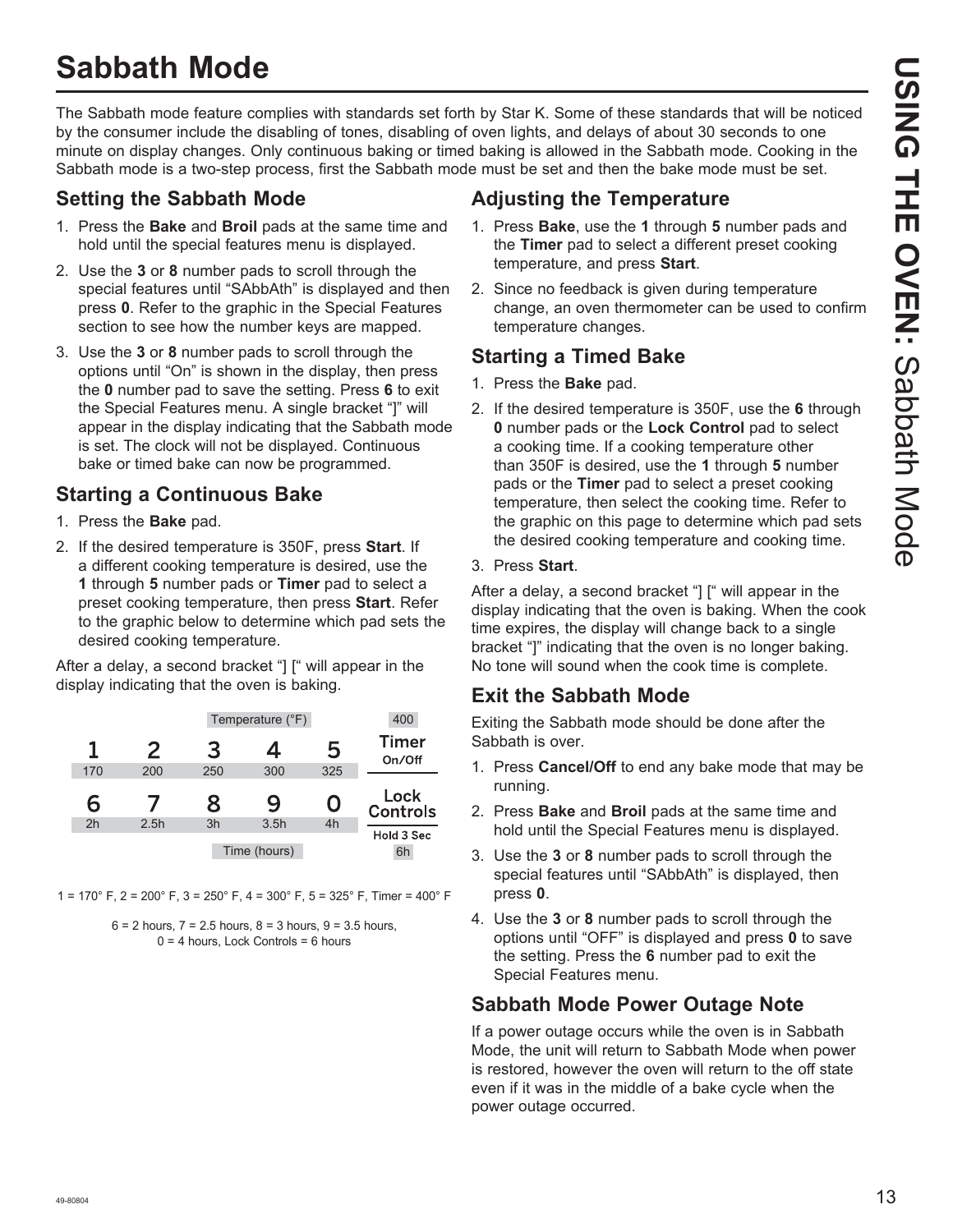Recommended rack positions for various types of foods are provided in the Cooking Guide. Adjusting rack position is one way to impact cooking results. For example, if you would prefer darker tops on cakes, muffins, or cookies, try moving food one rack position higher. If you find foods are too brown on top try moving them down next time.

When baking with multiple pans and on multiple racks, ensure there is at least 1½" between pans to allow sufficient space for air to flow.

The number of rack positions may vary by model.

#### To avoid possible burns, place the racks in the desired position before you turn the oven on.

# **Aluminum Foil and Oven Liners**

Do not use any type of foil or oven liner to cover the oven bottom. These items can trap heat **or melt, resulting in damage to the product and risk of shock, smoke or fire. Damage from improper use of these items is not covered by the product warranty.** 

Foil may be used to catch spills by placing a sheet on a lower rack, several inches below the food. Do not use more foil than necessary and never entirely cover an oven rack with aluminum foil. Keep foil at least 1-1/2" from oven walls to prevent poor heat circulation.

## **Cookware**

## **Cookware Guidelines**

The material, finish, and size of cookware affect baking performance.

Dark, coated and dull pans absorb heat more readily than light, shiny pans. Pans that absorb heat more readily can result in a browner, crisper, and thicker crust. If using dark and coated cookware check food earlier than minimum cook time. If undesirable results are obtained with this type of cookware consider reducing oven temperature by 25º F next time.

Shiny pans can produce more evenly cooked baked goods such as cakes and cookies.

Glass and ceramic pans heat slowly but retain heat well. These types of pans work well for dishes such as pies and custards.

Air insulated pans heat slowly and can reduce bottom browning.

Keep cookware clean to promote even heating.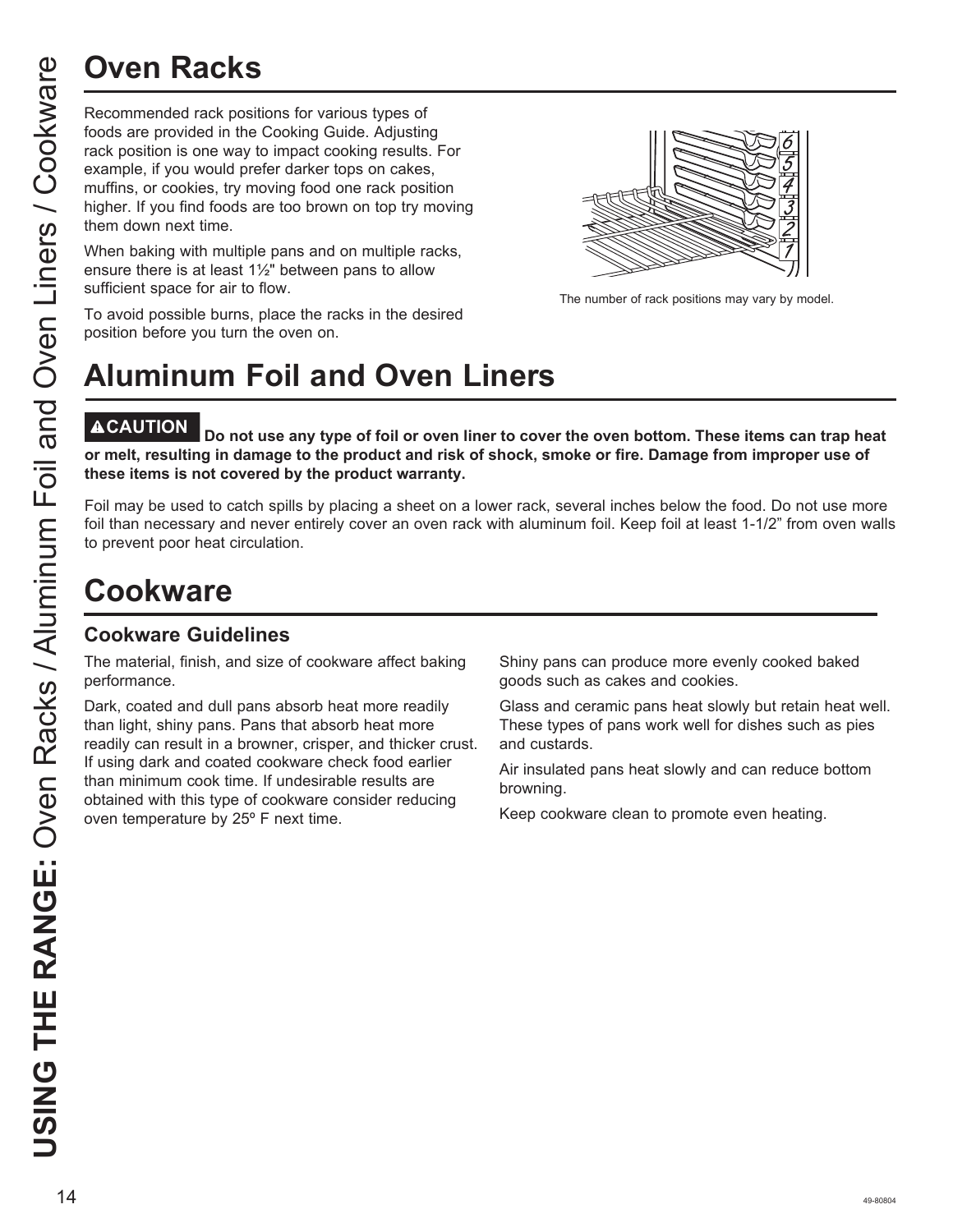# **Cooking Modes**

Your new oven has a variety of cooking modes to help you get the best results. These modes are described below. Refer to the Cooking Guide section for recommendations for specific foods. Remember, your new oven may perform differently than the oven it is replacing. **NOTE:** Remove unused racks when using the oven for faster preheat, improved efficiency and optimal performance.

## **Baking and Roasting Modes**

Select a mode for baking and roasting based on the type and quantity of food you are preparing. When preparing baked goods such as cakes, cookies, and pastries always preheat the oven first. Follow recipe recommendations for food placement. If no guidelines are provided, center food in the oven.

## **Traditional Bake**

The traditional bake mode is intended for single rack cooking. This mode uses heat primarily from the lower element but also from the upper element to cook food. To use this mode press the **Bake** pad, enter a temperature, and then press **Start**. Preheating is generally recommended when using this mode.

## **Broiling Modes**

Always broil with the door closed. Monitor food closely while broiling. Use caution when broiling on upper rack positions as placing food closer to the broil element increases smoking, spattering, and the possibility of fats igniting. For best performance center food below the broil heating element. **Broiling on rack position 7 is not recommended.**

Try broiling foods that you would normally grill. Adjust rack positions to adjust the intensity of the heat to the food. Place foods closer to the broil element when a seared surface and rare interior is desired. Thicker foods and foods that need to be cooked through should be broiled on a rack position farther from the broiler or by using **Broil Lo.**

## **Broil Hi**

The Broil Hi mode uses intense heat from the upper element to sear foods. Use Broil Hi for thinner cuts of meat and/ or foods you prefer less done on the interior. To use this mode press the **Broil** pad once and then press **Start**. It is not necessary to preheat when using this mode.

## **Broil Lo**

The Broil Lo mode uses less intense heat from the upper element to cook food thoroughly while also producing surface browning. Use Broil Lo for thicker cuts of meat and/or foods that you would like cooked all the way through. To use this mode press the **Broil** pad **twice** and then press **Start**. It is not necessary to preheat when using this mode.

## **Warm**

To use this mode, press the **Warm** pad then press **Start.** Cover foods that need to remain moist and do not cover foods that should be crisp. Preheating is not required. Do not use warm to heat cold food other than crisping crackers, chips or dry cereal. It is also recommended that food not be kept warm for more than 2 hours.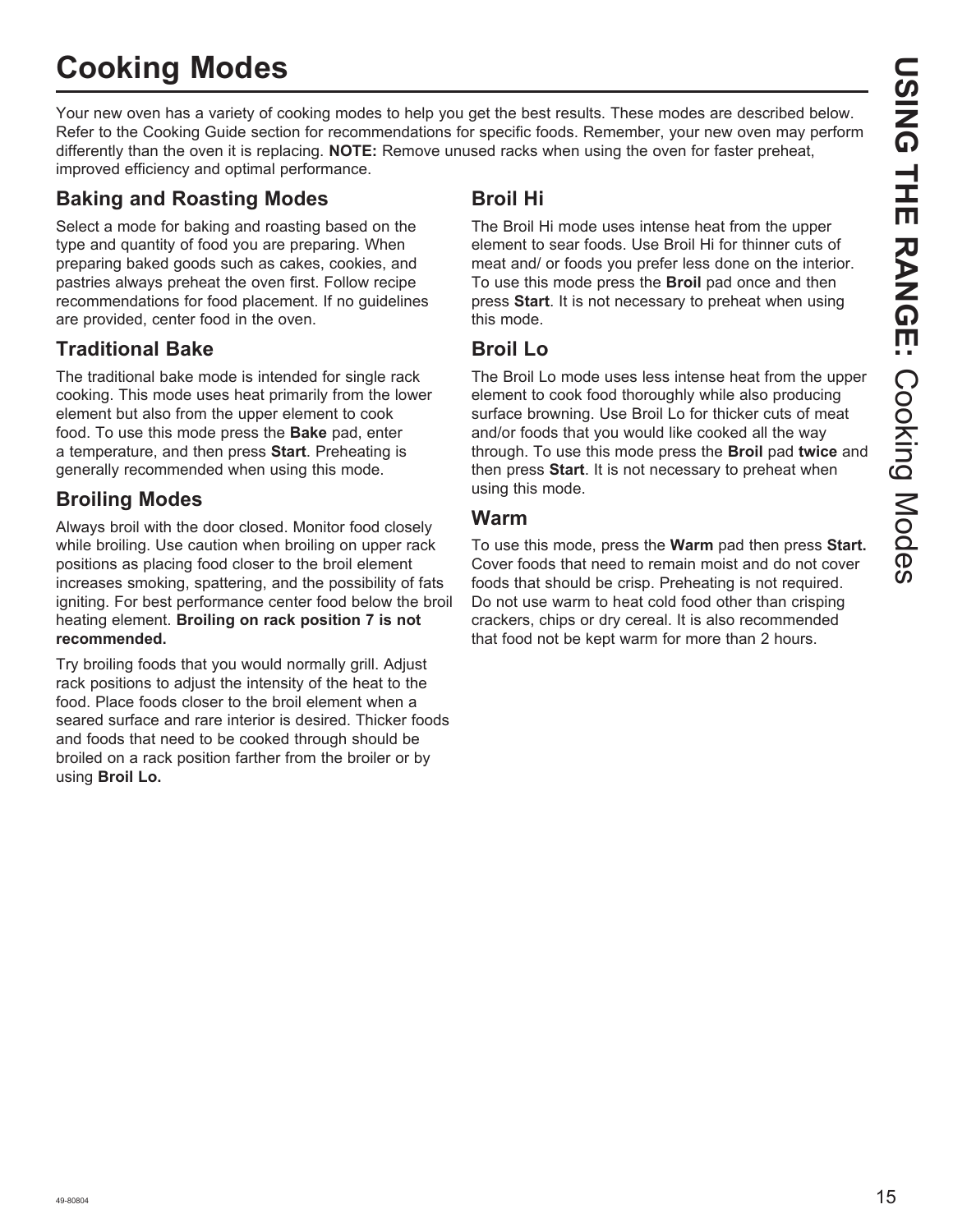| <b>FOOD TYPE</b>                                                                           | <b>RECOMMENDED</b><br><b>MODE(S)</b> | <b>RECOMMENDED</b><br><b>RACK POSITION(S)</b> | <b>ADDITIONAL SUGGESTIONS</b>                                                                                                                                                                      |
|--------------------------------------------------------------------------------------------|--------------------------------------|-----------------------------------------------|----------------------------------------------------------------------------------------------------------------------------------------------------------------------------------------------------|
| <b>Baked Goods</b>                                                                         |                                      |                                               |                                                                                                                                                                                                    |
| Layer Cakes, sheet cakes, bundt<br>cakes, muffins, quick breads on a<br><b>Single Rack</b> | Bake                                 | 3                                             | Use shiny cookware.                                                                                                                                                                                |
| Layer cakes* on Multiple Racks                                                             | Bake                                 | 3 and 5                                       | Use shiny cookware. Ensure adequate airflow<br>(see illustration below).                                                                                                                           |
| Chiffon cakes (angel food)                                                                 | Bake                                 | $\mathbf{1}$                                  | Use shiny cookware.                                                                                                                                                                                |
| Cookies, biscuits, scones on a Single<br>Rack                                              | Bake                                 | $\overline{4}$                                | Use shiny cookware.                                                                                                                                                                                |
| Cookies, biscuits, scones on Multiple<br><b>Racks</b>                                      | Bake                                 | 3 and 5                                       | Use shiny cookware. For foods like sugar cookies, switch<br>food location partially through cooking for more even<br>cooking results between racks. Ensure adequate airflow.                       |
| <b>Beef &amp; Pork</b>                                                                     |                                      |                                               |                                                                                                                                                                                                    |
| Hamburgers                                                                                 | <b>Broil Hi</b>                      | $6\,$                                         | Use a broil pan; move food down for more doneness/<br>less searing. Watch food closely when broiling. For best<br>performance center food below the broil heater.                                  |
| Steaks & Chops                                                                             | <b>Broil Hi</b>                      | 5 or 6                                        | Use a broil pan: move food down for more doneness/<br>less searing. Watch food closely when broiling. For best<br>performance center food below the broil heater.                                  |
| Roasts                                                                                     | Bake                                 | 2 or 3                                        | Use a low sided pan such as a broil pan.<br>Preheating is not necessary.                                                                                                                           |
| <b>Poultry</b>                                                                             |                                      |                                               |                                                                                                                                                                                                    |
| Whole chicken                                                                              | Bake                                 | 2 or 3                                        | Use a low sided pan such as a broil pan.<br>Preheating is not necessary.                                                                                                                           |
| Bone-in chicken breasts, legs, thighs                                                      | <b>Broil Lo</b><br><b>Bake</b>       | 3                                             | If breaded or coated in sauce avoid Broil Hi modes. Broil<br>skin side down first. Watch food closely when broiling.<br>For best performance when broiling, center food below<br>the broil heater. |
| Boneless chicken breasts                                                                   | Broil Lo<br>Bake                     | 2 or 3                                        | If breaded or coated in sauce avoid Broil Hi modes. Broil<br>skin side down first. Watch food closely when broiling.<br>For best performance when broiling, center food below<br>the broil heater. |
| Whole turkey                                                                               | <b>Bake</b>                          | $\mathbf{1}$                                  | Use a low sided pan such as a broil pan.<br>Preheating is not necessary.                                                                                                                           |
| <b>Turkey Breast</b>                                                                       | <b>Bake</b>                          | 3                                             | Use a low sided pan such as a broil pan.<br>Preheating is not necessary.                                                                                                                           |
| Fish                                                                                       | <b>Broil Lo</b>                      | 6 (1/2 thick or less)<br>$5$ ( $>1/2$ inch)   | Watch food closely when broiling. For best performance<br>center food below the broil heater.                                                                                                      |
| <b>Casseroles</b>                                                                          | <b>Bake</b>                          | 3 or 4                                        |                                                                                                                                                                                                    |

Pizza, potato products, chicken

nuggets, appetizers on a Single Rack Bake 3 8VHGDUNFRENZER Bake 3 8VHGDUNFRENCHIRUP USe dark cookware for more browning/crisping;<br>Antiggets, appetizers on a Single Rack Bake 3 8VHGDUNFR 2006 8VHGDUNFRLQUEL use shiny cookware for less browning.

\*When baking four cake layers at a time, use racks 3 and 5. Place the pans as shown so that one pan is not directly above another.

Cook food thoroughly to help protect against food borne illness. Minimum safe food temperature recommendations for food safety can be found at **www.IsItDoneYet.gov**. Make sure to use a food thermometer to take food temperatures.

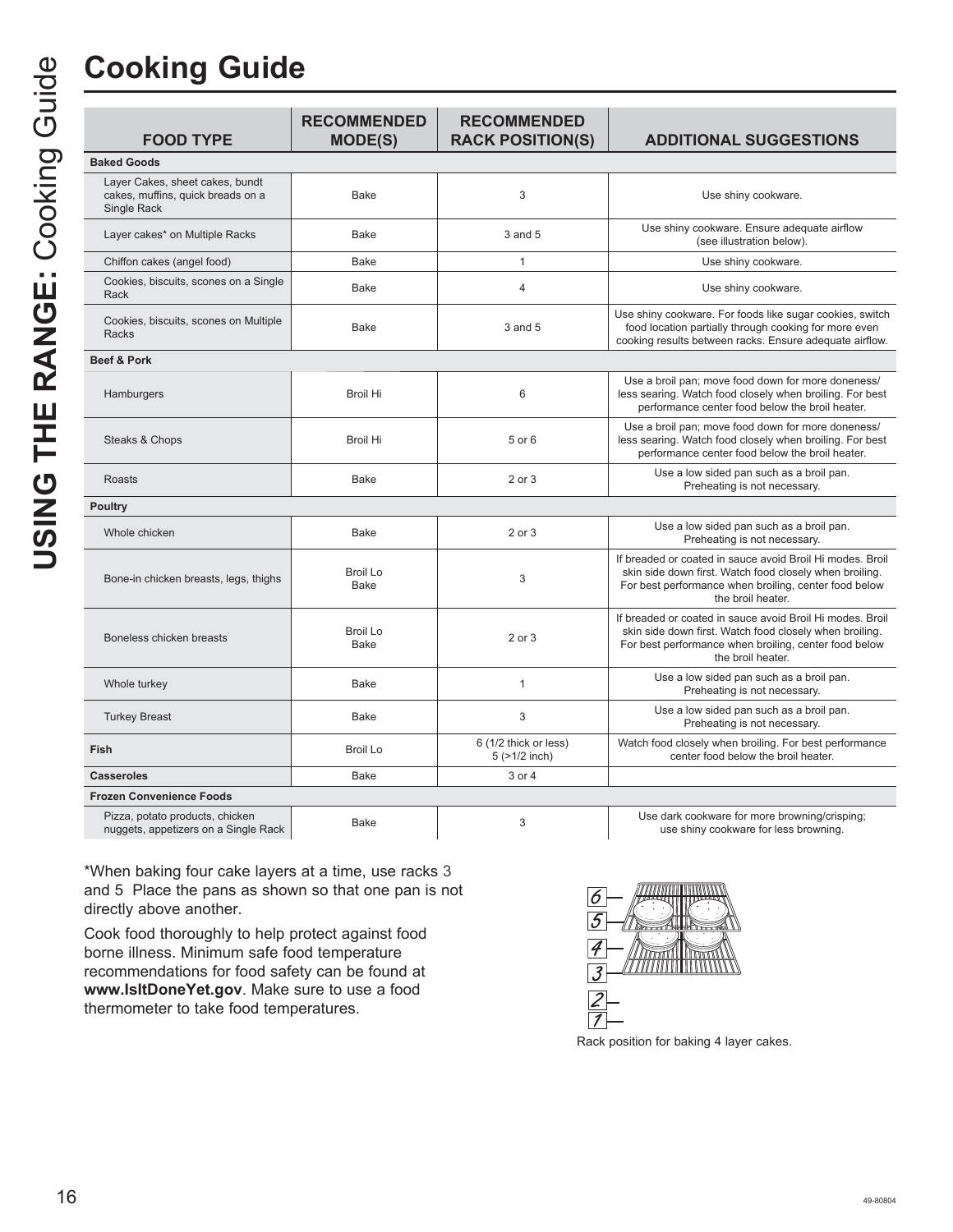# **Cleaning the Range – Exterior**

Be sure all controls are off and all surfaces are cool before cleaning any part of the range.



**AWARNING** If your range is removed for cleaning, servicing or any reason, be sure the anti-tip device is reengaged properly when the range is replaced. Failure to take this precaution could result in tipping of the range and can result in death or serious burns to children or adults.

## **Control Knobs**

The control knobs may be removed for easier cleaning. Make sure the knobs are in the **OFF** positions and pull them straight off the stems for cleaning. The knobs can be cleaned in a dishwasher or they may also be washed with soap and water. Make sure the inside of the knobs are dry before replacing. Replace the knobs, in the **OFF** position to ensure proper placement. **Control Lockout** If desired, the touch pads may be deactivated before cleaning. See Lock Controls in the Oven Controls section in this manual. Clean up splatters with a damp cloth. Remove heavier soil with warm, soapy water. Do not use abrasives of any kind. Reactivate the touch pads after cleaning. **Control Panel** It's a good idea to wipe the control panel after each use. Clean with mild soap and water or vinegar and water, Do not use abrasive cleansers, strong liquid cleansers,

**Oven Exterior**

Do not use oven cleaners, abrasive cleansers, strong liquid cleansers, steel wool, plastic scouring pads, or cleaning powders on the interior or exterior of the oven. Clean with a mild soap and water or vinegar and water solution. Rinse with clean water and dry with a soft cloth. When cleaning surfaces, make sure that they are at room temperature and not in direct sunlight.

rinse with clean water and polish dry with a soft cloth.

plastic scouring pads or oven cleaners on the control panel - they will damage the finish, including Black Stainless Steel.

If stain on the door vent trim is persistent, use a mild abrasive cleaner and a sponge-scrubber for best results.

Spillage of marinades, fruit juices, tomato sauces and basting liquids containing acids may cause discoloration and should be wiped up immediately. Let hot surfaces cool, then clean and rinse.

## **Painted Surfaces and Black Stainless Steel**

Painted surfaces include the sides of the range and the door, top of control panel, maintop trims and the drawer front. Clean these with soap and water or a vinegar and water solution.

Do not use commercial oven cleaners, cleaning powders, steel wool or harsh abrasives on any painted surface, including Black Stainless Steel.

## **Stainless Steel - Excluding Black Stainless Steel (on some models)**

Do not use a steel wool pad; it will scratch the surface.

To clean the stainless steel surface, use warm sudsy water or a stainless steel cleaner or polish. Always wipe the surface in the direction of the grain. Follow the cleaner instructions for cleaning the stainless steel surface.

To inquire about purchasing cleaning products including stainless steel appliance cleaner or polish read the Assistance and Accessories sections at the beginning of this manual.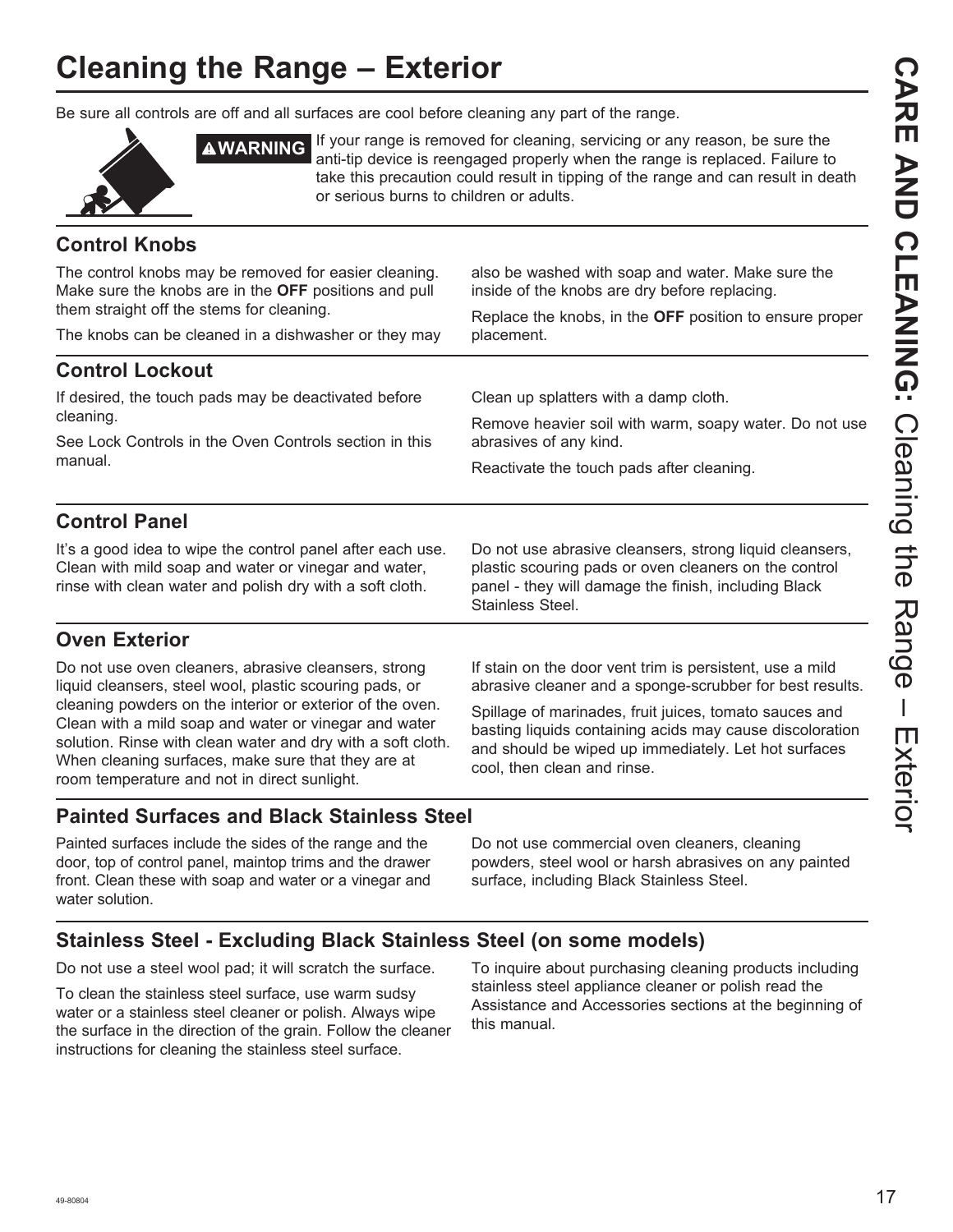Be sure all controls are off and all surfaces are cool before cleaning any part of the range. The interior of your new oven can be cleaned manually or by using Steam Clean or Self Clean modes.

Spillage of marinades, fruit juices, tomato sauces and basting liquids containing acids may cause discoloration and should be wiped up immediately. Let hot surfaces cool, then clean and rinse.

## **Manual Cleaning**

Do not use oven cleaners, abrasive cleaners, strong liquid cleansers, steel wool, scouring pads, or cleaning powders on the interior of the oven. Clean with a mild

## **Self Clean Mode**

Read Self-Cleaning Oven Safety Instructions at the beginning of this manual before using Self Clean Mode. Self clean uses very high temperatures to clean the oven interior. The oven door will lock when using this feature. Before operating the self-clean cycle, wipe up grease and soils from the oven. Remove all items from the oven other than enameled (dark color) racks. Shiny or silver racks, the meat probe, and any cookware or other items should all be removed from the oven before initiating a self-clean cycle. Close the door. Press the **Self Clean** pad and a default self-clean time is displayed. The clean time can be changed to any time between 3:00 and 5:00 hours by using the number pads to enter a different time and pressing **Start**. For heavily soiled ovens, the maximum 5 hour clean time is recommended. If you wish to use the default time, press the **Start** pad immediately after pressing the **Clean** pad. The oven will turn off automatically when the self-clean cycle is complete. The door will stay locked until the oven has cooled down. After the oven has cooled down wipe any ash out of the oven.

We recommend venting your kitchen with an open window or using a ventilation fan or hood during the first self-clean cycle.

**Racks**

All racks can be washed with warm, soapy water. Enameled (not shiny) racks can be left in the cavity during self clean.

## **Oven Heating Elements**

Do not clean the bake element or the broil element. Any soil will burn off when the elements are heated.

To clean the oven floor when the bake element is exposed, gently lift the bake element. On some models, the bake element is not exposed and is under the oven floor. Clean the oven floor with warm, soapy water.

soap and water or vinegar and water solution. Rinse with clean water and dry with a soft cloth. When cleaning surfaces, make sure that they are at room temperature.

Soil on the front frame of the range and outside the gasket on the door will need to be cleaned by hand. Clean these areas with hot water, soap-filled steel-wool pads or cleansers such as Soft Scrub®. Rinse well with clean water and dry.

Do not clean the gasket. The fiberglass material of the oven door gasket cannot withstand abrasion. It is essential for the gasket to remain intact. If you notice it becoming worn or frayed, replace it.

Make sure the oven light bulb cover is in place and the oven light is off.

**IMPORTANT:** The health of some birds is extremely sensitive to the fumes given off during the self-cleaning cycle of any range. Move birds to another well-ventilated room.

#### **On Some Models:**

The surface units are automatically disabled during the self-clean cycle. Make sure that all surface unit controls are turned off at all times during the self-clean cycle. Any surface unit that is set to an "on" position while the self-clean cycle is operating will automatically come on after the self-clean cycle is finished, and could result in an "on" unattended surface unit. Wait until the self-clean cycle is finished to set and use the surface units.

Racks may be more difficult to slide, especially after a self-clean. Put some vegetable oil on a soft cloth or paper towel and rub onto the left and right edges.





Gently lift the bake element Wipe up heavy soil on the oven bottom.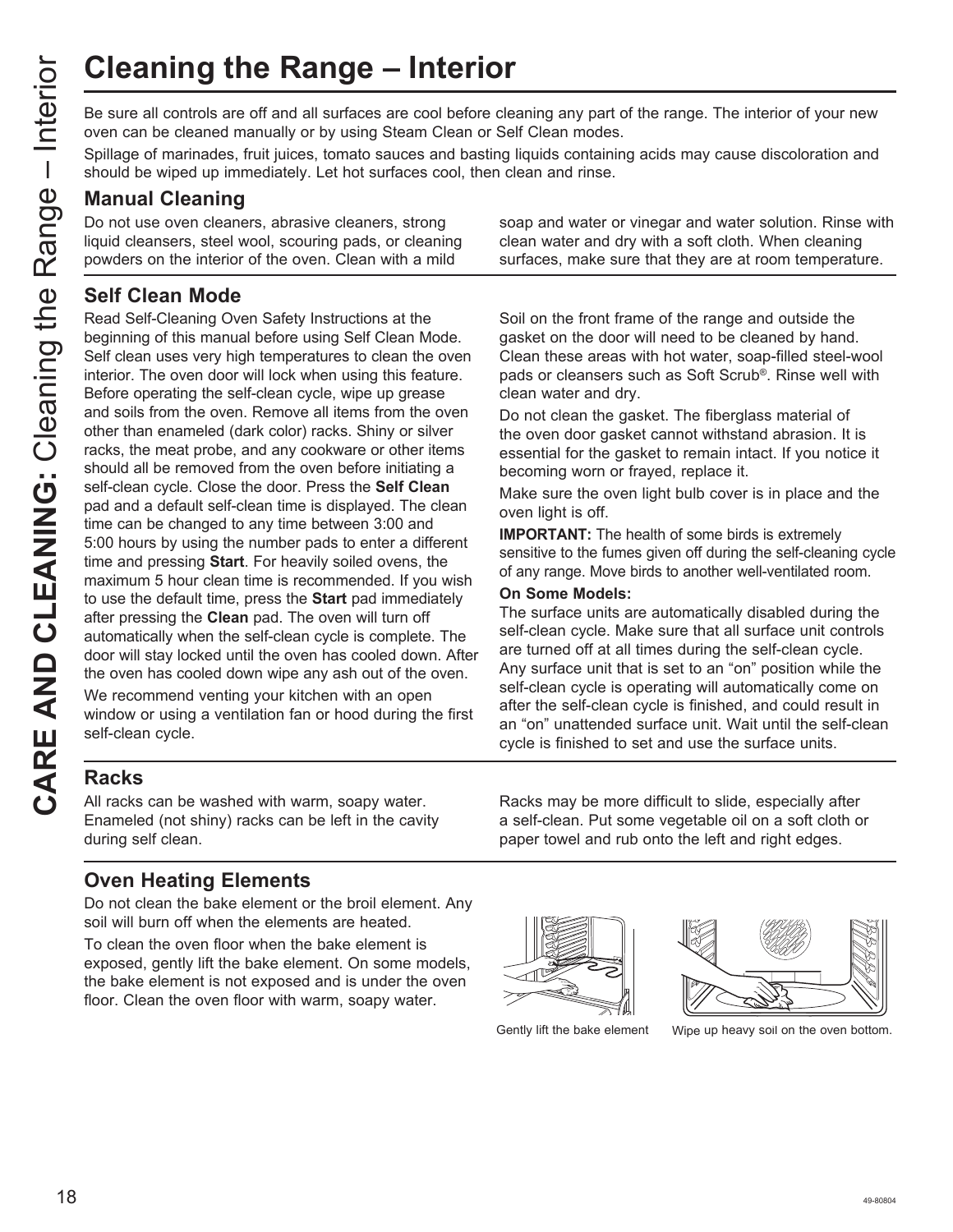## **Normal Daily Use Cleaning**

ONLY use CERAMA BRYTE® Ceramic Cooktop Cleaner on the glass cooktop. Other creams may not be as effective.

To maintain and protect the surface of your glass cooktop, follow these steps:

- 1. Before using the cooktop for the first time, clean it with CERAMA BRYTE® Ceramic Cooktop Cleaner. This helps protect the top and makes cleanup easier.
- 2. Daily use of CERAMA BRYTE® Ceramic Cooktop Cleaner will help keep the cooktop looking new.
- 3. Shake the cleaning cream well. Apply a few drops of CERAMA BRYTE® Ceramic Cooktop Cleaner directly to the cooktop.
- 4. Use a paper towel or CERAMA BRYTE® Cleaning Pad for Ceramic Cooktops to clean the entire cooktop surface.
- 5. Use a dry cloth or paper towel to remove all cleaning residue. No need to rinse.
- 6. Do not use Ceramabryte on any metal parts located next Clean your cooktop after each to the glass.



spill. Use CERAMA BRYTE® Ceramic Cooktop Cleaner.

**NOTE:** It is very important that

you DO NOT heat the cooktop until it has been cleaned thoroughly.

## **Burned-On Residue**

**NOTE:** DAMAGE to your glass surface may occur if you use scrub pads other than those recommended.

- 1. Allow the cooktop to cool.
- 2. Spread a few drops of CERAMA BRYTE® Ceramic Cooktop Cleaner on the entire burned residue area.
- 3. Using the included CERAMA BRYTE® Cleaning Pad for Ceramic Cooktops, rub the residue area, applying pressure as needed.
- 4. If any residue remains, repeat the steps listed above as needed.

## **Heavy, Burned-On Residue**

- 1. Allow the cooktop to cool.
- 2. Use a single-edge razor blade scraper at approximately a 45° angle against the glass surface and scrape the soil. It will be necessary to apply pressure to the razor scraper in order to remove the residue.
- 3. After scraping with the razor scraper, spread a few drops of CERAMA BRYTE® Ceramic Cooktop Cleaner on the entire burned residue area. Use the CERAMA BRYTE<sup>®</sup> Cleaning Pad to remove any remaining residue.
- 4. For additional protection, after all residue has been removed, polish the entire surface with CERAMA BRYTE® Ceramic Cooktop Cleaner and a paper towel.

5. For additional protection, after all residue has been removed, polish the entire surface with CERAMA BRYTE® Ceramic Cooktop Cleaner and a paper towel.



Use a CERAMA BRYTE® Cleaning Pad for Ceramic Cooktops.



The CERAMA BRYTE® Ceramic Cooktop Scraper and all recommended supplies are available through our Parts Center. See instructions under "Assistance / Accessories" section.

**NOTE:** Do not use a dull or nicked blade.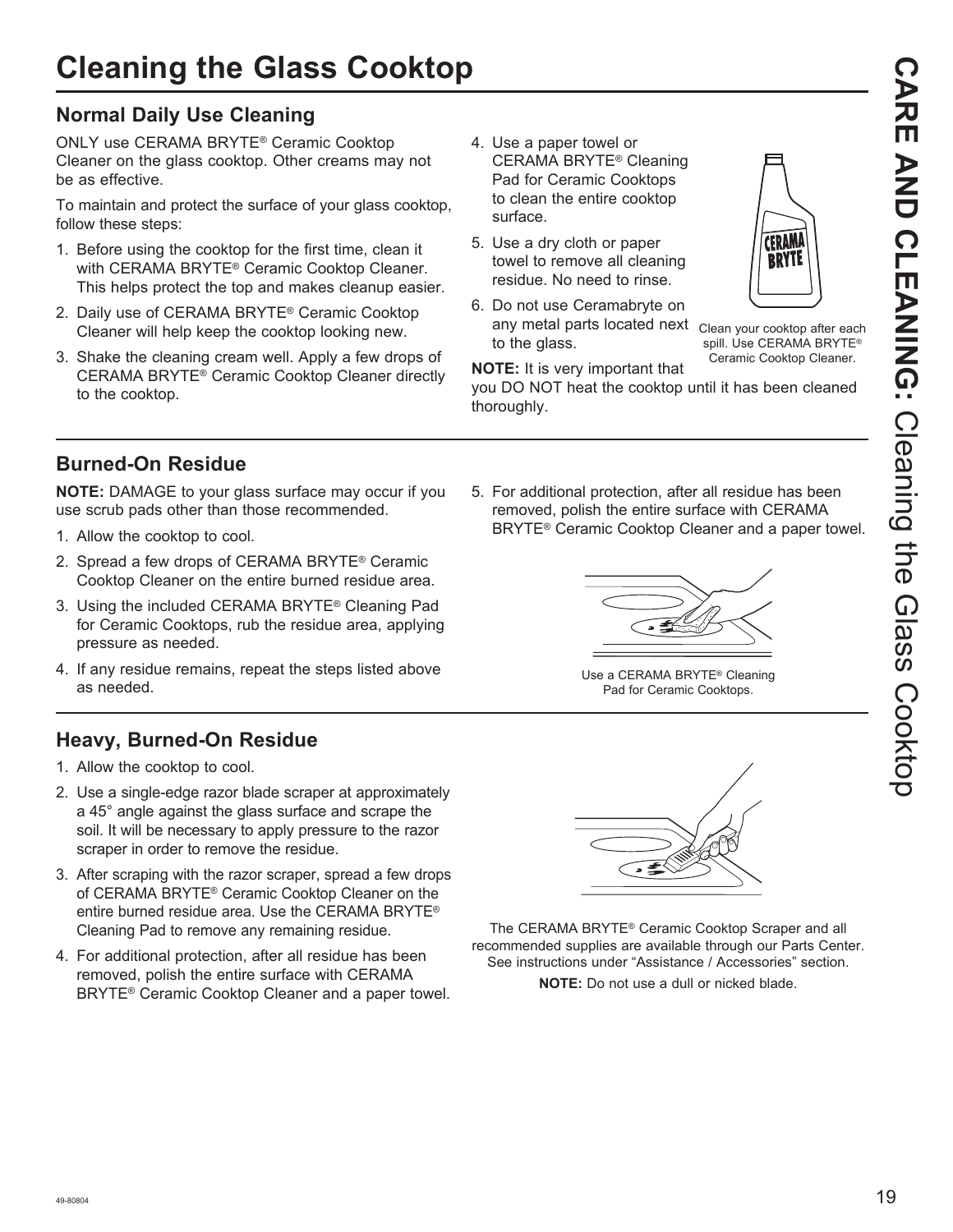## **Metal Marks and Scratches**

1. Be careful not to slide pots and pans across your cooktop. It will leave metal markings on the cooktop surface.

 These marks are removable using the CERAMA BRYTE® Ceramic Cooktop Cleaner with the CERAMA BRYTE® Cleaning Pad for Ceramic Cooktops.

2. If pots with a thin overlay of aluminum or copper are allowed to boil dry, the overlay may leave black discoloration on the cooktop.

 This should be removed immediately before heating again or the discoloration may be permanent.

**NOTE:** Carefully check the bottom of pans for roughness that would scratch the cooktop.

## **Cooktop Seal**

To clean the cooktop seal around the edges of the glass, lay a wet cloth on it for a few minutes, then wipe clean with nonabrasive cleaners.



## **Damage from Sugary Spills and Melted Plastic**

Special care should be taken when removing hot substances **to avoid permanent damage of the glass surface**. Sugary spillovers (such as jellies, fudge, candy, syrups) or melted plastics can cause pitting of the surface of your cooktop (not covered by the warranty) unless the spill is removed while still hot. Special care should be taken when removing hot substances.

Be sure to use a new, sharp razor scraper.

- Do not use a dull or nicked blade.
- 1. Turn off all surface units. Remove hot pans.
- 2. Wearing an oven mitt:
	- a. Use a single-edge razor blade scraper to move the spill to a cool area on the cooktop.
	- b. Remove the spill with paper towels.
- 3. Any remaining spillover should be left until the surface of the cooktop has cooled.
- 4. Don't use the surface units again until all of the residue has been completely removed.

**NOTE:** If pitting or indentation in the glass surface has already occurred, the cooktop glass will have to be replaced. In this case, service will be necessary.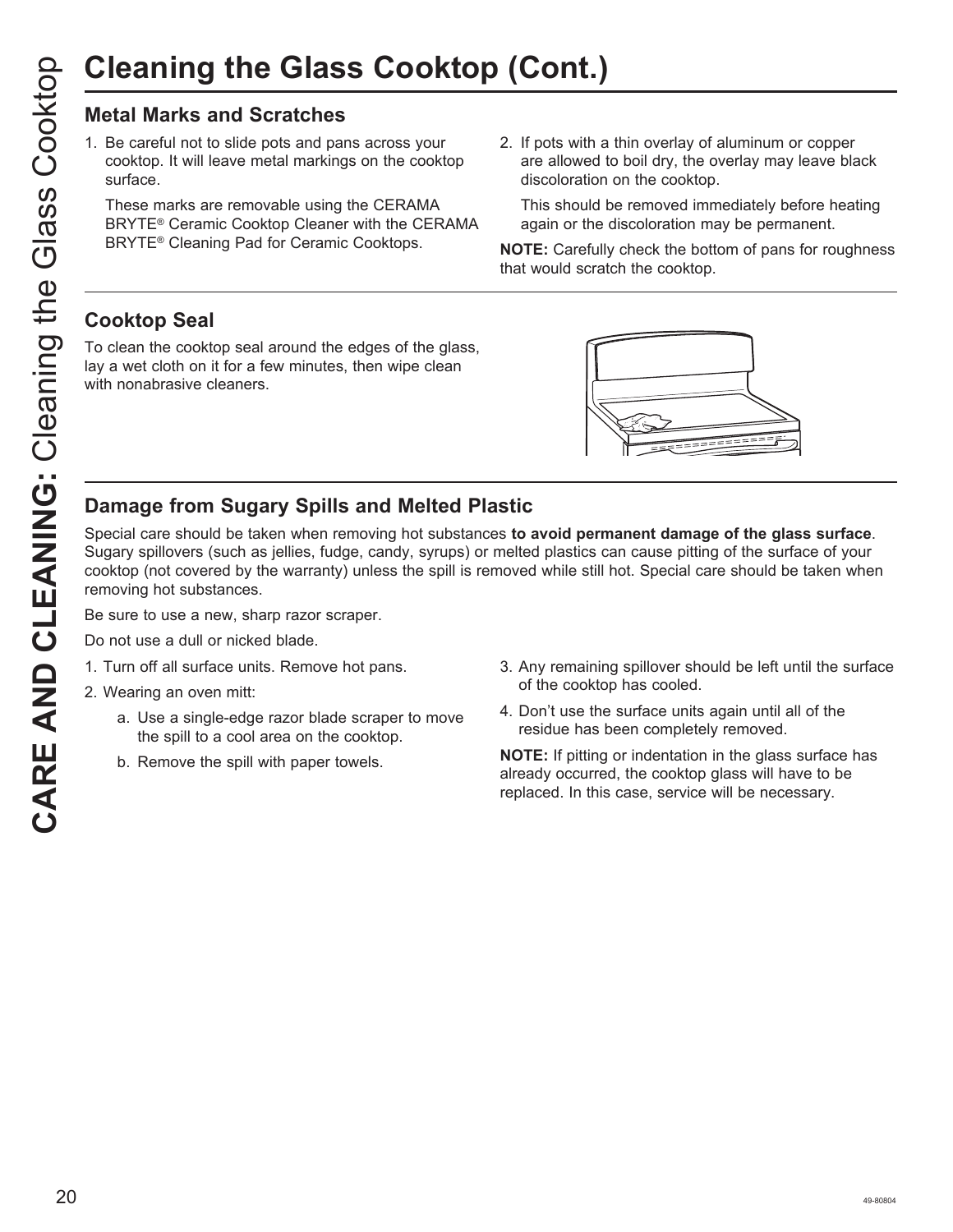## **Oven Light**

**A WARNING** SHOCK OR BURN HAZARD: Before replacing oven light bulb, disconnect the electrical power to the range at the main fuse or circuit breaker panel. Failure to do so may result in electric shock or burn.

**A CAUTION** BURN HAZARD: The glass cover and bulb should be removed when cool. Touching hot glass with bare hands or a damp cloth can cause burns.

## **Oven Light Replacement (on some models)**

#### **To remove:**

- 1. Turn the glass cover counterclockwise 1/4 turn until the tabs of the glass cover clear the grooves of the socket. Wearing latex gloves may offer a better grip.
- 2. Using gloves or a dry cloth, remove the bulb by pulling it straight out.

#### **To replace:**

- 1. Use a new 120/130-volt halogen bulb, not to exceed 50 watts. Replace the bulb with the same type of bulb that was removed. Be sure the replacement bulb is rated 120 volts or 130 volts (NOT 12 volts).
- 2. Using gloves or a dry cloth, remove the bulb from its packaging. Do not touch the bulb with bare fingers. Oil from skin will damage the bulb and shorten its life.
- 3. Push the bulb straight into the receptacle all the way.
- 4. Place the tabs of the glass cover into the grooves of the socket. Turn the glass cover clockwise 1/4 turn.

 For improved lighting inside the oven, clean the glass cover frequently using a wet cloth. This should be done when the oven is completely cool.

5. Reconnect electrical power to the oven.



## **Oven Light Replacement (on some models)**

#### **To remove:**

- 1. Turn the glass cover counterclockwise 1/4 turn until the tabs of the glass cover clear the grooves of the socket. Wearing latex gloves may offer a better grip.
- 2. Remove the bulb by turning it counter-clockwise.

#### **To replace:**

- 1. Replace bulb with a new 40-watt appliance bulb. Insert the bulb and turn it clockwise until it is tight.
- 2. Place the tabs of the glass cover into the grooves of the socket. Turn the glass cover clockwise 1/4 turn.

 For improved lighting inside the oven, clean the glass cover frequently using a wet cloth. This should be done when the oven is completely cool.

3. Reconnect electrical power to the oven.

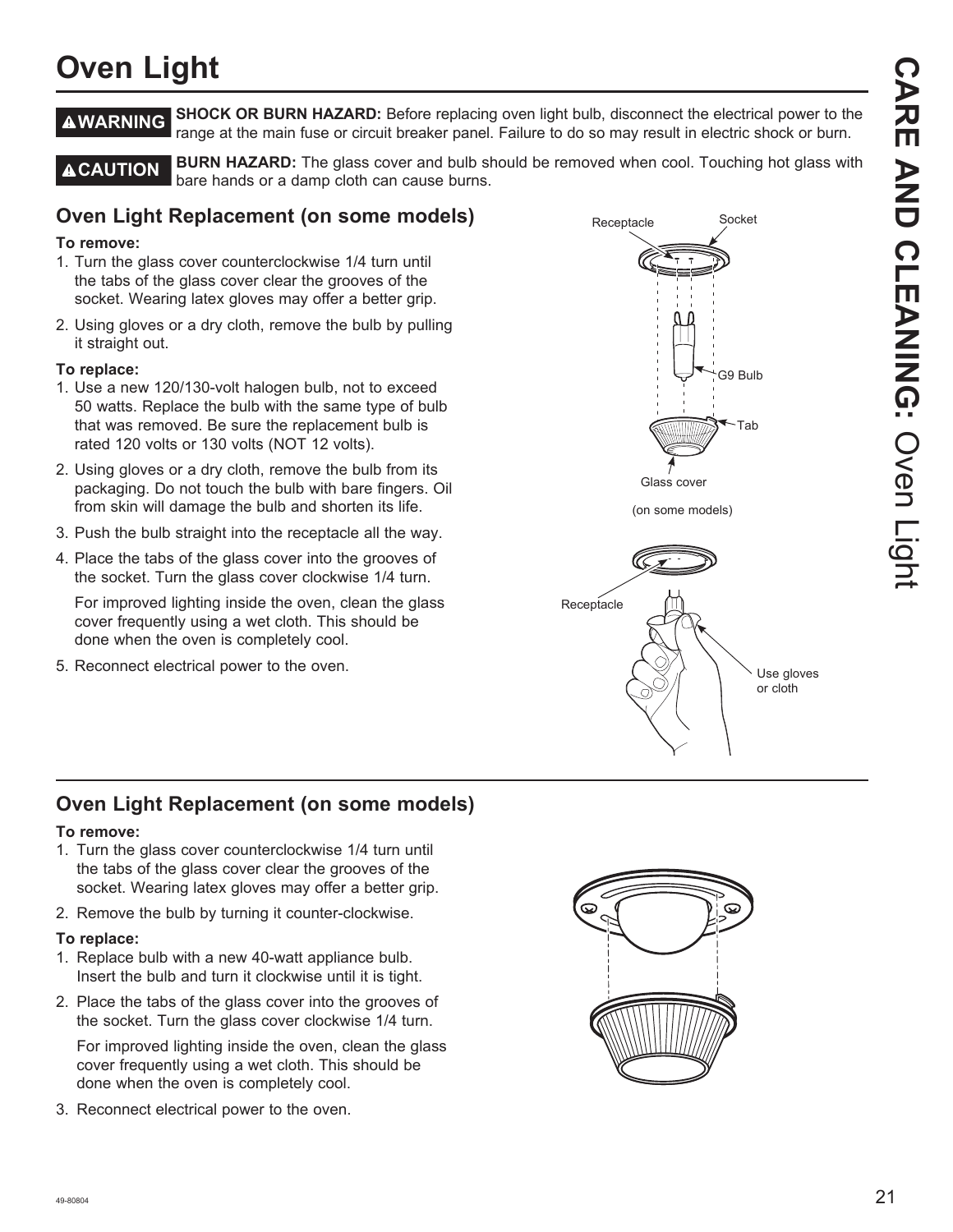# **Oven Door**

Do not lift the door by the handle.

#### **To remove the door:**

- 1. Fully open the door.
- 2. Pull the hinge locks down toward the door frame, to the unlocked position. A tool, such as a small flatblade screwdriver, may be required.
- 3. Firmly grasp both sides of the door at the top.
- 4. Close door to the door removal position. The door should be open approximately 3" with no obstruction above the door.
- 5. Lift door up and out until both hinge arms are clear of the slots.





Pull hinge locks down to unlock

Removal position

#### **To replace the door:**

- 1. Firmly grasp both sides of the door at the top.
- 2. Starting on the left side, with the door at the same angle as the removal position, seat the indentation of the hinge arm into the bottom edge of the hinge slot. The notch in the hinge arm must be fully seated into the bottom of the slot. Repeat for right side.
- 3. Fully open the door. If the door will not fully open, the indentation is not seated correctly in the bottom edge of the slot.
- 4. Push the hinge locks up against the front frame of the oven cavity, to the locked position.
- 5. Close the oven door.



# **Removable Storage Drawer**

## **For Metal Rails (on some models)**

The storage drawer is a good place to store cookware and bakeware. Do not store plastics or flammable material in the drawer.

The storage drawer may be removed for cleaning under the range. Clean the storage drawer with a damp cloth or sponge. Never use harsh abrasives or scouring pads.

Your storage drawer may have plastic slides or metal rails. Follow the respective removal and replacement instructions for your model's configuration.

### **Removing the Storage Drawer:**

- 1. Pull drawer straight out until it stops.
- 2. Continue to pull the drawer until it is detached from the oven.



## **Replacing the Storage Drawer:**

- 1. Rest the left drawer rail around the inner left rail guide and slide it in slightly.
- 2. Place the right drawer rail around the inner right rail guide and slide it in slightly.
- 3. Slide the drawer all the way in.

## **For Plastic Slides (on some models)**

#### **To remove the drawer:**

- 1. Pull the drawer out until it stops.
- 2. Lift the front of the drawer until the stops clear the guides.
- 3. Remove the drawer.

#### **To replace the drawer:**

- 1. Place the drawer rails on the guides.
- 2. Push the drawer back until it stops.
- 3. Lift the front of the drawer and push back until the stops clear the guides.
- 4. Lower the front of the drawer and push back until it closes.

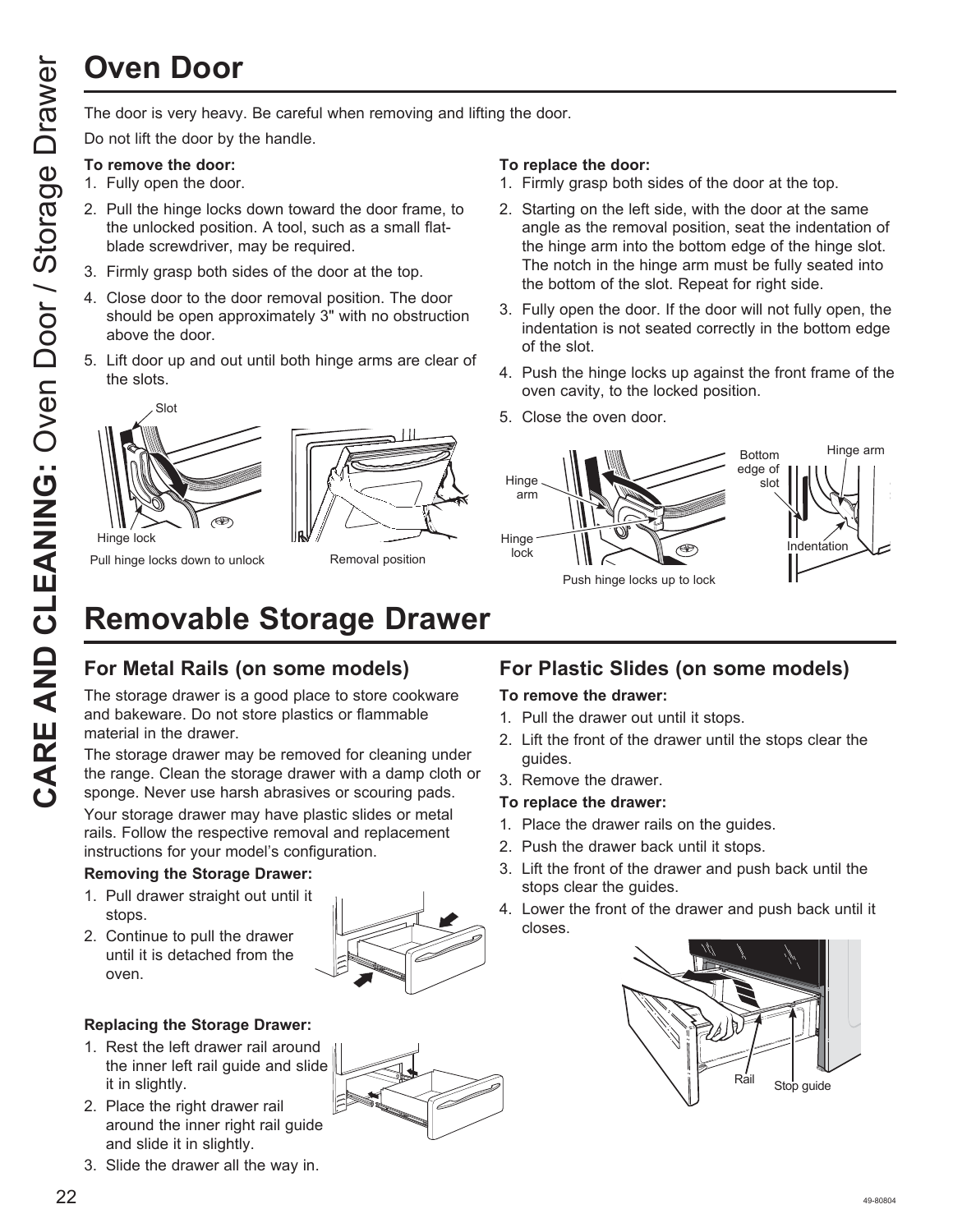# **Troubleshooting Tips ...** Before you call for service

Save time and money! Review the charts on the following pages first and you may not need to call for service.

| <b>Problem</b>                                                                                       | <b>Possible Cause</b>                                                                                                                                                                           | <b>What To Do</b>                                                                                                                                                                                                                                                                                                                                                                                               |
|------------------------------------------------------------------------------------------------------|-------------------------------------------------------------------------------------------------------------------------------------------------------------------------------------------------|-----------------------------------------------------------------------------------------------------------------------------------------------------------------------------------------------------------------------------------------------------------------------------------------------------------------------------------------------------------------------------------------------------------------|
| Surface units will not<br>maintain a rolling boil or                                                 | Improper cookware being used.                                                                                                                                                                   | Use pans which are flat and match the diameter of the<br>surface unit selected.                                                                                                                                                                                                                                                                                                                                 |
| cooking is not fast enough                                                                           | In some areas, the power (voltage) may be low.                                                                                                                                                  | Cover pan with a lid until desired heat is obtained.                                                                                                                                                                                                                                                                                                                                                            |
| Surface units do not work<br>properly                                                                | A fuse in your home may be blown or the circuit<br>breaker tripped.                                                                                                                             | Replace the fuse or reset the circuit breaker.                                                                                                                                                                                                                                                                                                                                                                  |
|                                                                                                      | Cooktop controls improperly set.                                                                                                                                                                | Check to see the correct control is set for the surface<br>unit you are using.                                                                                                                                                                                                                                                                                                                                  |
| Surface unit stops glowing<br>when turned to a lower<br>setting                                      | The unit is still on and hot.                                                                                                                                                                   | This is normal.                                                                                                                                                                                                                                                                                                                                                                                                 |
| Scratches (may appear as<br>cracks) on cooktop glass                                                 | Incorrect cleaning methods being used.                                                                                                                                                          | Scratches are not removable. Tiny scratches will<br>become less visible in time as a result of cleaning.                                                                                                                                                                                                                                                                                                        |
| surface                                                                                              | Cookware with rough bottoms being used or coarse<br>particles (salt or sand) were between the cookware<br>and the surface of the cooktop. Cookware has<br>been slid across the cooktop surface. | To avoid scratches, use the recommended cleaning<br>procedures. Make sure bottoms of cookware are clean<br>before use, and use cookware with smooth bottoms.                                                                                                                                                                                                                                                    |
| Areas of discoloration on                                                                            | Food spillovers not cleaned before next use.                                                                                                                                                    | See the Cleaning the glass cooktop section.                                                                                                                                                                                                                                                                                                                                                                     |
| the cooktop                                                                                          | Hot surface on a model with a light-colored<br>cooktop.                                                                                                                                         | This is normal. The surface may appear discolored<br>when it is hot. This is temporary and will disappear as<br>the glass cools.                                                                                                                                                                                                                                                                                |
| <b>Plastic melted to the</b><br>surface                                                              | Hot cooktop came into contact with plastic placed<br>on the hot cooktop.                                                                                                                        | See the Cleaning the glass cooktop section as there is<br>potential for permanent damage without proper care.                                                                                                                                                                                                                                                                                                   |
| Pitting (or indentation) of<br>the cooktop                                                           | Hot sugar mixture spilled on the cooktop.                                                                                                                                                       | Call a qualified technician for replacement.                                                                                                                                                                                                                                                                                                                                                                    |
| Frequent cycling off and<br>on of surface units                                                      | Improper cookware being used.                                                                                                                                                                   | Use only flat cookware to minimize cycling.                                                                                                                                                                                                                                                                                                                                                                     |
| My new oven doesn't<br>cook like my old one. Is<br>something wrong with the<br>temperature settings? | Your new oven has a different cooking system from<br>your old oven and therefore may cook differently<br>than your old oven.                                                                    | For the first few uses, follow your recipe times and<br>temperatures carefully. If you still think your new oven<br>is too hot or too cold, you can adjust the temperature<br>yourself by following the steps in Special Features to meet<br>your specific cooking preference. NOTE: This adjustment<br>affects Bake, and Convection Bake temperatures; it will<br>not affect Convection Roast, Broil or Clean. |
| Food does not bake                                                                                   | Oven controls improperly set.                                                                                                                                                                   | See the Cooking Modes section.                                                                                                                                                                                                                                                                                                                                                                                  |
| properly                                                                                             | Rack position is incorrect or rack is not level.                                                                                                                                                | See the Cooking Modes section and Cooking Guide.                                                                                                                                                                                                                                                                                                                                                                |
|                                                                                                      | Incorrect cookware or cookware of improper size<br>being used.                                                                                                                                  | See the Cookware section.                                                                                                                                                                                                                                                                                                                                                                                       |
|                                                                                                      | Oven temperature needs adjustment.                                                                                                                                                              | See the Special Features section.                                                                                                                                                                                                                                                                                                                                                                               |
|                                                                                                      | Ingredient substitution                                                                                                                                                                         | Substituting ingredients can change the recipe outcome.                                                                                                                                                                                                                                                                                                                                                         |
| Food does not broil                                                                                  | Oven controls improperly set.                                                                                                                                                                   | Make sure you select the appropriate broil mode.                                                                                                                                                                                                                                                                                                                                                                |
| properly                                                                                             | Improper rack position being used.                                                                                                                                                              | See Cooking Guide for rack location suggestions.                                                                                                                                                                                                                                                                                                                                                                |
|                                                                                                      | Food being cooked in a hot pan.                                                                                                                                                                 | Make sure cookware is cool.                                                                                                                                                                                                                                                                                                                                                                                     |
|                                                                                                      | Cookware not suited for broiling.                                                                                                                                                               | Use a pan specifically designed for broiling.                                                                                                                                                                                                                                                                                                                                                                   |
|                                                                                                      | Aluminum foil used on the broiling pan and grid has<br>not been fitted properly and slit as recommended.                                                                                        | If using aluminum foil conform to pan slits.                                                                                                                                                                                                                                                                                                                                                                    |
|                                                                                                      | In some areas the power (voltage) may be low.                                                                                                                                                   | Preheat the broil element for 10 minutes.                                                                                                                                                                                                                                                                                                                                                                       |
| Oven temperature too hot<br>or too cold                                                              | Oven temperature needs adjustment.                                                                                                                                                              | See the Special Features section.                                                                                                                                                                                                                                                                                                                                                                               |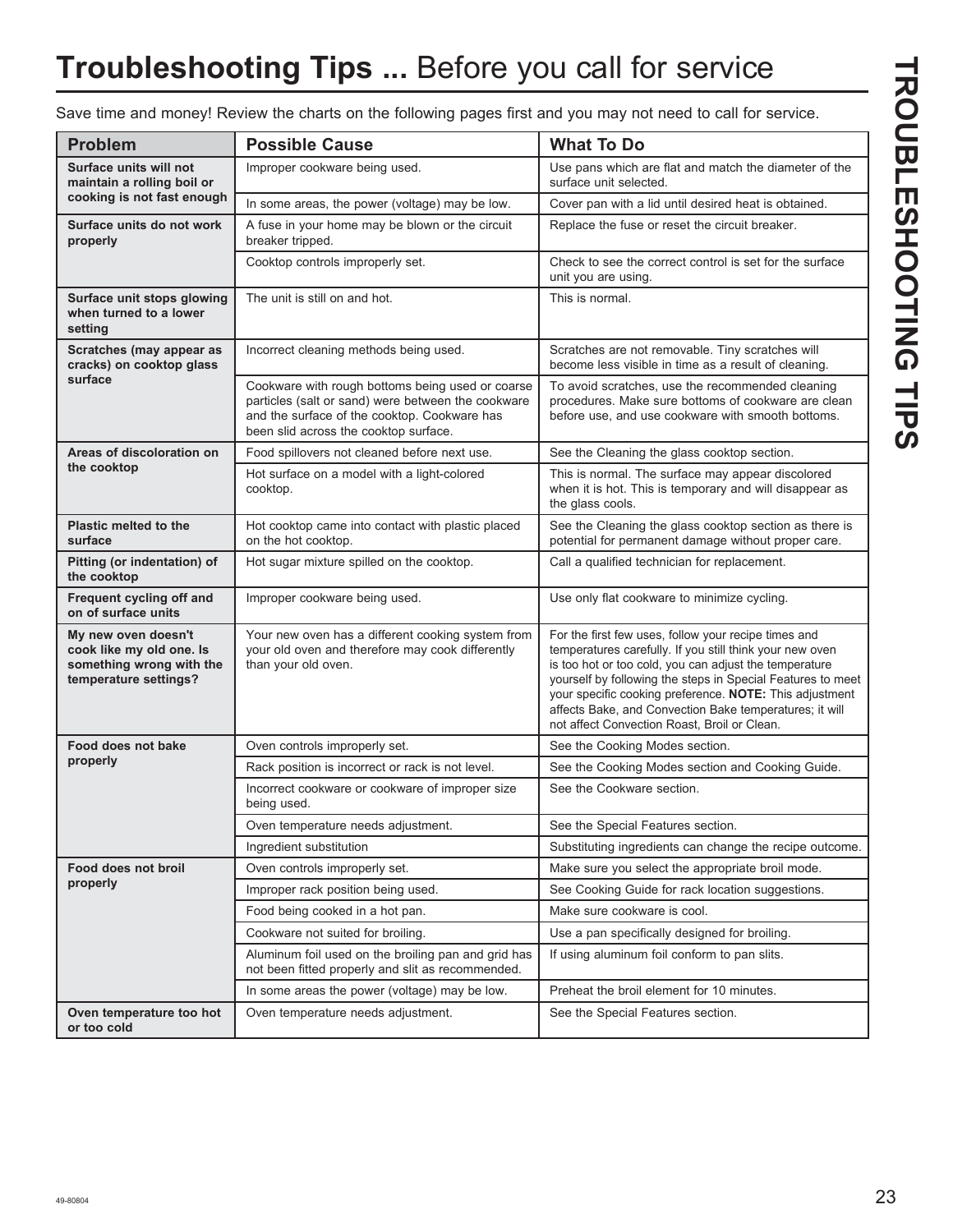## **Troubleshooting Tips ...** Before you call for service

| <b>Problem</b>                                                      | <b>Possible Cause</b>                                                                                                | <b>What To Do</b>                                                                                                                                                                                                          |
|---------------------------------------------------------------------|----------------------------------------------------------------------------------------------------------------------|----------------------------------------------------------------------------------------------------------------------------------------------------------------------------------------------------------------------------|
| Oven does not work or<br>appears not to work                        | A fuse in your home may be blown or the<br>circuit breaker tripped.                                                  | Replace the fuse or reset the circuit breaker.                                                                                                                                                                             |
|                                                                     | Oven controls improperly set.                                                                                        | See the Using the Oven section.                                                                                                                                                                                            |
|                                                                     | Oven is in Sabbath Mode.                                                                                             | Verify that the oven is not in Sabbath Mode. See the Special<br>Features section.                                                                                                                                          |
| "Crackling" or "popping"<br>sound                                   | This is the sound of the metal heating and<br>cooling during both the cooking and cleaning<br>functions.             | This is normal.                                                                                                                                                                                                            |
| Why is my range making<br>a "clicking" noise when<br>using my oven? | Your range cycles the heating elements by<br>turning relays on and off to maintain the oven<br>temperature.          | This is normal.                                                                                                                                                                                                            |
| Clock and timer do not<br>work                                      | A fuse in your home may be blown or the<br>circuit breaker tripped.                                                  | Replace the fuse or reset the circuit breaker.                                                                                                                                                                             |
|                                                                     | Plug on range is not completely inserted in the<br>electrical outlet.                                                | Make sure electrical plug is plugged into a live, properly<br>grounded outlet.                                                                                                                                             |
|                                                                     | Oven controls improperly set.                                                                                        | See the Using the kitchen timer section.                                                                                                                                                                                   |
|                                                                     | Clock display turned off                                                                                             | Check Clock Display settings in the Special Features section                                                                                                                                                               |
| Storage drawer won't<br>close                                       | Power cord may be obstructing drawer in the<br>lower back of the range.                                              | Reposition the drawer and power cord. See the Storage<br>Drawer Removal instructions in the Care and cleaning of the<br>range section.                                                                                     |
|                                                                     | Drawer slide or rail improperly aligned with<br>support                                                              | Reposition the drawer. See the Storage Drawer Removal<br>instructions in the Care and cleaning of the range section.                                                                                                       |
| Oven door is crooked                                                | The door is out of position.                                                                                         | Because the oven door is removable, it sometimes gets out<br>of position during installation. To straighten the door, re-install<br>the door. See the Lift-Off Oven Door instructions in the Care<br>and Cleaning section. |
| Oven light does not work                                            | Light bulb is loose or defective.                                                                                    | Tighten or replace bulb.                                                                                                                                                                                                   |
|                                                                     | Pad operating light is broken.                                                                                       | Call for service.                                                                                                                                                                                                          |
|                                                                     | Oven is in Sabbath mode                                                                                              | Verify that the oven is not in Sabbath mode. See the Special<br>Features section.                                                                                                                                          |
| Oven will not self-clean                                            | The temperature is too high to set a self-clean<br>operation.                                                        | Allow the oven to cool and reset the controls.                                                                                                                                                                             |
|                                                                     | Oven controls improperly set.                                                                                        | See the Cleaning the Oven section.                                                                                                                                                                                         |
|                                                                     | Door not shut/closed                                                                                                 | Close the oven door completely.                                                                                                                                                                                            |
| <b>Excessive smoking</b><br>during clean cycle                      | Excessive soil or grease.                                                                                            | Press the Cancel/Off pad. Open the windows to rid the room<br>of smoke. Wait until the LOCKED light goes off. Wipe up the<br>excess soil and reset the clean cycle.                                                        |
| <b>Excessive smoking</b><br>during broiling                         | Food too close to burner element.                                                                                    | Lower the rack position of the food.                                                                                                                                                                                       |
| Oven door will not open<br>after a clean cycle                      | Oven too hot.                                                                                                        | Allow the oven to cool below locking temperature.                                                                                                                                                                          |
| Oven not clean after a                                              | Oven controls improperly set.                                                                                        | See the Cleaning the Oven section.                                                                                                                                                                                         |
| clean cycle                                                         | Oven was heavily soiled.                                                                                             | Clean up heavy spillovers before starting the clean cycle.<br>Heavily soiled ovens may need to self-clean again or for a<br>longer period of time.                                                                         |
| "LOCK DOOR" flashes in<br>the display                               | The self-clean cycle has been selected but the<br>door is not closed.                                                | Close the oven door. Latch the door for units that have a<br>manual latch.                                                                                                                                                 |
| DOOR LOCK light is on<br>when you want to cook                      | The oven door is locked because the<br>temperature inside the oven has not dropped<br>below the locking temperature. | Press the Cancel/Off pad. Allow the oven to cool.                                                                                                                                                                          |
| "F- and a number<br>or letter" flash in the                         | You have a function error code.                                                                                      | Press the Cancel/Off pad. Allow the oven to cool for one<br>hour. Put the oven back into operation.                                                                                                                        |
| display                                                             | If the function code repeats.                                                                                        | Disconnect all power to the oven for at least 30 seconds and<br>then reconnect power. If the function error code repeats, call<br>for service.                                                                             |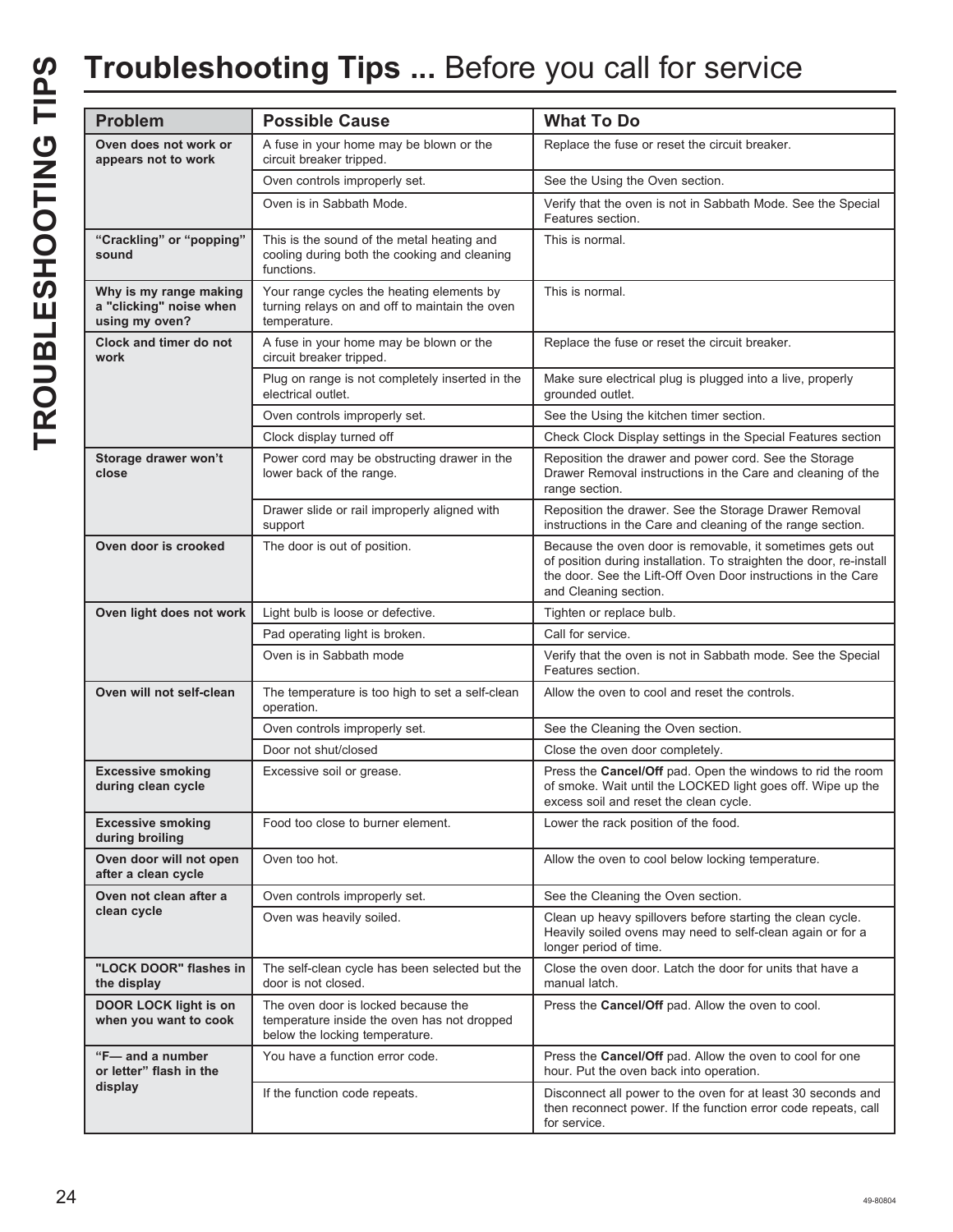# **Troubleshooting Tips ...** Before you call for service

| <b>Problem</b>                                                                                   | <b>Possible Cause</b>                                                                                                                                                                                 | <b>What To Do</b>                                                                                                                                                                     |
|--------------------------------------------------------------------------------------------------|-------------------------------------------------------------------------------------------------------------------------------------------------------------------------------------------------------|---------------------------------------------------------------------------------------------------------------------------------------------------------------------------------------|
| Display goes blank                                                                               | A fuse in your home may be blown or the<br>circuit breaker tripped.                                                                                                                                   | Replace the fuse or reset the circuit breaker.                                                                                                                                        |
|                                                                                                  | The clock is turned off.                                                                                                                                                                              | See the Special features section.                                                                                                                                                     |
| Power outage, clock<br>flashes                                                                   | Power outage or surge                                                                                                                                                                                 | Reset the clock. If the oven was in use, you must reset it by<br>pressing the Cancel/Off pad, setting the clock and resetting any<br>cooking function.                                |
| "Burning" or "oily" odor<br>emitting from the vent                                               | This is normal in a new oven and will<br>disappear in time.                                                                                                                                           | To speed the process, set a self-clean cycle for a minimum of 3<br>hours. See the Cleaning the Oven section.                                                                          |
| <b>Strong odor</b>                                                                               | An odor from the insulation around the<br>inside of the oven is normal for the first<br>few times the oven is used.                                                                                   | This is temporary and will go away after several uses or a self-<br>clean cycle.                                                                                                      |
| Fan noise                                                                                        | A cooling fan may automatically turn on                                                                                                                                                               | This is normal on some models. The cooling fan will turn off and<br>on to cool internal parts. It may run after the oven is turned off.                                               |
| My oven door glass<br>appears to be "tinted" or<br>have a "rainbow" color. Is<br>this defective? | No. The inner oven glass is coated with<br>a heat barrier to reflect the heat back into<br>the oven to prevent heat loss and keep<br>the outer door cool while baking.                                | This is normal. Under certain light or angles, you may see this<br>tint or rainbow color.                                                                                             |
| Sometimes the oven takes<br>longer to preheat to the                                             | Cookware or food in oven.                                                                                                                                                                             | The cookware or food in the oven will cause the oven to take<br>longer to preheat. Remove items to reduce preheat time.                                                               |
| same temperature                                                                                 | Number of racks in oven.                                                                                                                                                                              | Adding more racks to the oven will cause the oven to take<br>longer to preheat. Remove some racks.                                                                                    |
| <b>Display flashes</b>                                                                           | Power failure.                                                                                                                                                                                        | Reset the clock.                                                                                                                                                                      |
| Unable to get the display<br>to show "oFFSEt"                                                    | Oven control pads were not touched<br>properly.                                                                                                                                                       | The Broil Hi/Lo and Bake pads must be touched at the same<br>time and held for 3 seconds.                                                                                             |
| <b>Control signals after</b><br>entering cooking time or<br>start time                           | You forgot to enter a bake temperature or<br>cleaning time.                                                                                                                                           | Touch the Bake pad and desired temperature or the Self Clean<br>pad and desired clean time.                                                                                           |
| Oven racks are difficult to<br>slide                                                             | The shiny, silver-colored racks were<br>cleaned in a self-clean cycle.                                                                                                                                | Apply a small amount of vegetable oil to a paper towel and wipe<br>the edges of the oven racks with the paper towel. Do not spray<br>with Pam <sup>®</sup> or other lubricant sprays. |
| Drawer does not slide<br>smoothly or drags                                                       | The drawer is out of alignment.                                                                                                                                                                       | Fully extend the drawer and push it all the way in. See the Care<br>and cleaning of the range section.                                                                                |
|                                                                                                  | Drawer is over-loaded or load is<br>unbalanced.                                                                                                                                                       | Reduce weight. Redistribute drawer contents.                                                                                                                                          |
| <b>Steam from the vent</b>                                                                       | When using the ovens, it is normal to see<br>steam coming out of the oven vents. As<br>the number of racks or amount of food<br>being cooked increases, the amount of<br>visible steam will increase. | This is normal.                                                                                                                                                                       |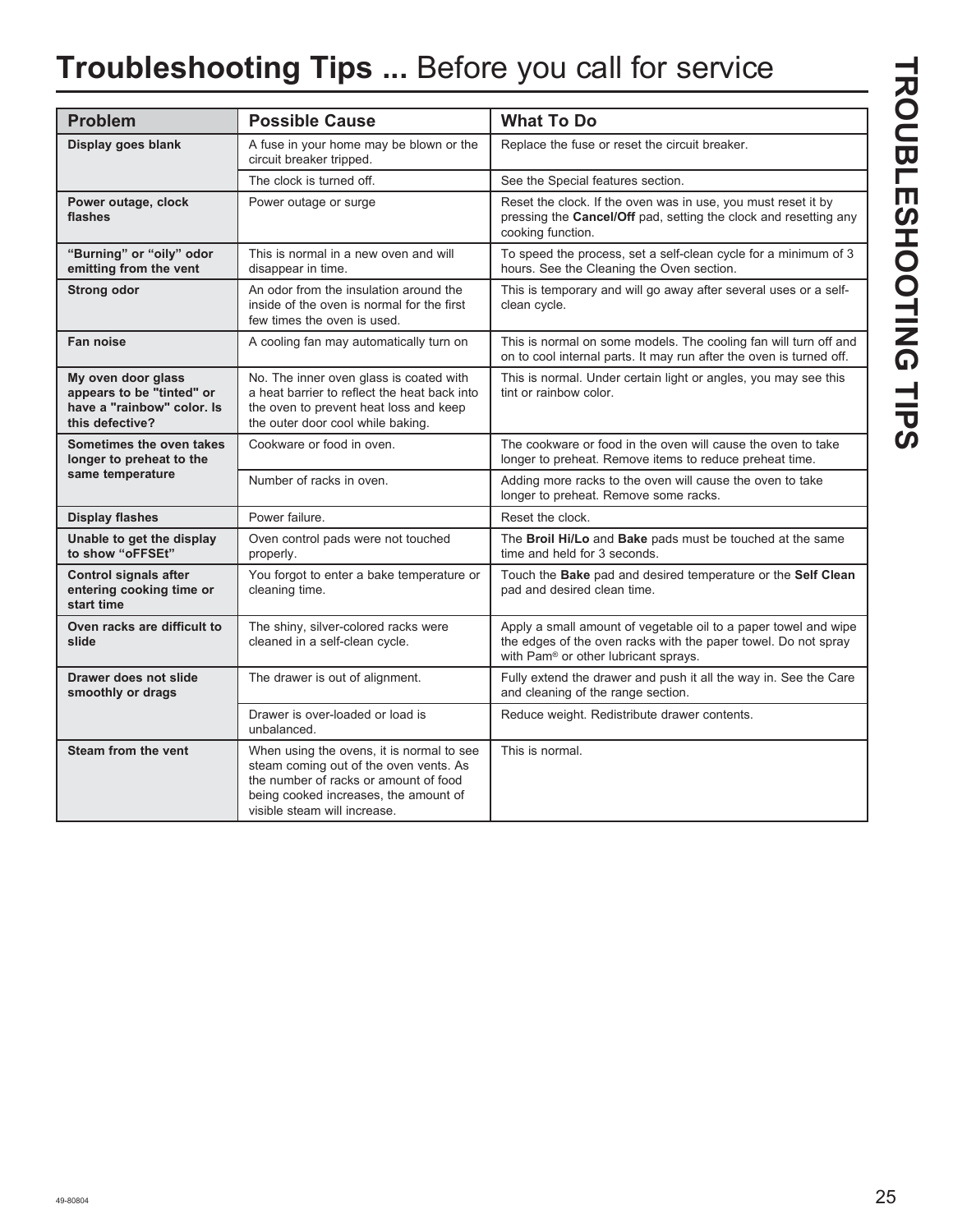## **GEAppliances.com**

All warranty service is provided by our Factory Service Centers, or an authorized Customer Care® technician. To schedule service online, visit us at **www.geappliances.com/service\_and\_support/**, or call GE Appliances at 800.GE.CARES (800.432.2737). Please have your serial number and your model number available when calling for service.

Servicing your appliance may require the use of the onboard data port for diagnostics. This gives a GE Appliances factory service technician the ability to quickly diagnose any issues with your appliance and helps GE Appliances improve its products by providing GE Appliances with information on your appliance. If you do not want your appliance data to be sent to GE Appliances, please advise your technician not to submit the data to GE Appliances at the time of service.

|                 | For the period of GE Appliances will replace                                                 |
|-----------------|----------------------------------------------------------------------------------------------|
| One year        | Any part of the range which fails due to a defect in materials or workmanship. During this   |
| From the date   | limited one-year warranty, GE Appliances will provide, free of charge, all labor and in-home |
| of the original | service to replace the defective part.                                                       |
| purchase        |                                                                                              |

## **What GE Appliances will not cover:**

- $\blacksquare$  Service trips to your home to teach you how to use the product.
- Improper installation, delivery or maintenance.
- Failure of the product if it is abused, misused, modified or used for other than the intended purpose or used commercially.
- Damage to the glass cooktop caused by use of cleaners other than the recommended cleaning creams and pads.
- Damage to the glass cooktop caused by hardened spills of sugary materials or melted plastic that are not cleaned according to the directions in the Owner's Manual.
- Replacement of house fuses or resetting of circuit breakers.
- $\blacksquare$  Damage to the product caused by accident, fire, floods or acts of God.
- Damage to finish, such as surface rust, tarnish, or small blemishes not reported within 48 hours of delivery.
- **n** Incidental or consequential damage caused by possible defects with this appliance.
- Damage caused after delivery.
- **Product not accessible to provide required service.**
- Service to repair or replace light bulbs, except for LED lamps.

## **EXCLUSION OF IMPLIED WARRANTIES**

Your sole and exclusive remedy is product repair as provided in this Limited Warranty. Any implied warranties, including the implied warranties of merchantability or fitness for a particular purpose, are limited to one year or the shortest period allowed by law.

This warranty is extended to the original purchaser and any succeeding owner for products purchased for home use within the USA. If the product is located in an area where service by a GE Appliances Authorized Servicer is not available, you may be responsible for a trip charge or you may be required to bring the product to an Authorized GE Appliances Service location for service. In Alaska, the warranty excludes the cost of shipping or service calls to your home. Some states do not allow the exclusion or limitation of incidental or consequential damages. This warranty gives you specific legal rights, and you may also have other rights which vary from state to state. To know what your legal rights are, consult your local or state consumer affairs office or your state's Attorney General. GE Appliances Electric Range Warranty<br>
CEAppliances.com<br>
(600-412.2737). Please have you related Service Centers, or an authorized Custom<br>
(600-412.2737). Please have you related monoton the war of the chromaton will be we

## **Warrantor: GE Appliances,** *a* **Haier** *company*

**Extended Warranties:** Purchase a GE Appliances extended warranty and learn about special discounts that are available while your warranty is still in effect. You can purchase it online anytime at

## **www.geappliances.com/service\_and\_support/shop-for-extended-service-plans.htm**

or call 800.626.2224 during normal business hours. GE Appliances Service will still be there after your warranty expires.

Staple your receipt here. Proof of the original purchase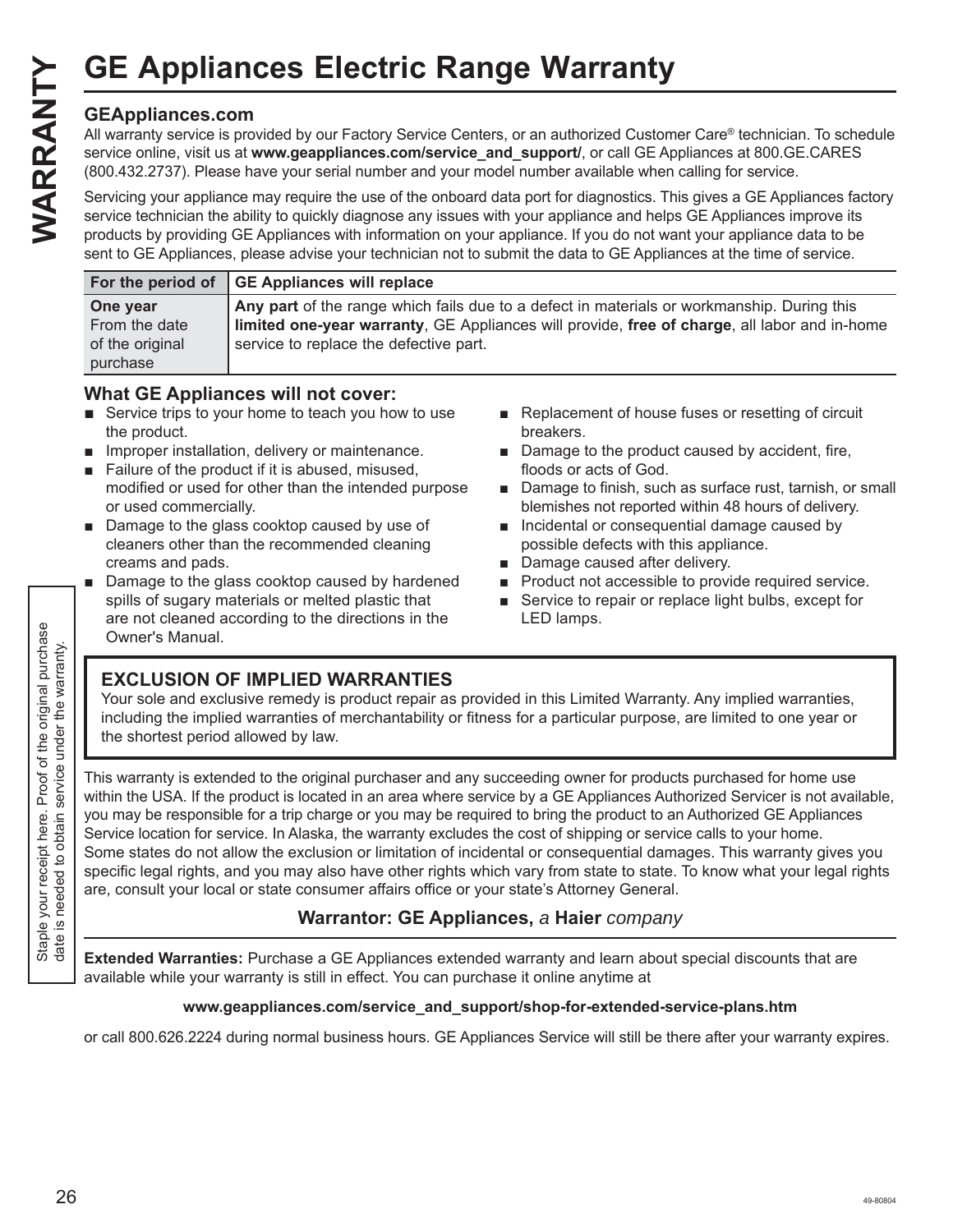## **Looking For Something More?**

#### **GE Appliances offers a variety of accessories to improve your cooking and maintenance experiences!**

Refer to the Consumer Support page for phone numbers and website information.

The following products and more are available:

## **Accessories**

| <b>Parts</b>                                                                    |  |
|---------------------------------------------------------------------------------|--|
| XL Broiler Pan $(17 " x 1 \frac{1}{4"} x 19 1/4")$                              |  |
| Large Broiler Pan (12 $\frac{3}{4}$ " x 1 $\frac{1}{4}$ " x 16 $\frac{1}{2}$ ") |  |
| Small Broiler Pan $(8\frac{3}{4}$ " x 1 $\frac{1}{4}$ " x 13 $\frac{1}{2}$ ")   |  |

Oven racks

Oven elements

Light bulbs

## **Cleaning Supplies**

CitruShine™ Stainless Steel Wipes

CERAMA BRYTE® Stainless Steel Appliance Cleaner

CERAMA BRYTE® Cleaning Pads for Ceramic Cooktops

CERAMA BRYTE® Ceramic Cooktop Cleaner

CERAMA BRYTE® Ceramic Cooktop Scraper

Kit (Kit includes cream and cooktop scraper)

\*The large broiler pan does not fit in 20"/24" ranges.

\*\* The XL broiler pan does not fit in 24" wall ovens, 27" drop-ins or 20"/24" range.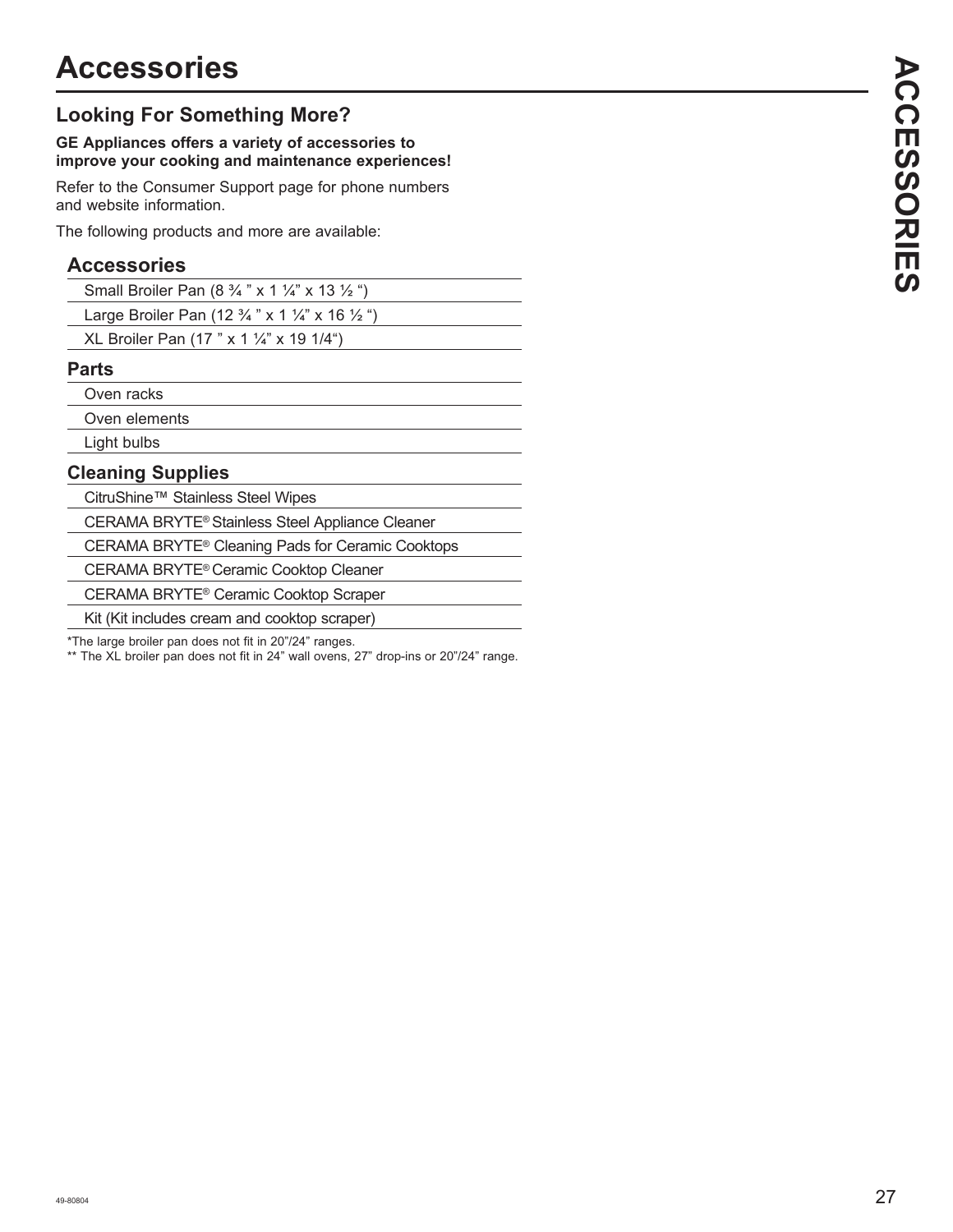# **Consumer Support**

Have a question or need assistance with your appliance? Try the GE Appliances Website 24 hours a day, any day of the year! You can also shop for more great GE Appliances products and take advantage of all our on-line support services designed for your convenience. In the US: **GEAppliances.com** 

## **Register Your Appliance**

**CONSUMER SUP**<br> **GE Appliances Website**<br>
Have a question or need assistant of the year! You can also shop for<br>
services designed for your conver<br> **CONSUMER PEAPLE APPLIANCE CONSUMER PREPAREM**<br> **Register Your Appliance on-1** Register your new appliance on-line at your convenience! Timely product registration will allow for enhanced communication and prompt service under the terms of your warranty, should the need arise. You may also mail in the pre-printed registration card included in the packing material. In the US: **GEAppliances.com/register** 

## **Schedule Service**

Expert GE Appliances repair service is only one step away from your door. Get on-line and schedule your service at your convenience any day of the year. In the US: **GEAppliances.com/ge/service-and-support/service.htm** or call 800.432.2737 during normal business hours.

## **Extended Warranties**

Purchase a GE Appliances extended warranty and learn about special discounts that are available while your warranty is still in effect. You can purchase it on-line anytime. GE Appliances Services will still be there after your warranty expires. In the US: GEAppliances.com/ge/service-and-support/shop-for-extended-service-plans.htm or call 800.626.2224 during normal business hours.

## **Remote Connectivity**

For assistance with wireless network connectivity (for models with remote enable), visit our website at **GEAppliances.com/ge/connected-appliances/** or call 800.220.6899 in the US.

## **Parts and Accessories**

Individuals qualified to service their own appliances can have parts or accessories sent directly to their homes (VISA, MasterCard and Discover cards are accepted). Order on-line today 24 hours every day. In the US: **GEApplianceparts.com** or by phone at 877.959.8688 during normal business hours.

**Instructions contained in this manual cover procedures to be performed by any user. Other servicing generally should be referred to qualified service personnel. Caution must be exercised, since improper servicing may cause unsafe operation.**

## **Contact Us**

If you are not satisfied with the service you receive from GE Appliances, contact us on our Website with all the details including your phone number, or write to:

In the US: General Manager, Customer Relations | GE Appliances, Appliance Park | Louisville, KY 40225 **GEAppliances.com/ge/service-and-support/contact.htm**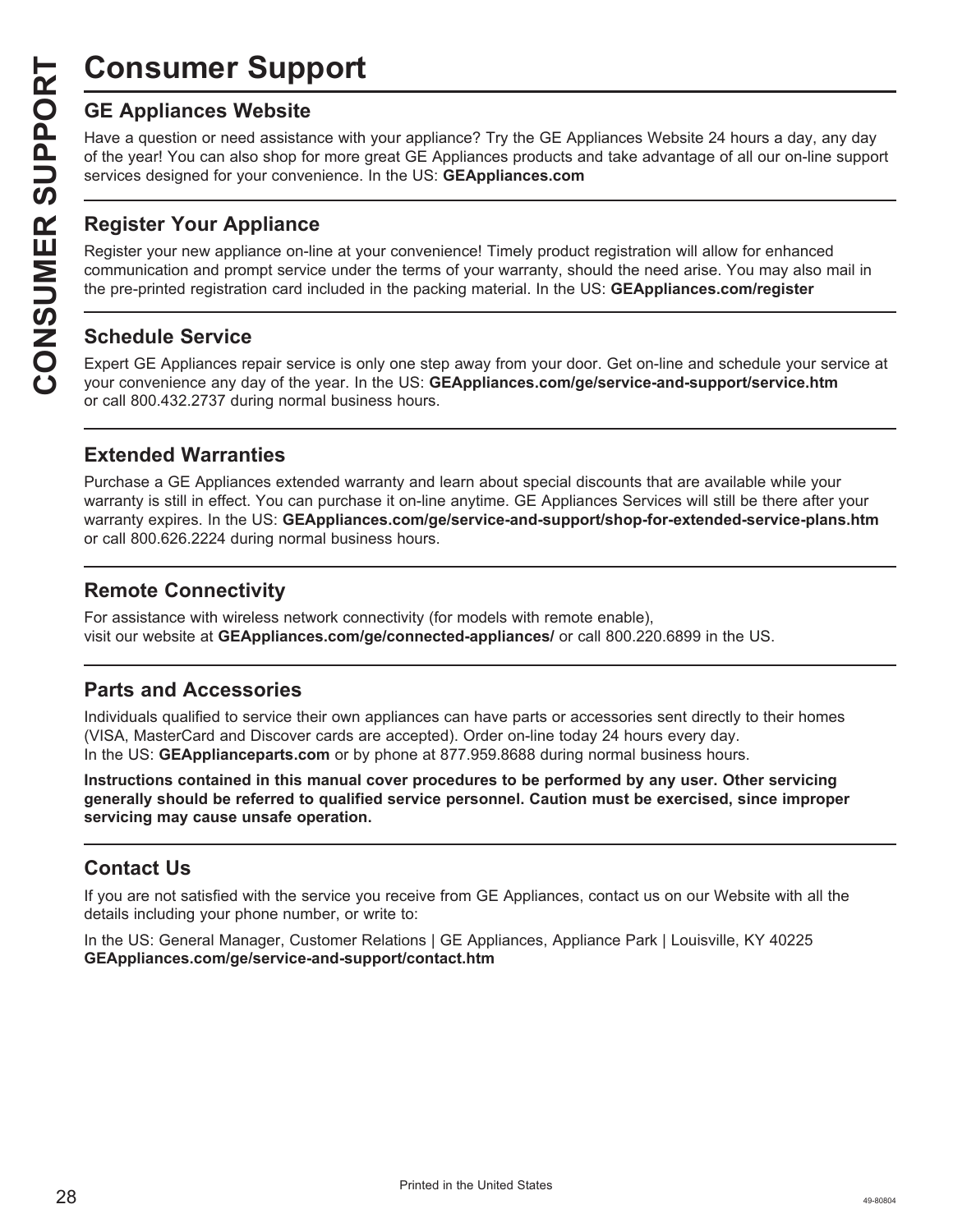



 $\bullet$ 

 $\breve{\mathbf{C}}$ 

### INFORMACIÓN DE SEGURIDAD ... 3

#### USO DE LA COCINA

| Utensilio para Placa de Cocción            |  |
|--------------------------------------------|--|
| para Vidrio Radiante 10                    |  |
| Controles del Horno 11                     |  |
| Funciones Especiales12                     |  |
|                                            |  |
| Estantes del Horno14                       |  |
| Papel de Aluminio y Cobertores del Horno14 |  |
|                                            |  |
|                                            |  |
|                                            |  |
|                                            |  |

#### CUIDADO Y LIMPIEZA

| Limpieza de la Cocina - Exterior 17         |  |
|---------------------------------------------|--|
| Limpieza de la Cocina - Interior 18         |  |
| Limpieza de la Placa de Cocción de Vidrio19 |  |
|                                             |  |
| Puerta del Horno  22                        |  |
| Cajón de Almacenamiento  22                 |  |

| <b>CONSEJOS PARA LA</b><br><b>SOLUCIÓN DE PROBLEMAS</b> 23 |  |
|------------------------------------------------------------|--|
|                                                            |  |
| <b>ACCESORIOS</b>                                          |  |
| <b>SOPORTE PARA</b>                                        |  |

## MANUAL DEL PROPIETARIO

Cocina con Control Frontal JS645 de 30" Cocina con Control Frontal JS660 de 30"

Escriba los números de modelo y de serie aquí:

Nº de Modelo \_\_\_\_\_\_\_\_\_\_\_\_

N<sup>º</sup> de Serie \_\_\_\_\_\_\_

Los encontrará en una etiqueta detrás de la puerta o del cajón.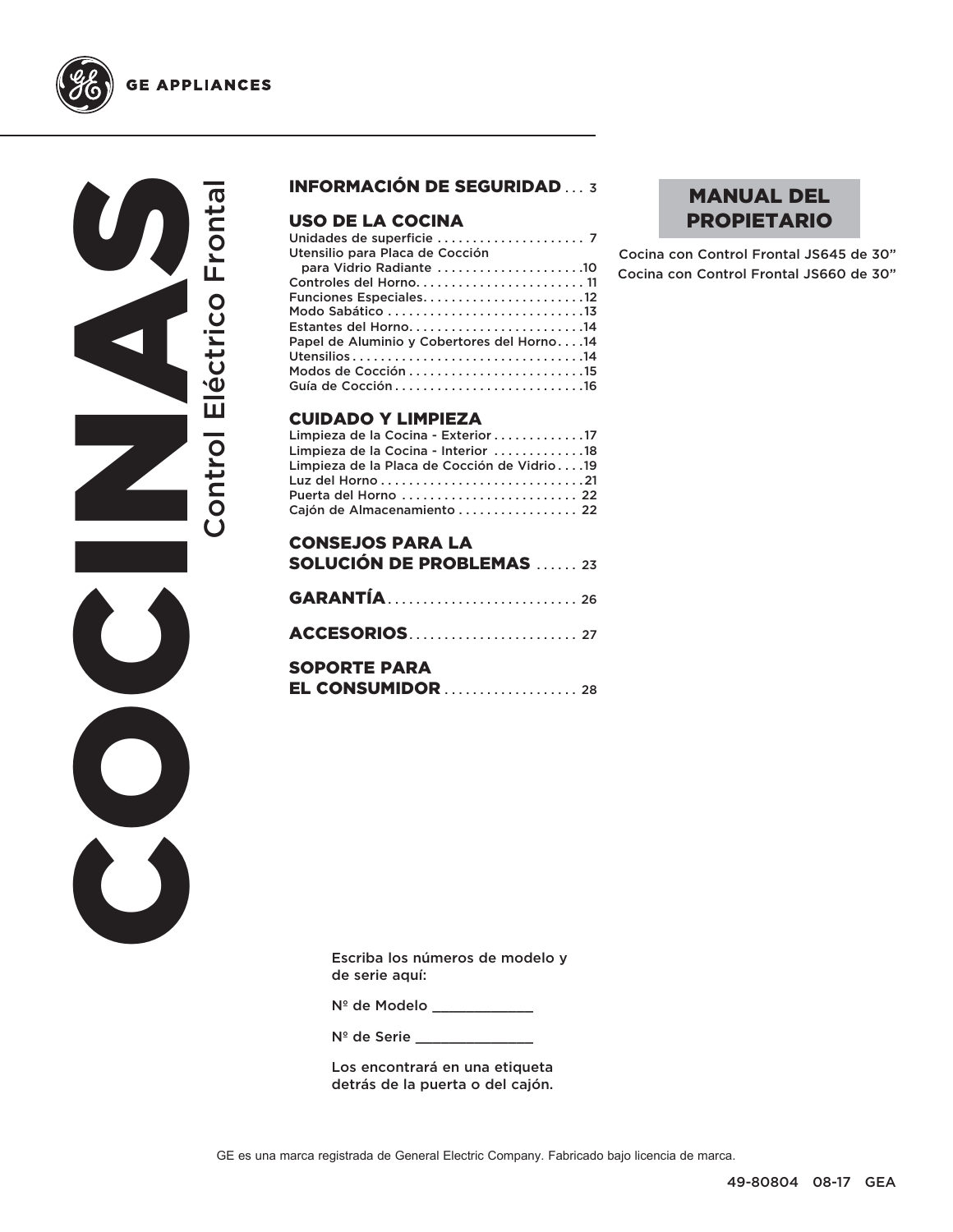## **GRACIAS POR HACER QUE GE APPLIANCES SEA PARTE DE SU HOGAR.**

Ya sea que haya crecido usando GE Appliances, o que ésta es su primera vez, nos complace tenerlo en la familia.

Sentimos orgullo por el nivel de arte, innovación y diseño de cada uno de los electrodomésticos de GE Appliances, y creemos que usted también. Entre otras cosas, el registro de su electrodoméstico asegura que podamos entregarle información importante del producto y detalles de la garantía cuando los necesite.

Registre su electrodoméstico GE ahora a través de Internet. Sitios Web y números telefónicos útiles están disponibles en la sección de Soporte para el Consumidor de este Manual del Propietario. También puede enviar una carta en la tarjeta de inscripción preimpresa que se incluye con el material embalado.

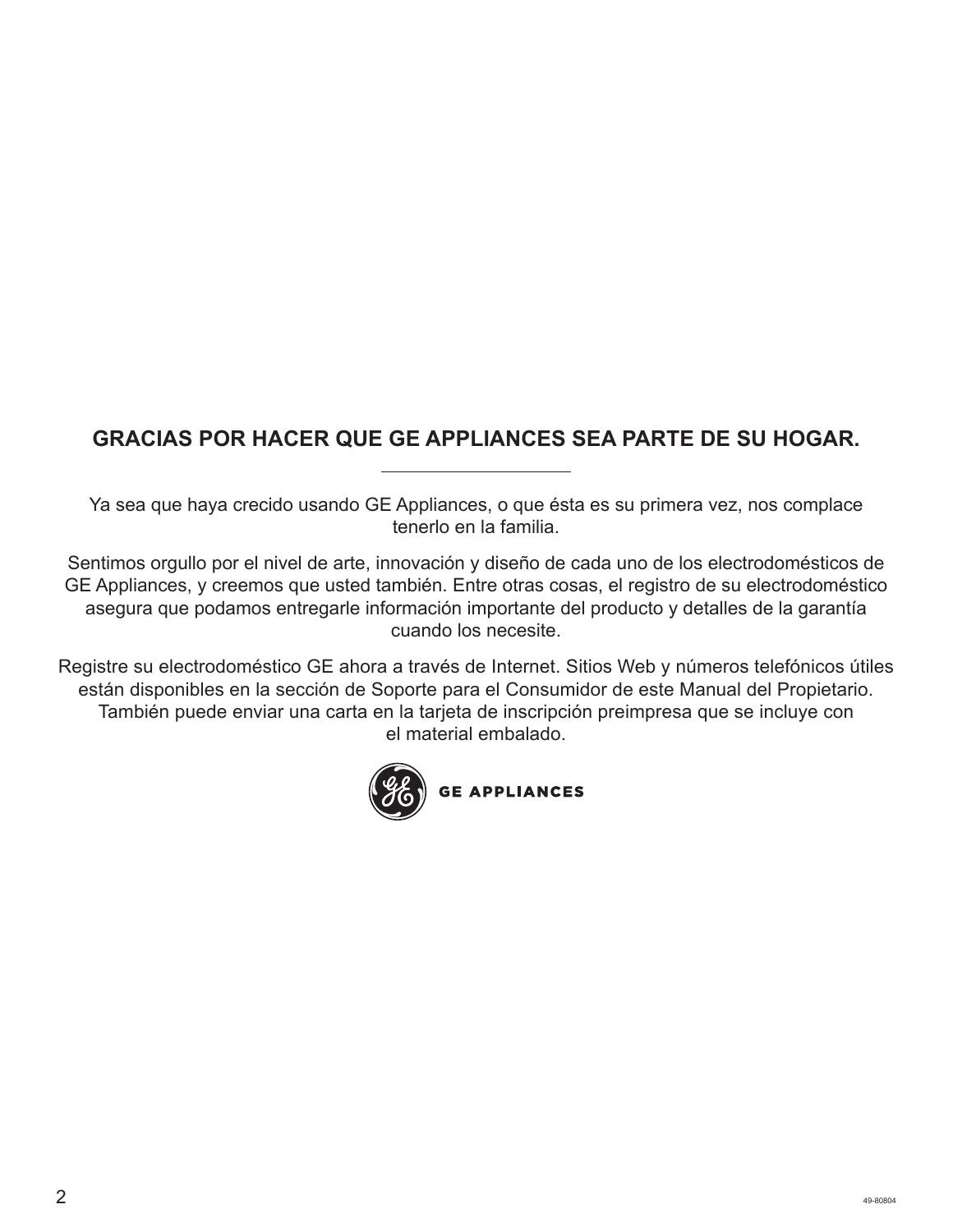## **INFORMACIÓN IMPORTANTE DE SEGURIDAD LEA TODAS LAS INSTRUCCIONES ANTES DE USAR ESTE ELECTRODOMÉSTICO**

**ADVERTENCIA** Lea todas las instrucciones de seguridad antes de utilizar este producto. No seguir estas instrucciones puede generar un incendio, una descarga eléctrica, lesiones corporales o la muerte.

## **DISPOSITIVO ANTI-VOLCADURAS**

## **ADVERTENCIA**

**Riesgo de Caída**

- **Un niño o adulto pueden volcar la cocina y morir.**
- **Instale el soporte anti-volcaduras sobre la pared o el piso. • Asegúrese la estufa al soporte anti-volcaduras deslizando la unidad hacia atras de tal manera que la pata niveladora sea enganchada.**
- **Vuelva a adherir el soporte anti-volcaduras si la estufa se mueve de lugar.**
- **Si esto no se hace, se podrá producir la muerte o quemaduras graves en niños o adultos.**

Para reducir el riesgo de volcar la cocina, ésta debe sujetarse mediante un soporte anti-volcaduras con una adecuada instalación. Ver las instrucciones de instalación enviadas con el soporte para obtener detalles completos antes de iniciar la instalación.

#### **Para Cocinas Sin Apoyo y Deslizabless**

Para controlar si el soporte es instalado y ajustado de forma apropiada, mire que debajo de la cocina la pata niveladora trasera esté ajustada al soporte. En algunos modelos, el cajón de almacenamiento o el panel de protección se pueden retirar para una fácil inspección. Si no es posible realizar una inspección visual, deslice la cocina hacia



Cocinas Sin Apoyo y Deslizables

adelante, confirme que el soporte anti-volcaduras esté ajustado de forma segura al piso o la pared, y deslice la cocina hacia atrás de modo que la pata niveladora trasera se encuentre debajo del soporte anti-volcaduras.

Si la cocina es retirada para su limpieza, servicio técnico o cualquier otra razón, asegúrese de que el dispositivo anti volcaduras vuelva a ser colocado de forma correcta cuando la cocina sea instalada nuevamente. Si no se toma esta precaución, se podrán producir caídas de la cocina y ocasionar la muerte o quemaduras graves en niños o adultos.

Nunca quite las patas de nivelación por completo ya que la cocina no quedará bien sujeta al dispositivo anti-volcaduras.

## **ADVERTENCIA INSTRUCCIONES GENERALES DE SEGURIDAD**

- Use este aparato sólo con el objetivo para el que fue creado, como se describe en este Manual del Propietario.
- Asegúrese de que un técnico calificado realice una correcta instalación y puesta a tierra del artefacto de acuerdo con las instrucciones de instalación provistas.
- No intente reparar o cambiar ninguna pieza de su cocina a menos que esté específicamente recomendado en este manual. Cualquier otro servicio debe realizarlo un técnico calificado.
- Antes de realizar cualquier clase de reparación, desenchufe la cocina o desconecte el suministro eléctrico desde el panel de distribución doméstico quitando el fusible o desconectando el interruptor de circuitos.
- No deje a los niños solos; éstos no deben quedar solos o sin atención en un área donde un aparato esté en uso. Nunca debe permitirse que se suban, sienten o paren en cualquier parte de este aparato.

## **APRECAUCIÓN** No almacene elementos de

interés para niños sobre una cocina o en la protección trasera de una cocina: los niños que se trepan a la cocina para alcanzar elementos pueden resultar gravemente heridos.

- Sólo use agarraderas secas: las agarraderas húmedas o mojadas colocadas en superficies calientes pueden provocar quemaduras de vapor. No permita que las agarraderas entren en contacto con unidades de superficie o los elementos calentadores calientes. No utilice toallas u otras telas gruesas en lugar de una agarradera.
- Nunca use su electrodoméstico para calentar la habitación.
- No toque las unidades de superficie, los elementos calentadores o la superficie interior del horno. Estas superficies pueden estar lo suficientemente calientes para quemar aún cuando tengan un color oscuro. Durante y después del uso, no toque o deje que su vestimenta u otros materiales inflamables entren en contacto con unidades de superficie, áreas cercanas a las unidades de superficie o cualquier área interior del horno; deje pasar un tiempo prudencial para que se enfríen. Otras superficies del aparato pueden calentarse lo suficiente como para provocar quemaduras. Las superficies potencialmente calientes incluyen la estufa, las áreas orientadas hacia la estufa, la abertura de ventilación del horno, las superficies cercanas a la abertura y las hendiduras ubicadas alrededor de la puerta del horno.
- No caliente recipientes cerrados de alimentos. Podría haber una acumulación de presión en el recipiente y éste podría explotar, provocando lesiones.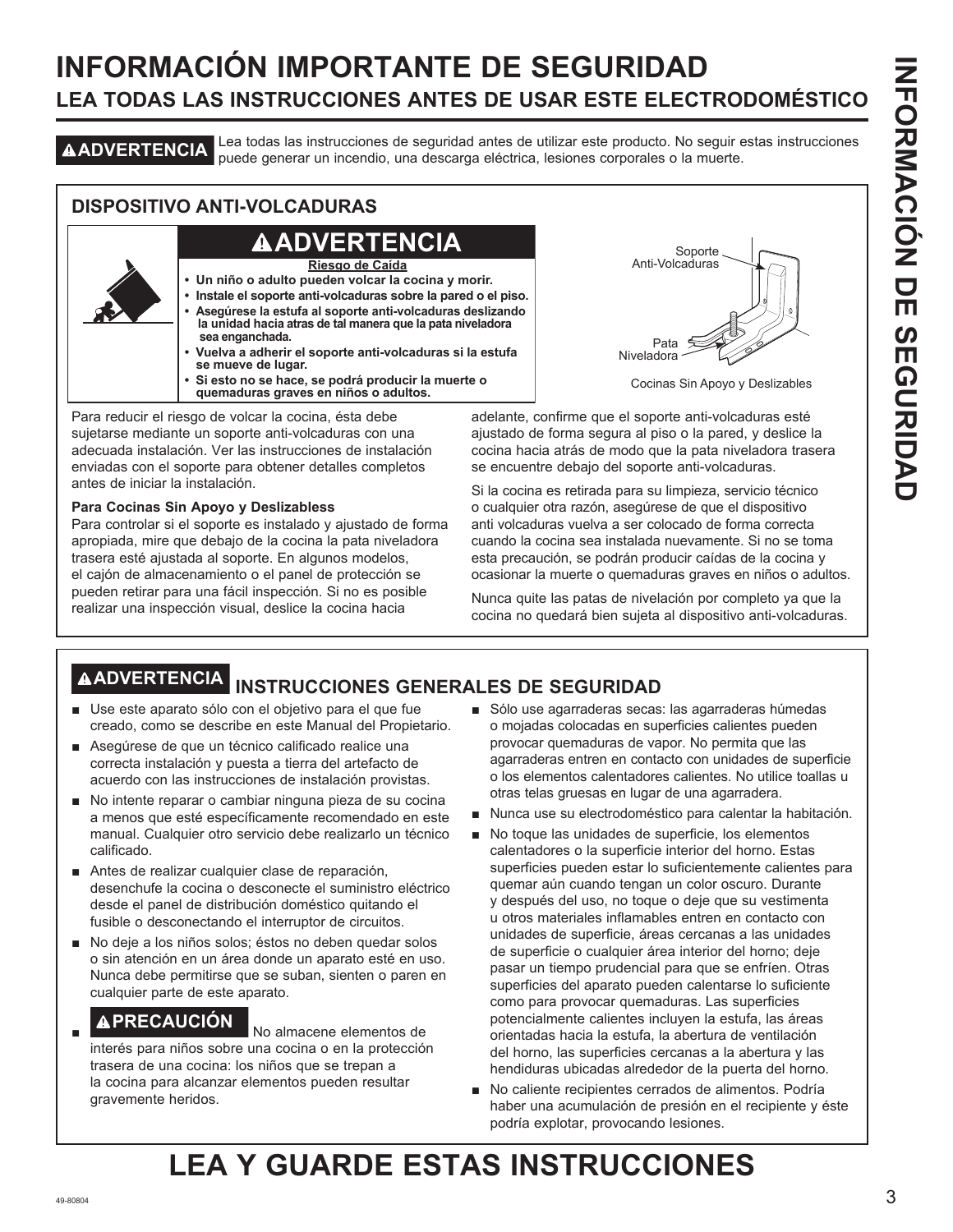# **INFORMACIÓN IMPORTANTE DE SEGURIDAD**<br> **INFORMACIÓN IMPORTANTE DE SEGURIDAD**<br> **INFORMACIÓN INSTRUCCIONES GENERALES DE SEGURIDAD (CON CONTENTE DE SEGURIDAD (CONTENTE DE SEGURIDAD INTERFERIGATE DE SEGURIDAD (CONTENTE DE SEGU LEA TODAS LAS INSTRUCCIONES ANTES DE USAR ESTE ELECTRODOMÉSTICO**

## **ADVERTENCIA INSTRUCCIONES GENERALES DE SEGURIDAD (Cont.)**

- No use ningún tipo de aluminio o cobertor para cubrir el fondo del horno o cualquier parte del horno, excepto como se describe en este manual. Los cobertores de horno pueden atrapar el calor o derretirse, ocasionando daños sobre el producto y el riesgo de descargas, humo o incendios.
- Trate de no rayar o golpear las puertas, estufas o paneles de control de vidrio. Si lo hace podría romperse el vidrio. No cocine si un producto tiene un vidrio roto. Puede provocarse una descarga, un incendio o heridas. Comuníquese con un técnico calificado de inmediato.
- Cocine la comida completamente para evitar que se produzcan enfermedades a partir de la comida. Puede encontrar recomendaciones de seguridad mínima sobre la temperatura de la comida en www.IsItDoneYet.gov y www.fsis.usda.gov. Utilice un termómetro para tomar la temperatura de la comida y haga controles en diferentes ubicaciones.

#### **ADVERTENCIA MANTENGA LOS MATERIALES INFLAMABLES ALEJADOS DE LA HORNO Si esto no se cumple, se podrán sufrir lesiones personales graves o incendios.**

- No almacene o utilice materiales inflamables dentro de un horno o cerca de la estufa, tales como papel, plástico, agarraderas, telas, recubrimientos de pared, cortinas y gasolina u otros vapores y líquidos inflamables.
- Nunca use vestimentas holgadas o amplias mientras utilice el aparato. Estas vestimentas pueden prenderse

fuego si entran en contacto con superficies calientes, provocando quemaduras graves.

No permita que la grasa de la cocción u otros materiales inflamables se acumulen dentro de la cocina o en su cercanía. La grasa dentro del horno o sobre la estufa puede encenderse.

## **ADVERTENCIA EN CASO DE INCENDIO, SIGA LOS SIGUIENTES PASOS PARA EVITAR LA PROPAGACIÓN DEL FUEGO**

- No utilice agua en incendios de grasa. Nunca levante una sartén en llamas. Apague los controles. Apague una sartén en llamas sobre una unidad de superficie cubriendo la sartén por completo con una tapa que ajuste bien, una plancha para galletas o una bandeja plana. Utilice un químico seco multiuso o un extintor de incendios de espuma.
- Si hay un incendio en el horno durante el horneado, apáguelo cerrando la puerta del horno y apagando el

control o usando un químico seco multiuso o un extintor de incendios de espuma.

Si hay un incendio en el horno durante la auto-limpieza, apague el horno y espere a que el incendio se consuma. No abra la puerta del horno a la fuerza. El ingreso de aire fresco a temperaturas de auto-limpieza puede provocar una explosión de llamas desde el horno. No seguir esta instrucción puede provocar quemaduras graves.

## **ADVERTENCIA INSTRUCCIONES DE SEGURIDAD DE LA ESTUFA**

- Nunca deje las unidades de superficie sin atención en configuraciones de calor media o alta. Los alimentos que hierven y se derraman pueden provocar humo y derrames grasosos que pueden prenderse fuego.
- Nunca deje aceite sin atención mientras fríe. Si se deja calentar más allá del punto de humeo, el aceite puede encenderse, provocando un incendio que podría propagarse a los gabinetes cercanos. Use un termómetro para grasas profundas siempre que sea posible, a fin de monitorear la temperatura del aceite.
- **Para evitar el derrame de aceite y un incendio, utilice una** cantidad mínima de aceite cuando fría en sartenes poco profundas y evite la cocción de alimentos congelados con una cantidad excesiva de hielo.
- Utilice el tamaño de recipiente adecuado: Elija recipientes con bases planas lo suficientemente grandes para cubrir el elemento calentador de superficie. La utilización de recipientes más pequeños dejará expuesta una porción de la unidad de superficie al contacto directo, lo que puede provocar el encendido de sus vestimentas. Una relación adecuada del recipiente con la unidad de superficie también mejorará la eficiencia.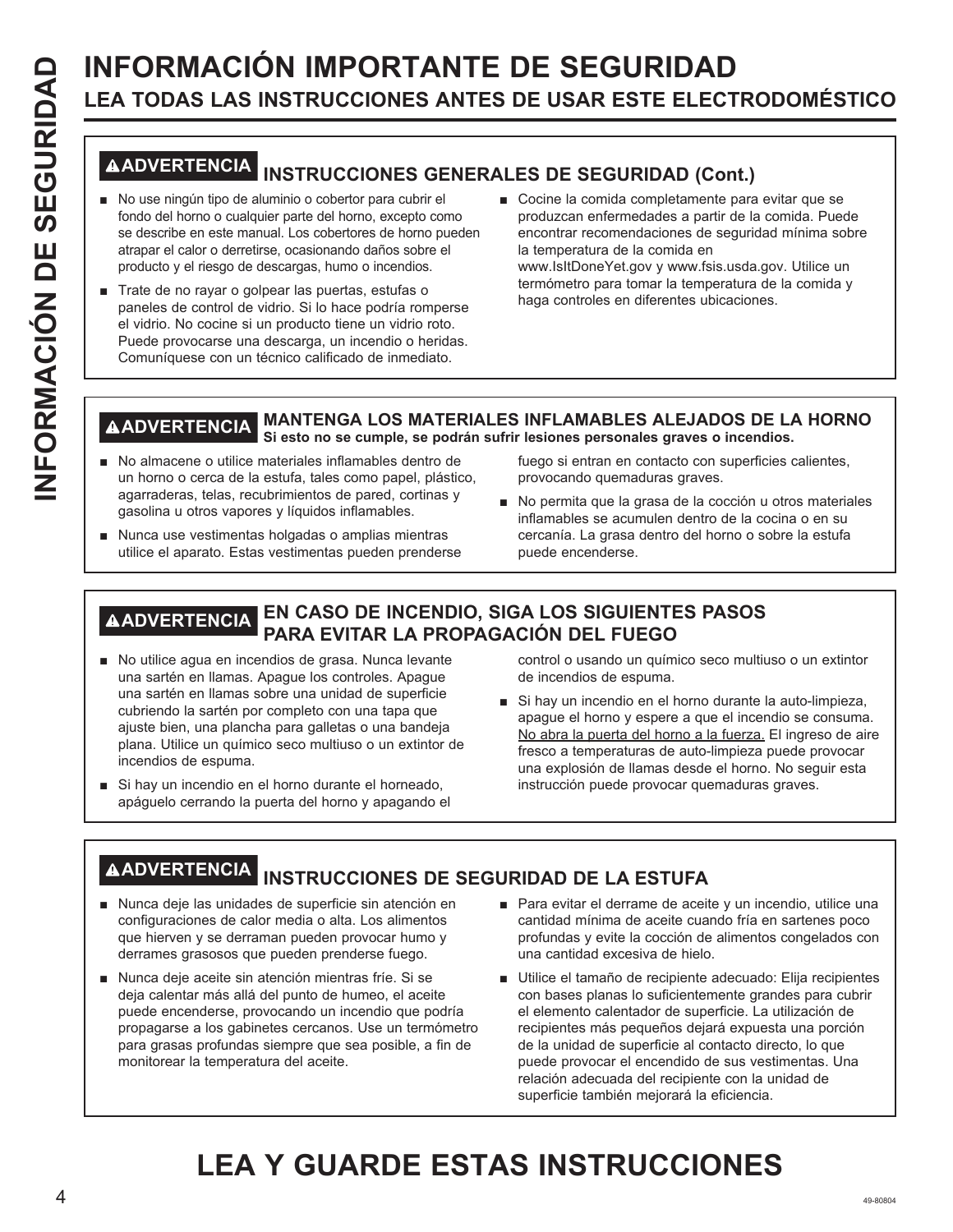## **INFORMACIÓN IMPORTANTE DE SEGURIDAD LEA TODAS LAS INSTRUCCIONES ANTES DE USAR ESTE ELECTRODOMÉSTICO**

# **ADVERTENCIA INSTRUCCIONES DE SEGURIDAD DE LA ESTUFA (Cont.)**

- Al usar utensilios de vidrio/ cerámica, asegúrese de que sean adecuados para el servicio de cocina; otros se podrán romper debido a un cambio repentino de temperatura.
- Para minimizar la posibilidad de quemaduras, el encendido de materiales inflamables y los derrames, la manija de los recipientes deben girarse hacia el centro de la cocina sin extenderse sobre ninguna unidad de superficie cercana.
- Si flambea alimentos bajo la campana, encienda el ventilador.
- Si se produce un corte de luz en una cocina eléctrica mientras la unidad superficial está en ON (Encendido), la unidad se volverá a encender cuando regrese la luz. En caso de falta de corriente, si no se giran todas las perillas de la unidad de superficial a la posición OFF (Apagado) se podrán incendiar artículos en o cerca de la estufa, lo cual podrá producir lesiones graves o la muerte.

# **ADVERTENCIA INSTRUCCIONES DE SEGURIDAD DE LA ESTUFA RADIANTE**

- F Tenga cuidado al tocar la estufa. La superficie de vidrio de la estufa retendrá calor después de que los controles se hayan apagado.
- No cocine sobre una estufa rota. Si la estufa se rompe, las soluciones de limpieza y los derrames pueden penetrar en la estufa rota y crear un riesgo de descarga eléctrica. Comuníquese con un técnico calificado de inmediato.
- Evite rayar la estufa de vidrio. La estufa puede rayarse con elementos tales como cuchillos, instrumentos filosos, anillos u otras joyas, y remaches de la ropa.
- No coloque o almacene elementos que pueden derretirse o prenderse fuego sobre la estufa de vidrio, aún cuando no la esté usando. Si la estufa se enciende en forma accidental, pueden prenderse fuego. El calor proveniente

de la estufa o de la ventilación del horno también puede prenderlos fuego, aún si el aparato está apagado.

- Use el limpiador de estufas cerámicas CERAMA BRYTE® y la esponjilla de limpieza CERAMA BRYTE<sup>®</sup> para limpiar la estufa. Espere hasta que la estufa se enfríe y la luz indicadora se apague antes de limpiar. Una esponja o un paño húmedos sobre una superficie caliente pueden provocar quemaduras de vapor. Algunos limpiadores pueden producir humos tóxicos si se los aplica a una superficie caliente. **NOTA:** Los derrames de azúcar son la excepción. Éstos deben quitarse mientras están calientes utilizando una agarradera y un raspador. Para instrucciones detalladas, ver la sección Cómo limpiar la estufa de vidrio.
- $\blacksquare$  Lea y cumpla con todas las instrucciones y advertencias de la etiqueta de la crema de limpieza.

## **ADVERTENCIA INSTRUCCIONES DE SEGURIDAD DEL HORNO**

- Manténgase alejado del horno al abrir la puerta del mismo. El aire caliente o el vapor que sale puede causar quemaduras en las manos, rostro y/u ojos.
- No use el horno si un elemento de calentamiento genera un punto brillante durante el uso o aparecen otros signos de daños. Un punto brillante indica que el elemento para calentar puede fallar y generar una posible quemadura, incendio o descarga eléctrica. Apague el horno de inmediato y solicite a un técnico calificado del servicio que reemplace el elemento para calentar.
- Mantenga desobstruida la ventilación del horno.
- Mantenga el horno libre de acumulación de grasa. La grasa del horno se puede incendiar.
- Coloque los estantes del horno en la ubicación deseada mientras éste se encuentra frío. Si es necesario mover el estante mientras el horno está caliente, evite que el mango de la olla tenga contacto con el elemento calentador en el horno.
- Al usar las bolsas para cocinar o dorar en el horno, siga las instrucciones del fabricante.
- Coloque el estante del horno en la posición de bloqueo, al introducir y retirar comida del horno. Esto ayuda a evitar quemaduras por tocar superficies calientes de la puerta y las paredes del horno.
- No deje productos tales como papel, utensilios de cocina ni comida en el horno cuando éste no se encuentre en uso. Los artículos guardados en el horno se pueden incendiar.
- Nunca coloque los utensilios de cocina, piedras para pizza u horneado o cualquier otro tipo de aluminio o cobertor en la base del horno. Estos ítems pueden atrapar el calor o derretirse, ocasionando daños sobre el producto y el riesgo de descargas, humo o incendios.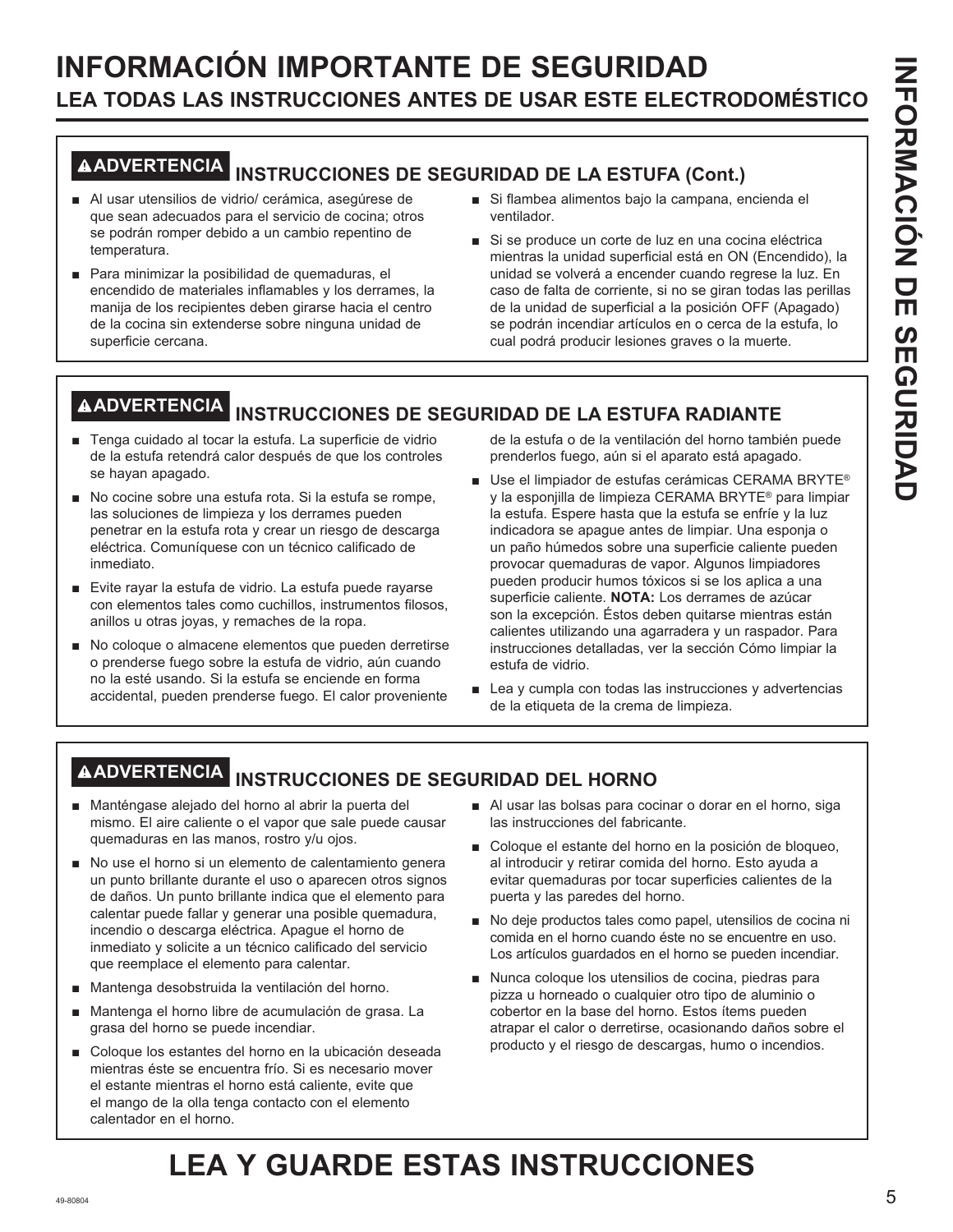# **INFORMACIÓN IMPORTANTE DE SEGURIDAD**<br> **ILEA TODAS LAS INSTRUCCIONES ANTES DE USAR ESTE ELECT<br>
MADVERTIENCIA INSTRUCCIONES DE SEGURIDAD DEL HORNO CON<br>
La función de limpieza automática . Mars un funcionamiento seguro, siga LEA TODAS LAS INSTRUCCIONES ANTES DE USAR ESTE ELECTRODOMÉSTICO**

## **ADVERTENCIA INSTRUCCIONES DE SEGURIDAD DEL HORNO CON LIMPIEZA AUTOMÁTICA**

La función de limpieza automática usa el horno en temperaturas lo suficientemente altas como para consumir la suciedad de comida que haya dentro del horno. Para un funcionamiento seguro, siga estas instrucciones.

- No toque las superficies del horno durante el ciclo de limpieza automática. Mantenga a los niños alejados del horno durante la limpieza automática. Si no se siguen estas instrucciones, se podrán producir quemaduras.
- Antes de utilizar el ciclo de limpieza automática, retire las ollas, estantes de metal brillante del horno y otros utensilios que haya en el horno. Sólo se pueden dejar dentro del horno los estantes para horno esmaltados (no brillantes). No use la función de limpieza automática para limpiar otras partes, tales como ollas de goteo o recipientes.
- Antes de utilizar el ciclo de limpieza automática, limpie la grasa y restos de comida que haya en el horno. Una cantidad excesiva de grasa se puede incendiar, lo cual puede producir daños con humo en su hogar.
- Si el modo de limpieza automática funciona de forma incorrecta, apague el horno y desconecte el suministro de corriente. Solicite el servicio de un técnico calificado.
- No limpie la junta de la puerta. La junta de la puerta es esencial para un buen sellado. Se debe tener cuidado de no frotar, dañar ni mover la junta.
- No use limpiadores para horno. No se deberá usar limpiadores comerciales para horno ni revestimientos de protección para hornos de ningún tipo en o alrededor de cualquier parte del horno.

## **ADVERTENCIA DE LA PROPOSICIÓN 65 DEL ESTADO DE CALIFORNIA**

**AADVERTENCIA**<br>Este producto contiene uno o más químicos que el Estado de California entiende que producen cáncer, defectos en el nacimiento u otros daños reproductivos.

Los hornos con limpieza automática pueden ocasionar exposiciones de bajo nivel a algunas de las sustancias de la Proposición 65, incluyendo monóxido de carbono, durante el ciclo de limpieza. La exposición a sustancias puede ser minimizada abriendo una ventana o usando un extractor o campana.

## **Cómo Retirar la Película Protectora de Envío y la Cinta de Embalaje**

Con cuidado tome un extremo de la película protectora de envío con los dedos y lentamente retire la misma de la superficie del electrodoméstico. No utilice ningún producto filoso para retirar la película. Retire toda la película antes de usar el electrodoméstico por primera vez.

Para asegurar que no haya daños sobre el acabado del producto, la forma más segura de retirar el adhesivo de la cinta de embalaje en electrodomésticos nuevos es aplicando un detergente líquido hogareño para lavar platos. Aplique con una tela suave y deje que se seque.

**NOTA:** Todo el embalaje protector deberá ser eliminado de todas las partes. No se puede retirar si se hornea con éste dentro.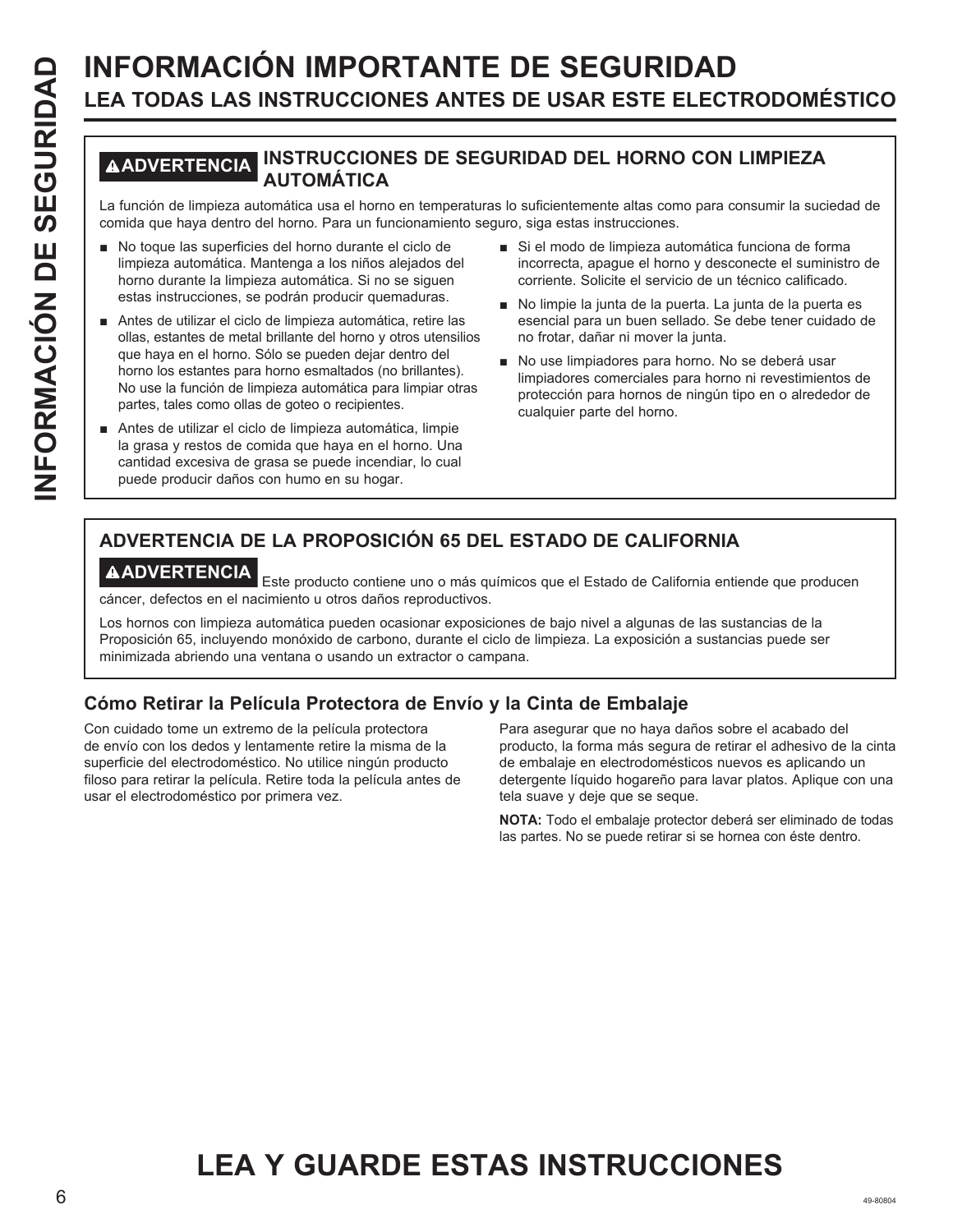## **Unidades de superficie**

**ADVERTENCIA RIESGO DE INCENDIO:** Nunca pierda de vista la cocina cuando la estufa esté en las configuraciones medio o alto.Mantenga los ítems inflamables alejados de la estufa. Apague todos los controles cuando finalice la cocción. Si no se siguen estas instrucciones se podrá producir incendios, lesiones graves o la muerte.

Es posible que las funciones y apariencias varíen con relación a su modelo a lo largo del manual.

NOTA: Antes de usar la estufa por primera vez, límpiela con el limpiador de estufas cerámicas CERAMA BRYTE®. Esto ayuda a proteger la estufa y hace la limpieza más sencilla.

## **Cómo Configurar**

Presione la perilla hacia adentro y gire en cualquiera de las direcciones hasta la configuración que desee.

Una luz indicadora de de superficie en ON (Encendido) brillará cuando una unidad superficial esté encendida.

#### **Para superficies de vidrio de la estufa:**

Una luz indicadora de ESTUFA CALIENTE:

- se encenderá cuando la unidad esté caliente al tact.
- permanecerá encendida incluso luego de que la unidad esté apagada.
- permanecerá encendida hasta que la unidad se enfríe a aproximadamente 150º F.



Tanto en **Off (Apagado)** como en **Hi (Alto)**, el control se ajusta en la posición. Es posible que escuche leves sonidos de ajuste durante la cocción, indicando que el control está manteniendo su configuración deseada.

Asegúrese de girar la perilla de control a **Off (Apagado)** cuando finalice la cocción.



La configuración **Melt (Derretir)** (en algunos modelos) derretirá chocolate o manteca.

## **Unidades Superficiales Dobles y Perillas de Control**

La unidad de superficie posee 2 tamaños de cocción que se pueden seleccionar, de modo que pueda enlazar el tamaño de la unidad al tamaño del utensilio que esté usando.



Modelos con un elemento superficial de Anillo-Doble únicamente

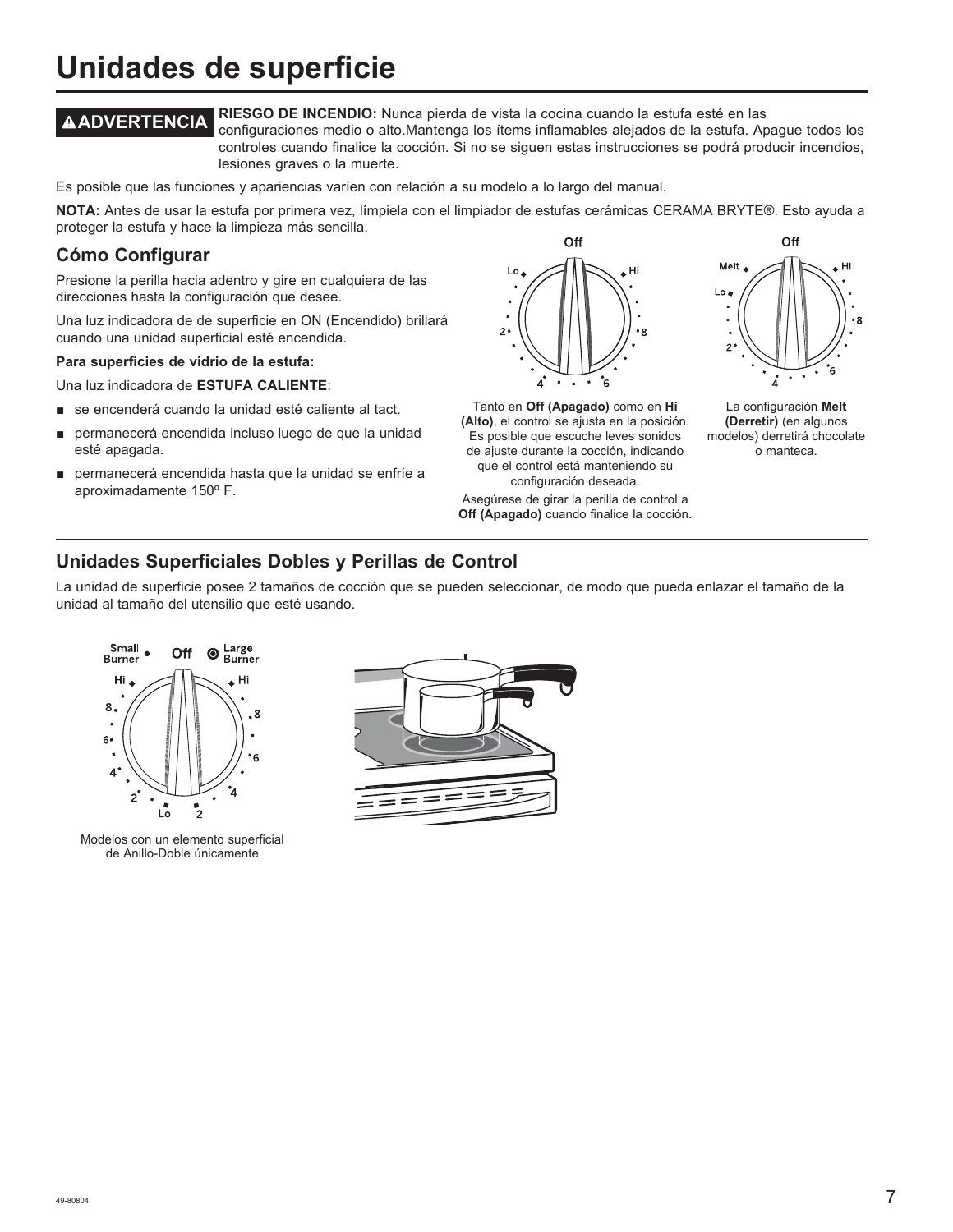## **ADVERTENCIA**

**RIESGO DE ENVENENAMIENTO CON COMIDA:** Se pueden desarrollar bacterias cuando la comida esté a una temperatura inferior a los 140º.

- Siempre comience con comida caliente. No use la configuración caliente para calentar comida fría.
- No use la configuración caliente durante más de 2 horas.

**Unidades de superficie (Continual)**<br>
Uso del Área para Calentar (en algunos modelos)<br> **B**<br> **COCINT RESCO DE ENVENENAMIENTO CON COMIDA:** Se pueden<br> **COCINTE DE LA COCINA COCINA:**<br> **COCINTE COCINTE COCINT COCINT**<br> **COCINTEM WARMING ZONE (Área para Calentar)**, ubicada en la parte central trasera de la superficie de vidrio, mantendrá la comida caliente y cocida a la temperatura para servir. Siempre comience con comida caliente. No use la función para calentar comida fría. Colocar comida que no está cocinada o fría en el **WARMING ZONE (Área para Calentar)** podría producir enfermedades desarrolladas por bacterias en la comida.

Active la función **WARMING ZONE (Área para Calentar)**, presione Warming Zone ON/OFF (Encendido/ Apagado del Área para Calentar), seleccione **Lo**%DMR**Med** (Medio) o **Hi** (Alto) con las teclas numéricas, o presione **Start** (Iniciar).

Para apagar la función **WARMING ZONE (Área para Calentar)**, presione la tecla Warming Zone **ON/OFF**  (Encender/ Apagar el Área para Calentar).

Para obtener mejores resultados, todas las comidas en el **WARMING ZONE (Área para Calentar)** deberían estar cubiertas por una tapa o papel de aluminio. Al calentar pasteles o panes, la tapa se deberá ventilar para dejar que la humedad salga.

La temperatura inicial, el tipo y la cantidad de comida, el tipo de pan y el tiempo afectarán la calidad de la comida.

Siempre use las manijas de las ollas o guantes para horno al retirar comida del **WARMING ZONE (Área para Calentar)** ya que los utensilios y platos estarán calientes.

**NOTA:** El calentador superficial emitirá un brillo rojo, al igual que los elementos de cocción.

**NOTA:** La tecla Cancel/Off (Cancelar/ Apagar) no apaga la función Warming Zone (Área para Calentar).

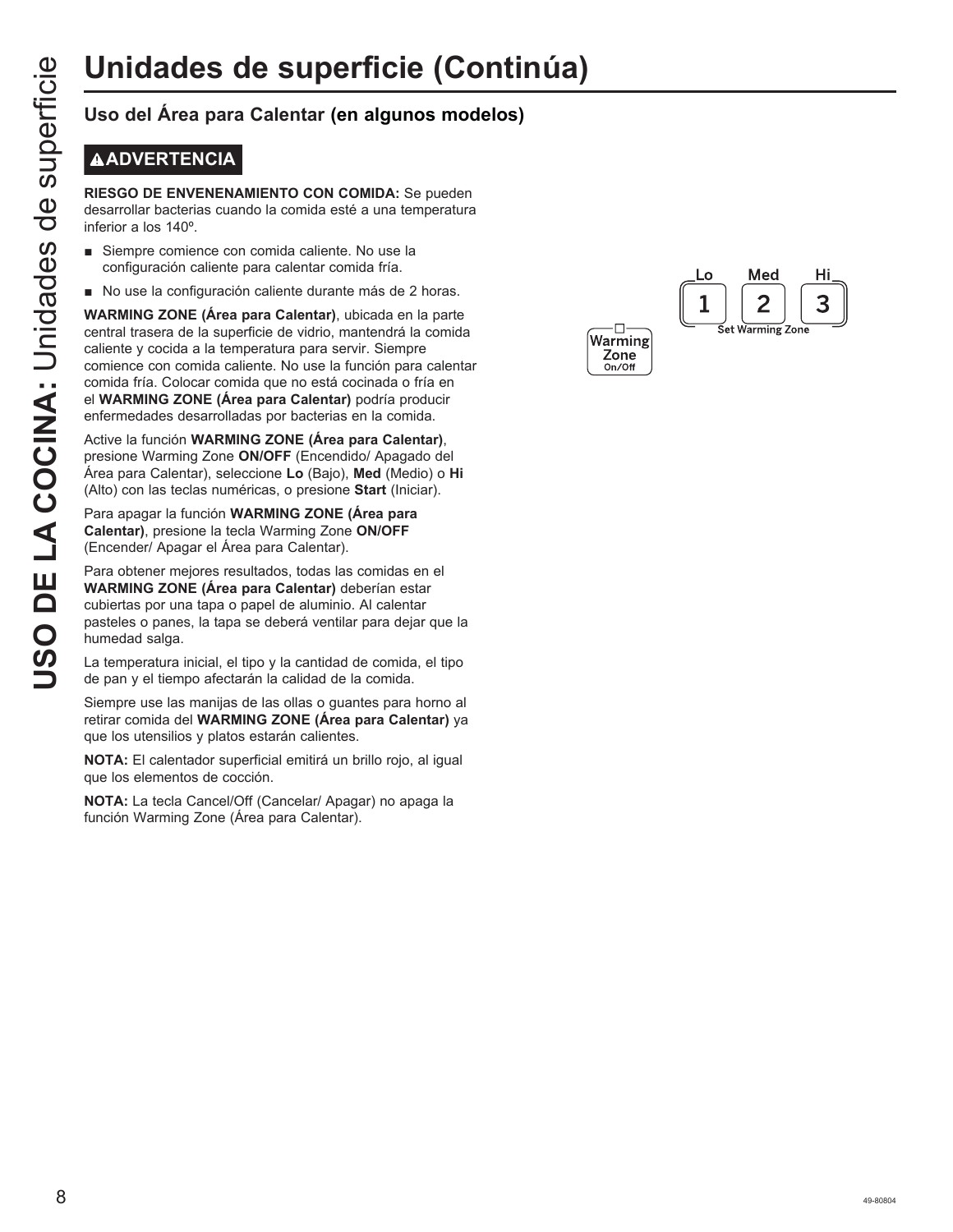## **Consejos para Productos Enlatados en el Hogar**

Asegúrese que el producto enlatado se encuentre sobre la unidad superficial.

Asegúrese de que el producto enlatado sea plano en su parte inferior.

Para evitar quemadoras de vapor o calor, tenga cuidado al enlatar el producto.

## **Estufa de Vidrio Radiante**

La estufa radiante cuenta con unidades calentadoras debajo de una superficie lisa de vidrio.

**NOTA:** Un ligero olor es normal cuando una estufa nueva se utiliza por primera vez. Es provocado por el calentamiento de piezas nuevas y materiales aislantes y desaparecerá en poco tiempo.

**NOTA:** En modelos con estufas de vidrio de color claro, es normal que las zonas de cocción cambien de color cuando están calientes o enfriándose. Esto es temporal y desaparecerá a medida que el vidrio se enfríe a temperatura ambiente

La unidad superficial seguirá un ciclo de encendido y apagado para mantener su configuración de control seleccionada.

Es seguro colocar utensilios calientes en la superficie de vidrio, incluso cuando la estufa esté fría.

Aunque las unidades de superficie se hayan apagado, la estufa de vidrio retiene suficiente calor para continuar la cocción. Para evitar la sobrecocción, quite las ollas de las unidades de superficie cuando los alimentos estén cocidos. No coloque nada sobre la unidad de superficie hasta que se haya enfriado por completo.

- Las manchas de agua (depósitos minerales) pueden quitarse utilizando crema limpiadora o vinagre blanco sin diluir.
- El uso de limpiador de ventanas puede dejar una película iridiscente sobre la estufa. La crema limpiadora quitará esta decoloración.
- No almacene elementos pesados sobre la estufa. Si caen sobre la estufa, podrían provocar daños.
- No utilice la superficie como una tabla para cortar.

Use recetas y procedimientos de fuentes confiables. Estos se encuentran disponibles a través de fabricantes como Ball® y Kerr® y el Department of Agriculture Extension Service (Servicio del Departamento de Agricultura).

El uso de enlatados cerrados a baño maría con fondos ondeados podrán extender el tiempo requerido para traer el agua al punto de hervor.



Nunca cocine directamente sobre el vidrio. Siempre utilice recipientes de cocción.



Siempre coloque el recipiente en el centro de la unidad de superficie sobre la que está cocinando.



No deslice los recipientes de cocción a través del control y la superficie de la estufa porque puede rayar el vidrio. El vidrio es resistente a los rayones, pero no a prueba de los mismos.

## **Limitador de Temperatura en Estufas de Vidrio Radiante**

Cada unidad de superficie radiante cuenta con un limitador de temperatura.

El limitador de temperatura evita que la estufa de vidrio se caliente en exceso.

El limitador de temperatura podrá apagar las unidades superficiales por ciclos durante un tiempo si:

- **a** la olla hierve hasta secarse.
- el fondo de la olla no es plano.
- la olla está fuera del centro.
- $\blacksquare$  no hay olla en la unidad.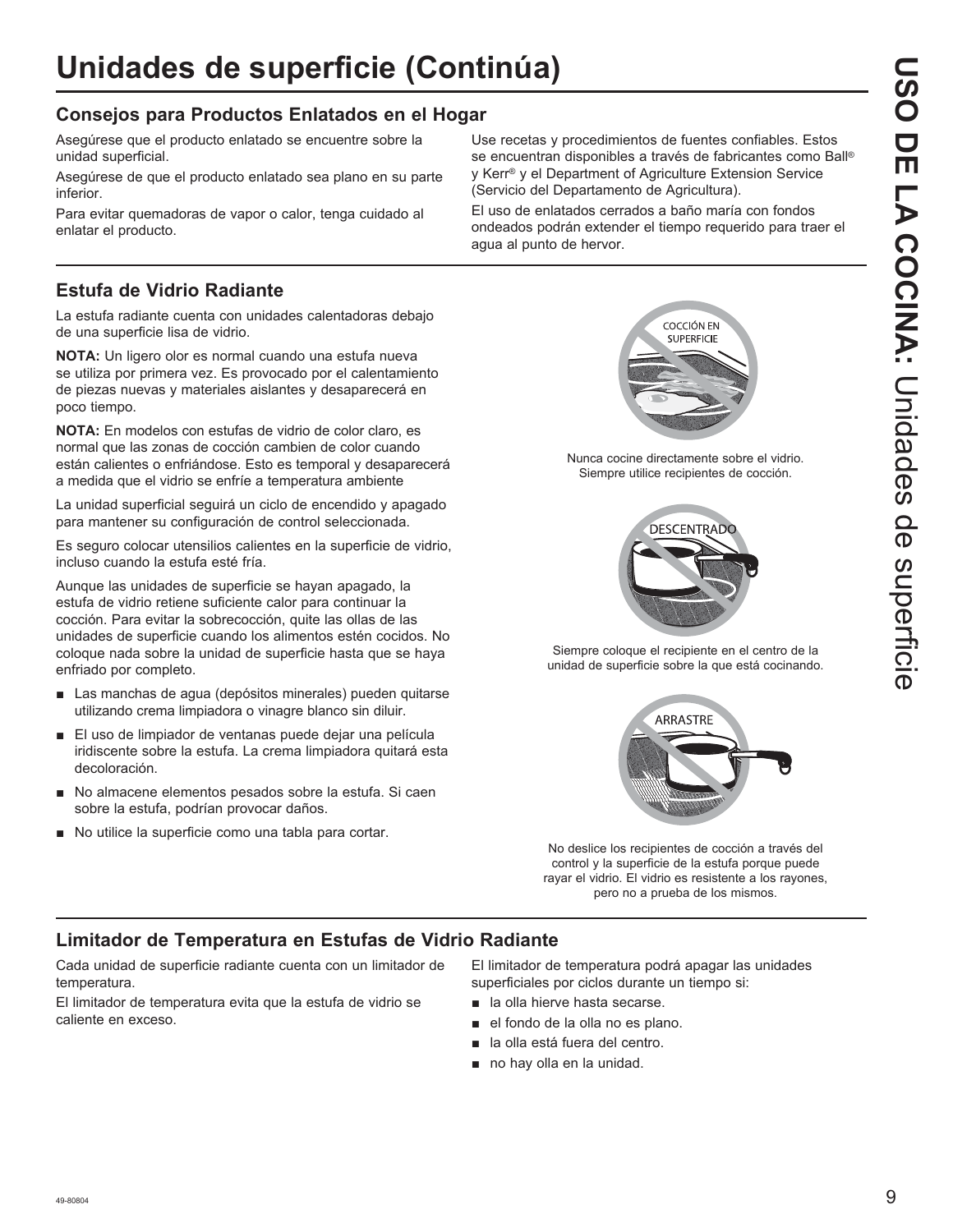# **Utensilio para Placa de Cocción para Vidrio Radiante**

el folleto sobre recipientes para usar con estufas de inducción.

**NOTA:** Siga todas las recomendaciones del fabricante de recipientes cuando utilice cualquier clase de recipiente de cocción sobre la estufa cerámica.

## **Recomendado**

## **Acero inoxidable**

#### **Aluminio:**

Se recomienda de capa gruesa

Buena conductividad. Los residuos de aluminio a veces parecen rayones sobre la estufa pero pueden quitarse si se los limpia de inmediato. Debido a su bajo punto de fusión, no debe utilizarse aluminio de capa fina.

### **Base de cobre:**

USO DE LA COCIDE DE LA COLUMBER DE LA COLUMBER DE LA COLUMBER DE LA COLUMBER DE LA COLUMBER DE LA COLUMBER DE LA COLUMBER DE LA COLUMBER DE LA COLUMBER DE LA COLUMBER DE LA COLUMBER DE LA COLUMBER DE LA COLUMBER DE LA COLU El cobre puede dejar residuos que pueden parecer rayones. Los residuos pueden eliminarse, siempre y cuando la estufa se limpie de inmediato. Sin embargo, no permita que estas ollas hiervan en seco. El metal sobrecalentado puede adherirse a las estufas de vidrio. Si no se elimina de inmediato, una olla con la base de cobre sobrecalentado dejará un residuo que manchará la estufa en forma permanente.

## **Esmalte (pintado) sobre hierro fundido:**

Se recomienda si la base de la olla se encuentra revestida

## **Evitar/No se recomienda**

## **Esmalte (pintado) sobre acero:**

Calentar recipientes vacíos puede provocar daños permanentes al vidrio de las estufas. El esmalte puede derretirse y adherirse a la estufa cerámica.

## **Vidrio-cerámico:**

Desempeño pobre. Raya la superficie.

#### **Cerámica:**

Desempeño pobre. Puede rayar la superficie.

## **Hierro fundido:**

No se recomienda, a menos que se encuentre específicamente diseñado para estufas de vidrio

Pobre conductividad y lentitud para absorber el calor. Raya la superficie de la estufa.



Verifique que los recipientes tengan bases planas utilizando una regla.







No se recomiendan recipientes con bases redondeadas, curvadas, con rebordes o torceduras..

## **Para mejores resultados**

- Coloque sólo recipientes secos sobre los elementos de superficie. No coloque tapas sobre los elementos de superficie, en especial tapas mojadas. Las ollas y tapas mojadas podrán quedar adheridas a la superficie una vez frías.
- No use woks con anillos de soporte. Esta clase de wok no se calienta sobre elementos de superficie de vidrio.
- Recomendamos el uso de woks de base plana solamente. Se encuentran disponibles en su negocio minorista local. La base del wok debe tener el mismo diámetro que el elemento de superficie para asegurar un contacto adecuado.
- Algunos procedimientos de cocción especiales requieren recipientes de cocción específicos, como ollas a presión, freidoras, etc. Todos los recipientes de cocción deben tener bases planas y ser del tamaño correcto.



No coloque recipientes mojados sobre la estufa de vidrio.



No use woks con anillos de soporte sobre la estufa de vidrio.



Utilice woks de base plana sobre la estufa de vidrio.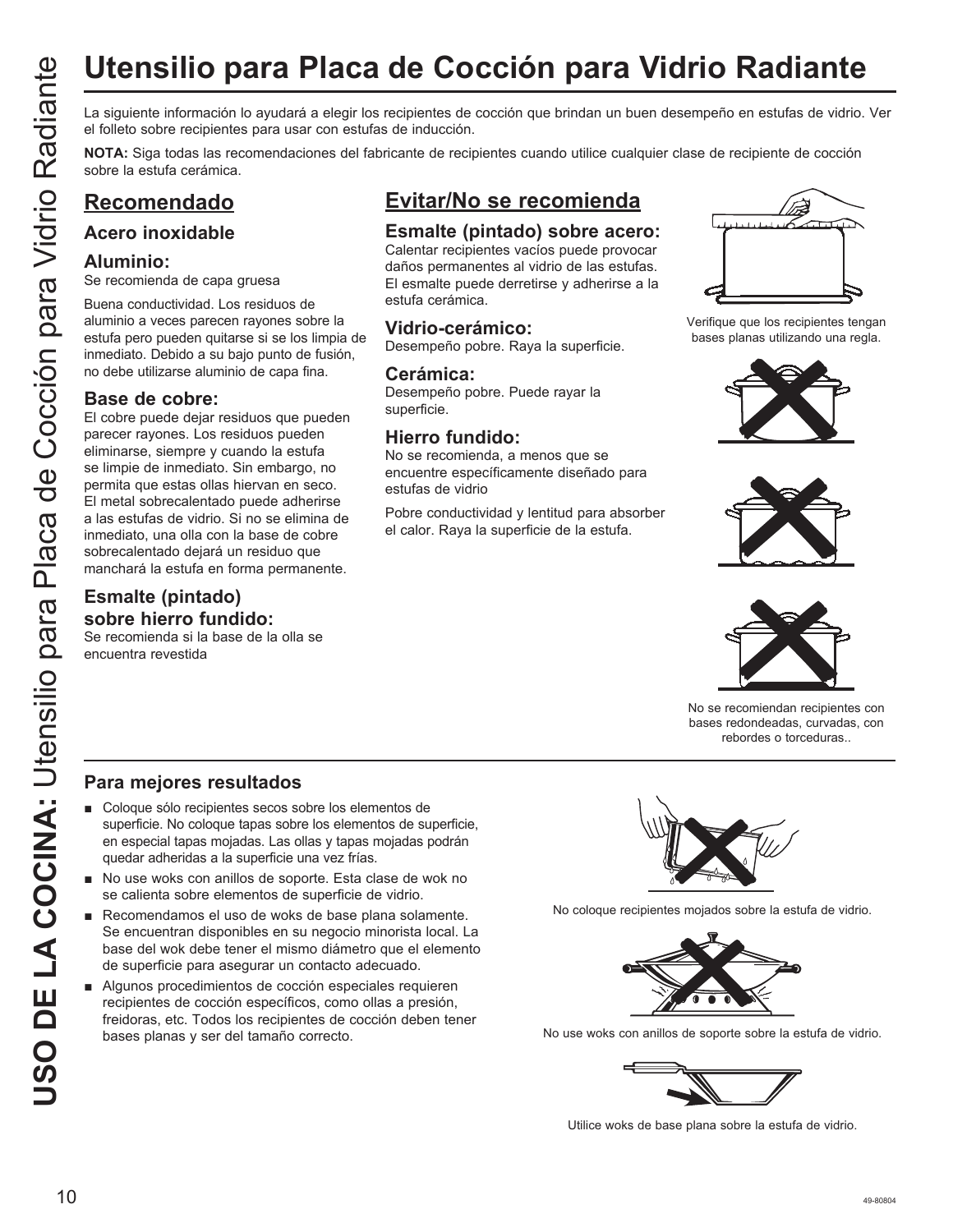

- **1. Traditional Cooking Modes (Modos de Cocción Tradicionales):** Su horno cuenta con los siguientes modos de cocción tradicionales: Bake (Hornear) y Broil Hi. Para más información, consulte la sección de Modos de Cocción.
- **2. Self Clean (Limpieza Automática) (en algunos modelos):** Es posible que su horno cuente con la función Self Clean (Limpieza Automática). Para acceder a información importante sobre el uso de este modo, consulte la sección de Limpieza del Horno.
- **3. Start (Iniciar):** Se deberá presionar para comenzar cualquier función de cocción, limpieza o por tiempo.
- **4. Cancel/Off (Cancelar/ Apagar):** Cancelar TODAS las operaciones del horno excepto el reloj y el temporizador.
- **5. Tecla Numérica**
- **6. Área para Calentar (en algunos modelos)**

La función **WARMING ZONE (Área para Calentar),** ubicada en la parte central trasera de la superficie de vidrio, mantendrá la comida caliente y cocida a la temperatura para servir. Siempre comience con comida caliente. No use la función para calentar comida fría. Colocar comida que no está cocinada o fría en el Área para Calentar podrá producir enfermedades desarrolladas por bacterias en la comida.

 Para más información, consulte la sección Warming Zone (Área para Calentar).

- **7. Cook Time (Tiempo de Cocción):** Cuenta el tiempo de cocción y apaga el horno cuando el tiempo de cocción está completo. Presione la tecla **Cook Time (Tiempo de Cocción)** use las teclas numéricas para programar un tiempo de cocción en horas y minutos, y luego presione **Start (Iniciar)**. Esto sólo puede ser usado con Bake (Hornear) y Convection Bake (Hornear por Convección), (cuando estas funciones estén disponibles).
- **8. Set Clock (Configurar Reloj):** Configure el tiempo del reloj del horno. Presione la tecla **Set Clock (Configurar Reloj)** dos veces y las teclas numéricas para programar el reloj. Presione **Start (Iniciar)** para guardar la configuración de la hora.
- **10. Timer (Temporizador):** Funciona como un temporizador con cuenta regresiva. Presione la tecla **Timer (Temporizador)** y las teclas numéricas para programar el tiempo en horas y minutos. Presione la tecla **Start (Iniciar)**. La cuenta regresiva del temporizador se completó. Para apagar el temporizador, presione la tecla **Timer (Temporizador)**.
- **11. Delay Time (Tiempo de Retraso):** Genera un retraso cuando el horno es encendido. Use esta tecla para configurar el momento en que desea que el horno se inicie. Presione la tecla **Delay Time (Tiempo de Retraso)** y use las number pads para programar la hora del día en que desea que el horno se encienda y luego presione **Start (Iniciar)**. Presione el modo de cocción deseado y la temperatura y luego presione **Start (Iniciar)**. Si lo desea, también puede ser programado un tiempo de cocción. Siga las instrucciones de Cook Time (Tiempo de Cocción) para configurar esta función. Esto sólo puede ser usado con Bake (Hornear), Convection Bake (Hornear por Convección) y Self-Clean (Limpieza Automática).

 **NOTE:** Al usar la función de tiempo de retraso, las comidas que se echan a perder rápidamente, tales como leche, huevos, pescado, rellenos, ave y cerdo, no se deberán dejar reposar por más de 1 hora antes y después de la cocción. La temperatura ambiente estimula el desarrollo de bacterias nocivas. Asegúrese de que la luz del horno esté apagada, ya que el calor de la lámpara acelerará el crecimiento de bacterias nocivas.

- **12. Oven Light(s) (Luz(es) del Horno):** Enciende o apaga la luz(es) del horno.
- **13. Lock Controls:** Bloquean el control de modo que al presionar las teclas no se activen los controles. Mantenga presionadas las teclas numéricas o desbloquear el control. **Cancel/Off (Cancelar/ Apagar)** siempre está activa, incluso cuando el control está bloqueado.
- **14. Warm (Calentar)** El modo Warm (Calentar) está diseñado para mantener comidas calientes hasta durante 3 horas. Para usar este modo, seleccione **WARM (Calentar)** y luego **START (Iniciar)**. Cubra las comidas que necesitan mantener la humedad y no cubra aquellas comidas que deberían quedar crocantes. No se requiere precalentar las mismas. No use la función Warm (Calentar) para calentar comida fría, excepto galletas crujientes, papas fritas o cereales secos. También se recomienda que la comida no se mantenga caliente por más de dos horas.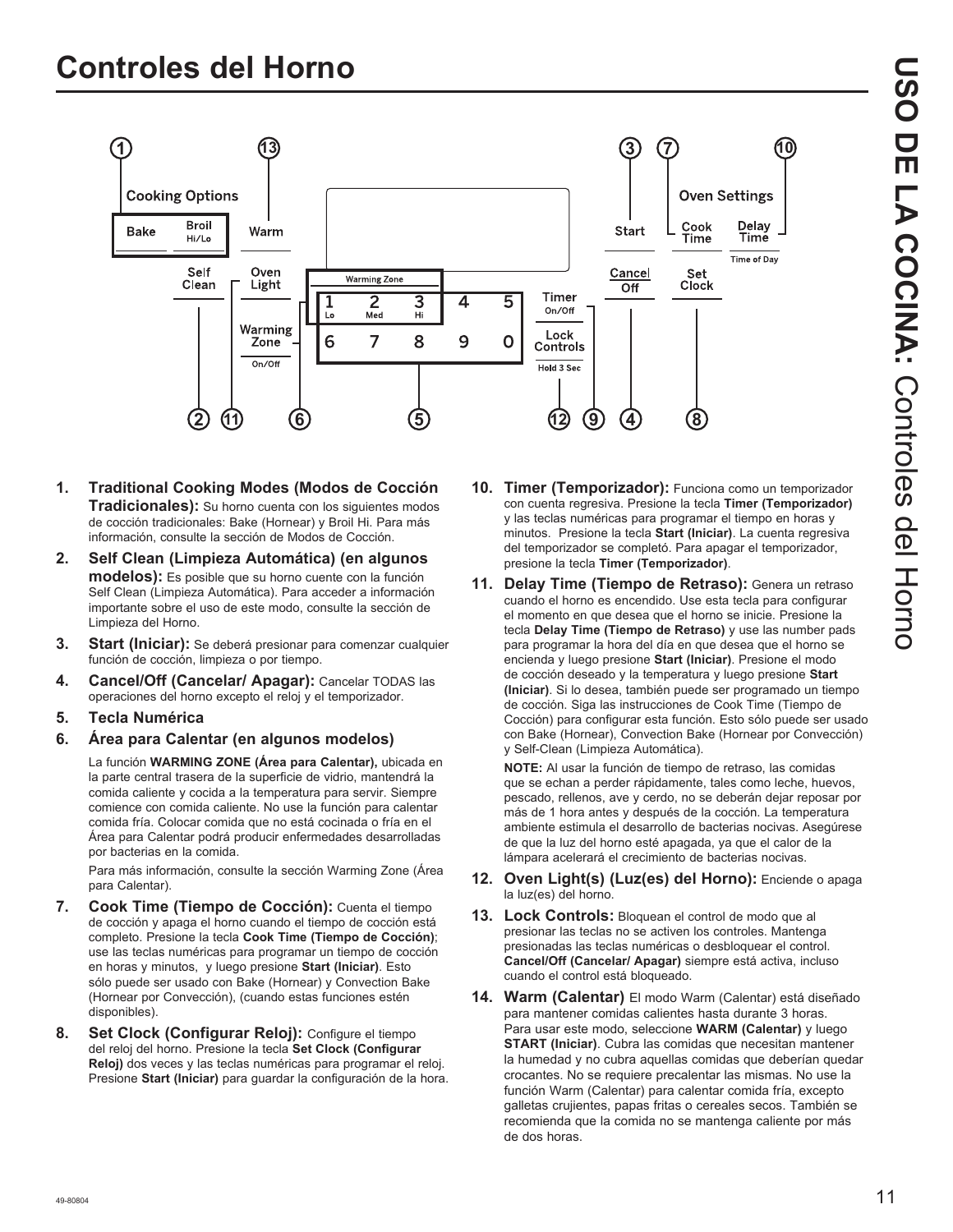# **Funciones Especiales**

- Para ingresar al menú Special Features (Funciones Especiales), mantenga presionadas las teclas **Bake (Hornear)** y **Broil (Asar)** al mismo tiempo durante tres segundos. "OFFSEt" aparecerá en la pantalla.
- Pase a través del menú Special Features (Funciones Especiales) usando la tecla 8 para ir hacia abajo y la tecla 3 para ir hacia arriba.
- Para seleccionar una función para que cambie, o para confirmar un cambio, presione la tecla 0.
- Para cancelar un cambio y regresar al menú Special Features (Funciones Especiales), presione la tecla 6. Para salir del menú Special Features (Funciones Especiales), presione la tecla **6** nuevamente.

## **Ajuste de la Temperatura del Horno (OFFSEt)**

**USO FINDENTIFY**<br>
Su cocina cuenta con varias funciones especiales diferentes.<br> **Assay** a imismo tiempo durante tres esgeundos. "OrFSET;<br> **Assay** a través del menú Special Features (Funciones Especiales de menú Special Fea Esta función permite que la temperatura de horneado del horno y de horneado por convección sean ajustadas hasta 35°F más caliente o 35°F más fría. Use esta función si piensa que la temperatura de su horno es demasiado caliente o demasiado fría y desea modificarla. Este ajuste afecta los modos Bake (Hornear) y Convection Bake. Ningún otro modo de cocción se ve afectado.

Usando las teclas numéricas para navegar como se describe más arriba, seleccione "OFFSET" (Ajuste). Se mostrará un número entre 35 positivo y negativo. Use las teclas 8 y 3 para incrementar o reducir el valor del ajuste. Guarde y realice la confirmación presionando la tecla **0**.

## **Volumen del Sonido (Sound)**

Esta función permite que el volumen del tono del horno sea ajustado entre alto (Hi) (Pitido Alto), medio (rEG) (Pitido Estándar), bajo (Lo) y apagado (OFF) (Pitido Apagado). El control hará que el tono del horno suene en el nuevo nivel de volumen cada vez que el nivel de sonido sea modificado.

## **Sonido de Finalización del Temporizador (End tonE)**

Se trata de un tono que indica la finalización de un temporizador. El tono puede ser continuo (Cont) o un pitido repetido (bEEP). Una configuración continua seguirá haciendo que un tono suene hasta que un botón del control sea presionado.

## **Apagado en 12 Horas**

Esta función apaga el horno luego de 12 horas de funcionamiento continuo. Puede estar activado o desactivado.

## **Selección de Temperatura Fahrenheit o Celsius (dEg Unit)**

El control del horno está configurado para su uso con temperaturas Fahrenheit (F), pero lo puede modificar a temperaturas Celsius (C).

## **Pantalla del Reloj (Cloc diSP)**

Esta función especifica si el reloj aparece en la pantalla. Puede estar en On (Encendido) u Off (Apagado).

## **Configuración del Reloj (Cloc cFg)**

Esta función especifica cómo se mostrará la hora del día. Puede seleccionar el reloj estándar de 12 horas (12) o el reloj militar de 24 horas (24).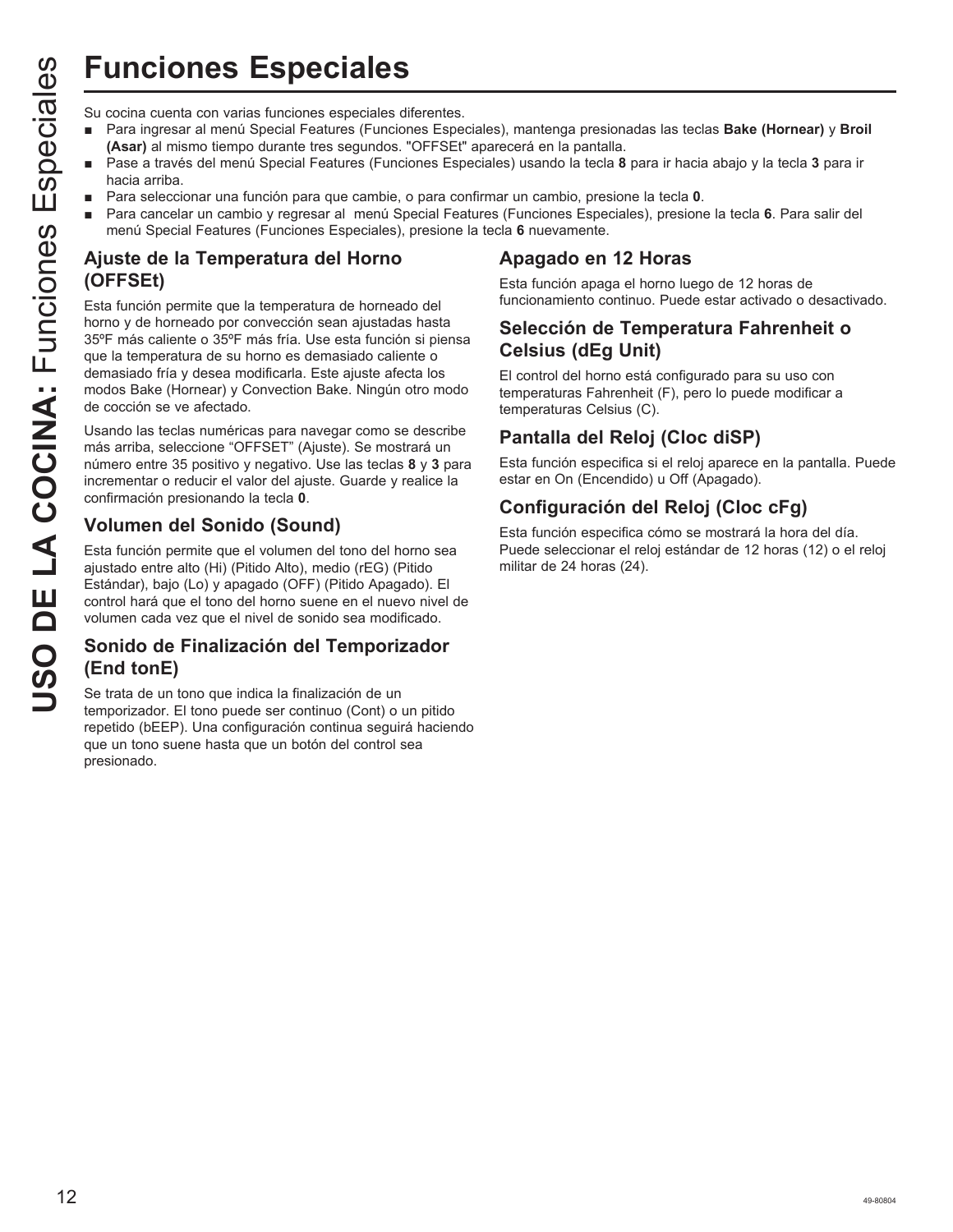## **Modo Sabático**

La función de modo sabático cumple con los estándares establecidos por Stark K. Algunos de estos estándares que serán observados por el consumidor incluyen la desactivación de los tonos, la desactivación de las luces del horno, y retrasos de aproximadamente 30 segundos a un minuto en relación a los cambios en la pantalla. Sólo el horneado continuo y el horneado por tiempo están permitidos en el modo sabático. La cocción en el modo sabático es un proceso de dos pasos; primero el modo sabático debe ser configurado y luego el modo hornear debe ser configurado.

## **Configuración del Modo Sabático**

- 1. Presione las teclas **Bake (Hornear)** y **Broil (Asar)** al mismo tiempo y espere a que el menú de funciones especiales sea exhibido.
- 2. Use las teclas numéricas 3 u 8 para pasar a través de las funciones especiales, hasta que "SAbbAth" sea exhibido y luego presione **0**. Consulte el gráfico en la sección de Funciones Especiales para ver cómo las teclas numéricas están mapeadas.
- 3. Use las teclas numéricas 3 u 8 para pasar a través de las opciones hasta que aparezca "on" (encender) en la pantalla: luego presione la tecla numérica 0 para guardar la configuración. Presione **6** para salir del menu de Funciones Especiales. Un solo corchete "]" aparecerá en la pantalla, indicando que el modo sabático fue configurado. El reloj no aparecerá. El horneado continuo o el horneado por tiempo no pueden ser configurados.

## **Inicio del Horneado Continuo**

- 1. Presione la tecla **Bake (Hornear)**.
- 2. Si la temperatura deseada es 350ºF, presione **Start (Iniciar)**. Si se desea una temperatura de cocción diferente, use las teclas numéricas de **1** a **5** o la tecla **Timer (Temporizador)** para seleccionar una temperatura de cocción predeterminada, y luego presione **Start (Iniciar)**. Consulte el siguiente gráfico para determinar qué tecla configura la temperatura de cocción deseada.

Luego de una demora, un segundo corchete "] [" aparecerá en la pantalla, indicando que el horno está horneando.

|                |      | Temperatura (°F) |      | 400 |                         |
|----------------|------|------------------|------|-----|-------------------------|
| 1              | 2    | З                | 4    | 5   | <b>Timer</b><br>On/Off  |
| 170            | 200  | 250              | 300  | 325 |                         |
|                |      |                  |      |     |                         |
| 6              |      | 8                | 9    | 0   | Lock<br><b>Controls</b> |
| 2 <sub>h</sub> | 2.5h | 3h               | 3.5h | 4h  | Hold 3 Sec              |

1 =  $170^{\circ}$  F, 2 =  $200^{\circ}$  F, 3 =  $250^{\circ}$  F, 4 =  $300^{\circ}$  F, 5 =  $325^{\circ}$  F, Temporizador =  $400^{\circ}$  F

 $6 = 2$  horas,  $7 = 2.5$  horas,  $8 = 3$  horas,  $9 = 3.5$  horas,  $0 = 4$  horas, Controles de Bloqueo = 6 hours

## **Ajuste de Temperatura**

- 1. Presione **Bake (Hornear)**, use las teclas numéricas de **1** a **5** y la tecla **Timer (Temporizador)** para seleccionar una temperatura de cocción actual diferente, y presione **Start (Iniciar)**.
- 2. Debido a que no hay ninguna indicación durante el cambio de temperatura, se puede usar un termómetro para horno para confirmar los cambios de temperatura.

## **Inicie un Horneado por Tiempo**

- 1. Presione la tecla **Bake (Hornear)**.
- 2. Si la temperatura deseada es de 350ºF, use las teclas numéricas de **6** a **0** o la tecla **Lock Control (Control de Bloqueo)** para seleccionar un tiempo de cocción. Si se desea una temperatura de cocción diferente a 350ºF, use las teclas numéricas de **1** a **5** o la tecla **Timer (Temporizador)** para seleccionar una temperatura de cocción predeterminada, y luego seleccione el tiempo de cocción. Consulte el gráfico en esta página para determinar qué tecla configura la temperatura de cocción deseada y el tiempo de cocción.
- 3. Presione **Start (Iniciar)**.

Luego de una demora, un segundo corchete "] [" aparecerá en la pantalla, indicando que el horno está horneando. Cuando el tiempo de cocción finalice, la pantalla volverá a cambiar a un solo corchete "]", indicando que el horno ya no está horneando. No sonará ningún tono cuando el tiempo de cocción se haya completado.

## **Salir del Modo Sabático**

Sólo se deberá salir del modo sabático una vez finalizado el mismo.

- 1. Presione **Cancel/Off (Cancelar/ Apagar)** para finalizar cualquier ciclo de horneado que pueda estar funcionando.
- 2. Presione las teclas **Bake (Hornear)** y **Broil (Asar)** al mismo tiempo y espere a que el menú de Funciones Especiales sea exhibido.
- 3. Use las teclas numéricas 3 u 8 para pasar a través de las funciones especiales hasta que "SAbbAth" (Sabático) sea exhibido, y luego presione **0**.
- 4. Use las teclas numéricas 3 u 8 para pasar a través de las opciones hasta que "OFF" (Apagado) sea exhibido y presione **0** para guardar la configuración. Presione la tecla numérica **6** para salir del menú de Funciones Especiales.

## **Aviso de Corte de Corriente durante el Modo Sabático**

Si se produce un corte de corriente mientras el horno se encuentra en Sabbath Mode (Modo Sabático), la unidad regresará a Sabbath Mode (Modo Sabático) cuando el suministro sea reestablecido; sin embargo, el horno regresará al estado de apagado incluso cuando haya estado en un ciclo de horneado en el momento del corte de corriente.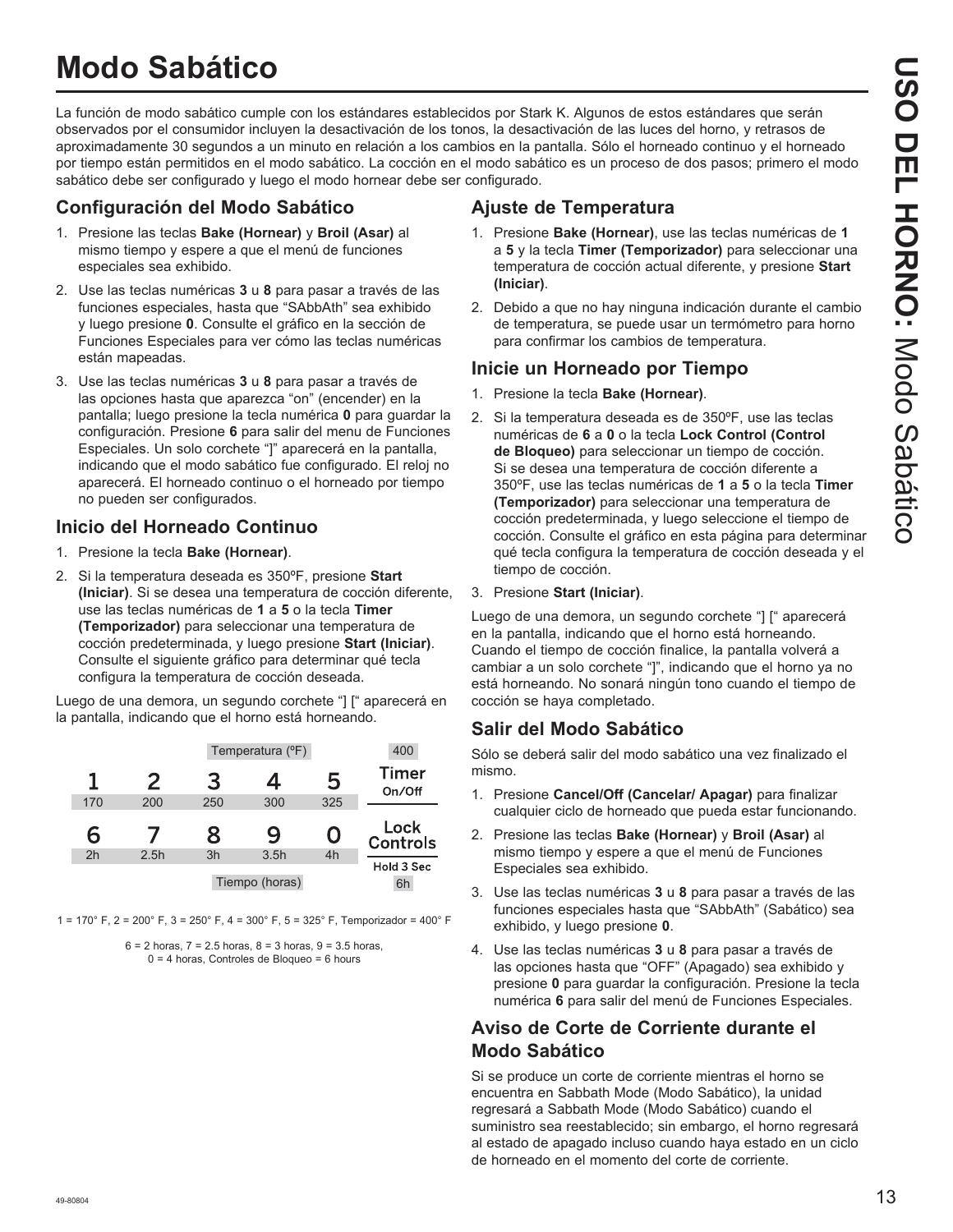# **Estantes del Horno**

El horno cuenta con seis posiciones de estantes. En la Guía de Cocción, se brindan recomendaciones de posiciones de los estantes para diferentes tipos de comidas. Se ajusta un estante en una dirección para afectar los resultados de cocción. Por ejemplo, si se prefieren partes superiores más oscuras en tartas, panecillos o galletas, pruebe moviendo la comida a un estante que se encuentre una posición más arriba. Si encuentra que las comidas están demasiado doradas en la parte superior, pruebe moviendo las mismas más abajo la próxima vez.

Al hornear con múltiples ollas y en múltiples estantes, asegúrese de que haya por lo menos 11/2" entre las ollas, a fin de dejar suficiente espacio para que fluya el aire.



La cantidad de posiciones de la bandeja puede variar en relación al modelo.

Para evitar posibles quemaduras, coloque los estantes en la posición deseada antes de encender el horno.

# **Papel de Aluminio y Cobertores del Horno**

**PRECAUCIÓN No use ningún tipo de aluminio o cobertor de horno para cubrir el fondo del horno. Estos ítems pueden atrapar el calor o derretirse, ocasionando daños sobre el producto y el riesgo de descargas, humo o incendios. Los daños por uso inadecuado de estos ítems no están cubiertos por la garantía del producto.**

Se podrá usar aluminio para evitar derrames, colocando una hoja sobre un estante inferior varias pulgadas debajo de la comida. No use más aluminio que el necesario y nunca cubra totalmente el estante de un horno con papel de aluminio. Mantenga el aluminio a por lo menos 1 1/2" de las paredes del horno, para evitar una circulación deficiente del calor.

## **Utensilios**

## **Pautas de Uso de Utensilios**

El material, el acabado y el tamaño de los utensilios afectan el horneado.

Las ollas oscuras, revestidas y opacas absorben el calor más rápidamente que las ollas claras y brillantes. Al usar ollas que absorben el calor más rápidamente, las comidas podrán resultar más doradas, crocantes y con una capa más gruesa.

Si utiliza utensilios oscuros y revestidos, controle la comida antes del tiempo mínimo de cocción. Si se obtienen resultados no deseados con este tipo de utensilios, considere la posibilidad de reducir la temperatura del horno en 25º F la próxima vez.

Las ollas brillantes pueden producir resultados de horneado más parejos en tortas y galletas.

Las ollas de vidrio y cerámica calientan con lentitud, pero retienen bien el calor.

Estos tipos de ollas funcionan bien con platos tales como tartas y postres con natilla.

Las ollas con aislante de aire calientan lentamente y pueden producir fondos dorados.

Mantenga los utensilios limpios para una cocción más pareja.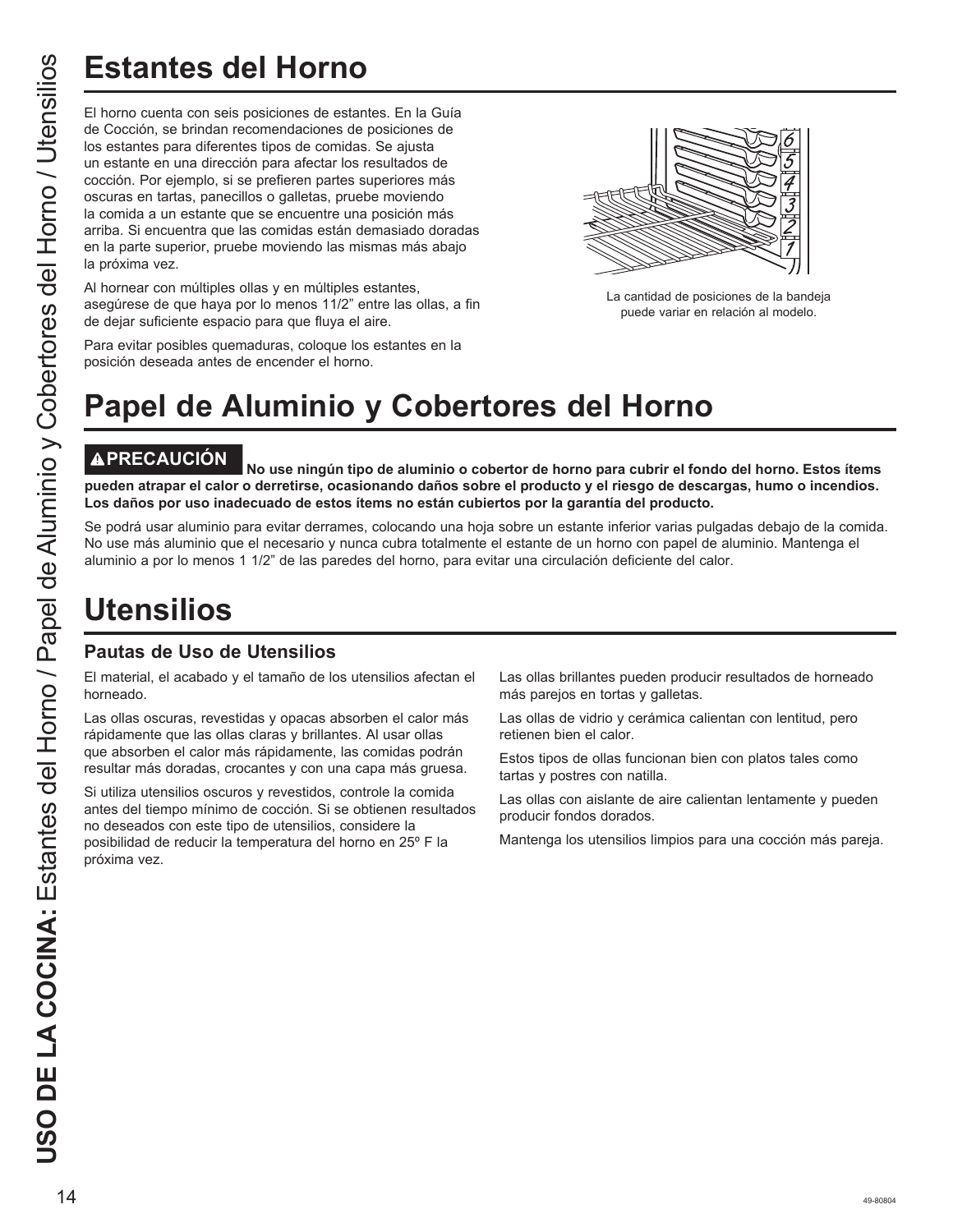## **Modos de Cocción**

Su nuevo horno posee una variedad de modos de cocción para que pueda obtener los mejores resultados. Estos modos se describen a continuación. Para acceder a recomendaciones para comidas específicas, consulte la sección de la Guía de Cocción. Recuerde que es posible que su nuevo horno funcione de manera diferente que aquel que está reemplazando. **NOTA:** Retire aquellos estantes que se encuentren en desuso al usar el horno para un precalentamiento más rápido, mayor eficiencia y óptimo rendimiento.

## **Modos de Horneado y Dorado**

Seleccione un modo de horneado basado en el tipo y cantidad de comida que está preparando. Al preparar comidas horneadas tales como tartas, galletas y masas, siempre precaliente el horno primero. Siga las recomendaciones de la receta sobre la colocación de la comida. Si no se brindan pautas, centre la comida en el horno.

## **Traditional Bake (Horneado tradicional)**

El modo de horneado tradicional está pensado para la cocción en un solo estante. Este modo usa el calor principalmente desde el elemento inferior, pero también desde el elemento superior para cocinar la comida. Para usar este modo, presione la tecla **Bake (Hornear)**, ingrese una temperatura, y luego presione **Start (Iniciar)**. El precalentamiento generalmente se recomienda al usar este modo.

## **Broiling Modes (Modo para Asar)**

Siempre ase con la puerta cerrada Monitoree la comida de cerca al asar. Tenga cuidado al asar en posiciones de estantes superiores, ya que colocar la comida más cerca del elemento para asar incrementa el humo, salpicaduras y la posibilidad de que se incendien las grasas. **No se recomienda asar en el estante de la posición 7.**

Intente asar las comidas que normalmente haría a la parrilla. Ajuste las posiciones de los estantes para ajustar la intensidad del calor a la comida. Coloque las comidas más cerca del elemento para asar, cuando se desee una superficie más cocinada y un interior poco cocido. Las comidas más gruesas y las comidas cuyo interior debe ser cocinado deberían ser asadas en un estante en una posición alejada del usado para asar, o usando las funciones **Broil Lo (Asar Bajo)**.

## **Broil Hi (Asar Alto)**

El modo Broil Hi (Asado Alto) usa calor intenso del elemento superior para soasar las comidas. Use la función Broil Hi (Asado Alto) para cortes más delgados de carne y/o comidas que prefiera que quedan menos cocinadas en su interior. Para usar este modo, presione la tecla **Broil (Asar)** una vez y luego presione **Start (Iniciar)**. No es necesario realizar el precalentamiento al usar este modo.

## **Broil Lo (Asar Bajo)**

El modo Broil Lo (Asado Bajo) usa menos calor intenso del elemento superior para cocinar la comida completamente mientras también produce el dorado superficial. Use la función Broil Lo (Asado Bajo) para cortes de carne más gruesos y/o comidas que desee que queden completamente cocinadas. Para usar este modo, presione la tecla **Broil (Asar) dos veces** y luego presione **Start (Iniciar)**. No es necesario realizar el precalentamiento al usar este modo.

## **Calentar**

Para usar este modo, presione la tecla **Warm (Caliente)** y luego presione **Start (Iniciar)**. Cubra las comidas que necesitan mantener la humedad y no cubra aquellas comidas que deberían quedar crocantes. No se requiere precalentar las mismas. No use la función Warm (Calentar) para calentar comida fría, excepto galletas crujientes, papas fritas o cereales secos. También se recomienda, a fin de mantener la calidad de la comida, que ésta no se mantenga caliente por más de dos horas.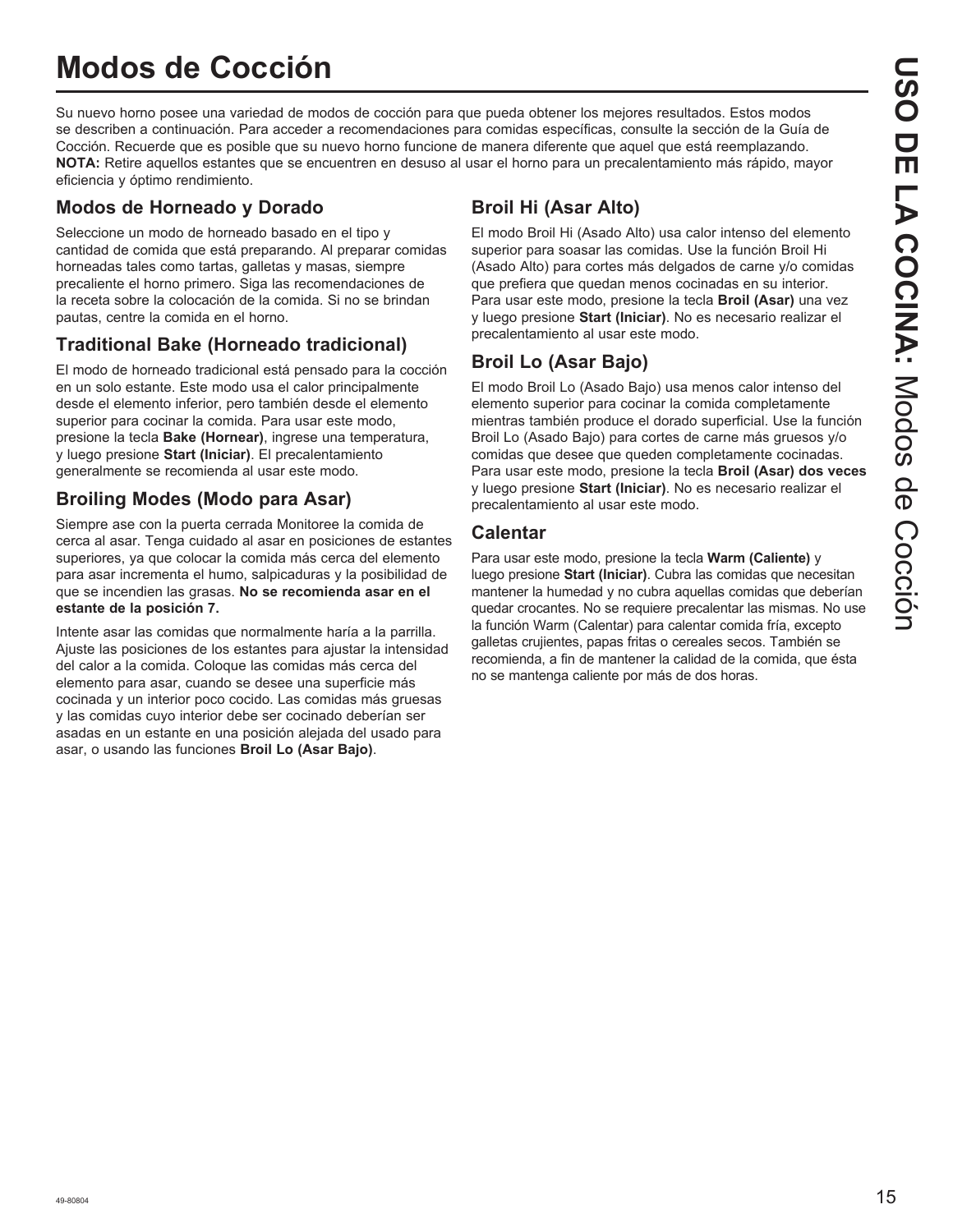## **Guía de Cocción**

|                                                                                                 | <b>MODO(S)</b>        | <b>POSICIÓN(ES)</b><br><b>DE ESTANTES</b>             |                                                                                                                                                                                                                                                                        |
|-------------------------------------------------------------------------------------------------|-----------------------|-------------------------------------------------------|------------------------------------------------------------------------------------------------------------------------------------------------------------------------------------------------------------------------------------------------------------------------|
| <b>TIPO DE COMIDA</b>                                                                           | <b>RECOMENDADO(S)</b> | <b>RECOMENDADA</b>                                    | <b>SUGERENCIAS ADICIONALES</b>                                                                                                                                                                                                                                         |
| <b>Productos Horneados</b>                                                                      |                       |                                                       |                                                                                                                                                                                                                                                                        |
| Tortas con capas, tortas<br>rectangulares, roscas, panecillos,<br>pan rápido en un Solo Estante | Hornear               | 3                                                     | Use utensilios brillantes.                                                                                                                                                                                                                                             |
| Tortas con capas* en Múltiples<br><b>Estantes</b>                                               | Hornear               | 3 y 5                                                 | Use utensilios brillantes. Asegúrese de que haya un flujo de aire<br>adecuado (Vea la ilustración).                                                                                                                                                                    |
| Tortas de grasa (pastel de ángel)                                                               | Hornear               | $\mathbf{1}$                                          | Use utensilios brillantes.                                                                                                                                                                                                                                             |
| Galletas, galletitas, bizcochitos<br>en un Solo Estante                                         | Hornear               | $\overline{4}$                                        | Use utensilios brillantes.                                                                                                                                                                                                                                             |
| Galletas, galletitas, bizcochitos<br>en Múltiples Estantes                                      | Hornear               | 3 y 5                                                 | Use utensilios brillantes. Con comidas tales como galletas con azúcar,<br>cambie la ubicación de la comida parcialmente durante la cocción, a<br>fin de lograr resultados de cocción más parejos entre los estantes.                                                   |
| <b>Bife y Cerdo</b>                                                                             |                       |                                                       |                                                                                                                                                                                                                                                                        |
| Hamburguesas                                                                                    | Asar Alto             | 6                                                     | Use una olla para asa; Mueva la comida hacia abajo para que quede<br>más preparada y menos soasada. Preste atención a la comida al<br>asarla. Para un mejor rendimiento, centre la comida debajo del<br>elemento que emite calor para asar.                            |
| <b>Bifes y Chuletas</b>                                                                         | Asar Alto             | 506                                                   | Use una olla para asa; Mueva la comida hacia abajo para que quede<br>más preparada y menos soasada. Preste atención a la comida al<br>asarla. Para un mejor rendimiento, centre la comida debajo del<br>elemento que emite calor para asar.                            |
| Dorados                                                                                         | Hornear               | 203                                                   | Use una olla chata tal como una olla para asar.<br>No se requiere precalentarla.                                                                                                                                                                                       |
| Ave                                                                                             |                       |                                                       |                                                                                                                                                                                                                                                                        |
| Pollo entero                                                                                    | Hornear               | 203                                                   | Use una olla chata tal como una olla para asar.<br>No se requiere precalentarla.                                                                                                                                                                                       |
| Pechugas, patas, muslos con<br>huesos                                                           | Asado Bajo<br>Hornear | 3                                                     | Si se empanó o cubrió con salsa, evite los modos Broil Hi (Asar Alto).<br>Ase del lado de la piel hacia abajo primero. Preste atención a la<br>comida al asarla. Para un mejor rendimiento al asar, centre la comida<br>debajo del elemento que emite calor para asar. |
| Pechugas de pollo deshuesadas                                                                   | Asado Bajo<br>Hornear | 3                                                     | Si se empanó o cubrió con salsa, evite los modos Broil Hi (Asar Alto).<br>Ase del lado de la piel hacia abajo primero. Preste atención a la<br>comida al asarla. Para un mejor rendimiento al asar, centre la comida<br>debajo del elemento que emite calor para asar. |
| Pavo entero                                                                                     | Hornear               | $\mathbf{1}$                                          | Usa una olla chata tal como una olla para asar.<br>No se requiere precalentarla.                                                                                                                                                                                       |
| Pechuga de Pavo                                                                                 | Hornear               | 3                                                     | Usa una olla chata tal como una olla para asar.<br>No se requiere precalentarla.                                                                                                                                                                                       |
| Pescado                                                                                         | Asado Bajo            | 6 (mitad del grosor o menos)<br>$5$ ( $>1/2$ pulgada) | Preste atención a la comida al asarla. Para un mejor rendimiento al<br>asar, centre la comida debajo del elemento que emite calor para asar.                                                                                                                           |
| <b>Cazuelas</b>                                                                                 | Hornear               | 304                                                   |                                                                                                                                                                                                                                                                        |
| Comidas Congeladas a Conveniencia                                                               |                       |                                                       |                                                                                                                                                                                                                                                                        |

| Pizza, productos con papa,          |         |  |
|-------------------------------------|---------|--|
| patitas de pollo fritas, aperitivos | Hornear |  |
| en un Solo Estante                  |         |  |

\*Al hornear cuatro tortas con capas a la vez, use los estantes 3 y 5. Coloque las ollas como se muestra, de modo que no quede una olla encima de la otra.

Cocine la comida completamente para evitar que se produzcan enfermedades a partir de la comida. Puede encontrar recomendaciones sobre temperatura mínima para cocinar de forma segura en **www.IsItDoneYet.gov**. Asegúrese de usar un termómetro de comidas para medir la temperatura de las mismas.



Posición del estante para hornear tortas de 4 capas.

Use un utensilio oscuro para que quede más dorado/ crocante; use utensilios brillantes para un menor dorado.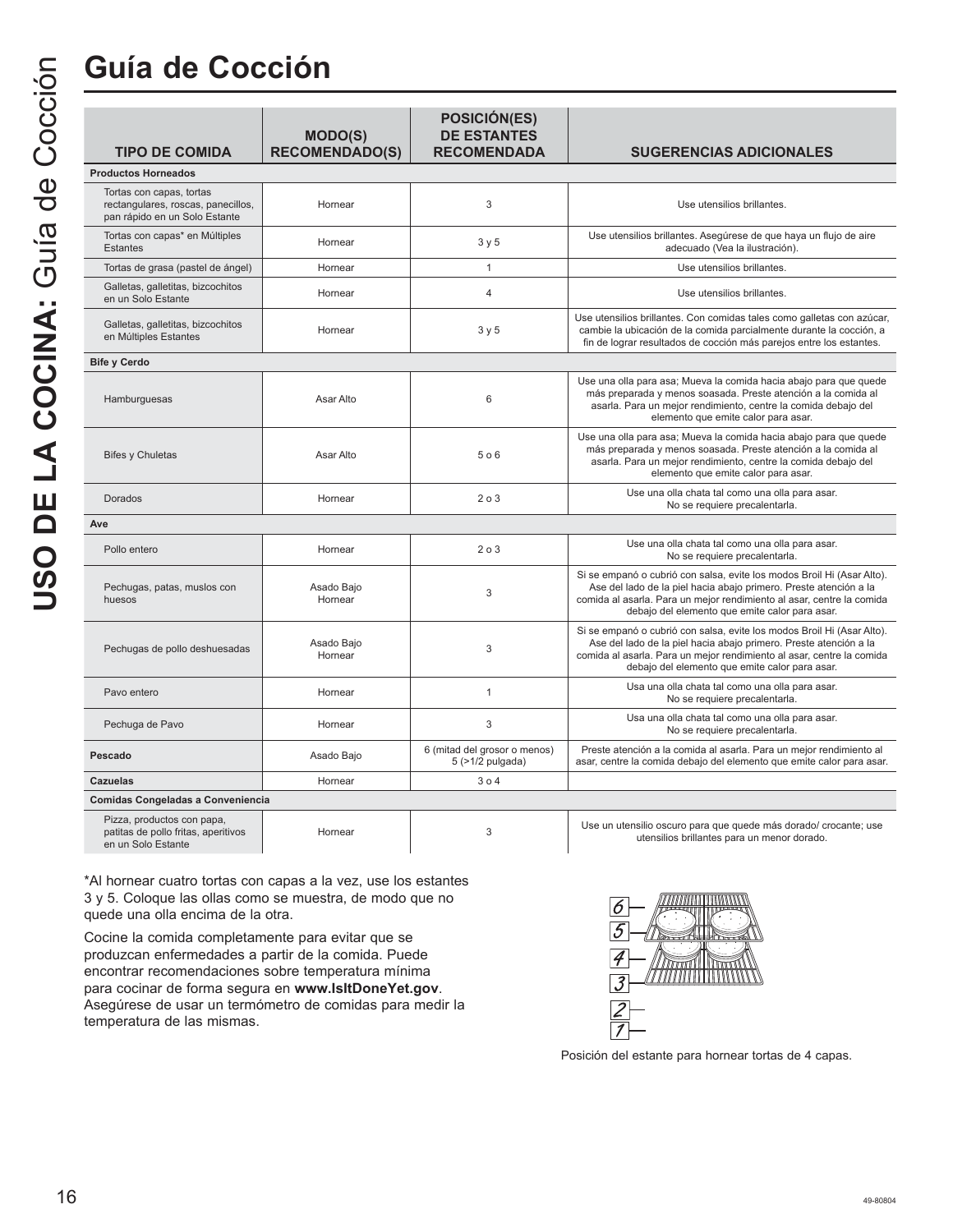## **Limpieza de la Cocina - Exterior**

Asegúrese de que todos los controles estén apagados y que las superficies estén frías antes de limpiar cualquier parte de la cocina.



**ADVERTENCIA** Si se quita la cocina para efectuar una limpieza, reparaciones o cualquier otra razón, verifique que el dispositivo anti-volcaduras se coloque de manera adecuada cuando vuelva a instalarse la cocina. Si no toma esta precaución, la cocina puede volcarse y provocar lesiones.

## **Perillas de control**

Las perillas de control se pueden retirar para facilitar la limpieza. Verifique que las perillas estén en la posición **OFF (apagado)** y sáquelas de los vástagos para la limpieza.

Las perillas pueden limpiarse en el lavavajillas o también

pueden lavarse con jabón y agua. Asegúrese de que la parte interna de las perillas esté seca antes de volver a colocarse.

Vuelva a colocar las perillas en la posición **OFF (apagado)** para asegurar una colocación correcta.

## **Bloqueo del Control**

Si así lo desea, puede desactivar los botones de toque antes de la limpieza.

Consulte Lock Controls (Controles de Bloqueo) en la sección Oven Controls (Controles del Horno) en este manual.

Limpie los derrames con un paño húmedo.

Quite suciedades más rebeldes con agua tibia jabonosa. No utilice abrasivos de ninguna clase.

Vuelva a activar los botones de toque después de la limpieza.

## **Panel de control**

Una buena idea es limpiar el panel de control luego de cada uso. Limpie con un jabón suave y agua o vinagre y agua, enjuague con agua limpia y pula en seco con una tela suave. No use limpiadores abrasivos, limpiadores líquidos fuertes, almohadillas para fregar de plástico ni limpiadores de horno en el panel de control; dañarán el acabado, incluyendo el Acero Inoxidable Negro.

## **Exterior del Horno**

No use limpiadores de horno, limpiadores abrasivos, limpiadores líquidos fuertes, estropajos de acero, almohadillas para fregar de plástico, ni polvos limpiadores en el interior o el exterior del horno. Limpie el mismo con agua y jabón o una solución de vinagre y agua. Enjuague con agua limpia y seque con una tela seca. Al limpiar supeficies, asegúrese de que estén a temperatura ambiente y fuera del contacto con

la luz solar. Si las manchas en el borde de la ventana de la puerta son persistentes, use un limpiador abrasivo suave o una esponja con estropajo para obtener un mejor resultado. El derrame de adobo, jugos de fruta, salsas de tomate y líquidos para humedecer que contengan ácidos pueden ocasionar descoloración y se deberán limpiar de inmediato. Deje que las superficies calientes se enfríen, y luego limpie y enjuague.

## **Superficies pintadas y Acero Inoxidable Negro**

Las superficies pintadas incluyen los lados de la cocina y la puerta, la parte superior del panel de control y el frente del cajón. Límpielas con jabón y agua o con una solución de agua y vinagre.

No utilice limpiadores de horno comerciales, polvos limpiadores, esponjillas de acero o abrasivos potentes sobre cualquier superficie pintada, incluyendo el Acero Inoxidable Negro.

## **Acero Inoxidable – Excluyendo el Acero Inoxidable Negro (en algunos modelos)**

No use virutas de acero; éstas dañarán la superficie.

Para limpiar la superficie de acero inoxidable, use agua tibia con jabón o un limpiador o pulidor para acero inoxidable. Siempre limpie la superficie en la dirección del veteado. Siga las instrucciones del limpiador para limpiar la superficie de acero inoxidable.

Para realizar consultas sobre la adquisición de productos, incluyendo limpiadores o pulidores para electrodomésticos de acero inoxidable, lea las secciones de Asistencia y Accesorios, en el comienzo de este manual.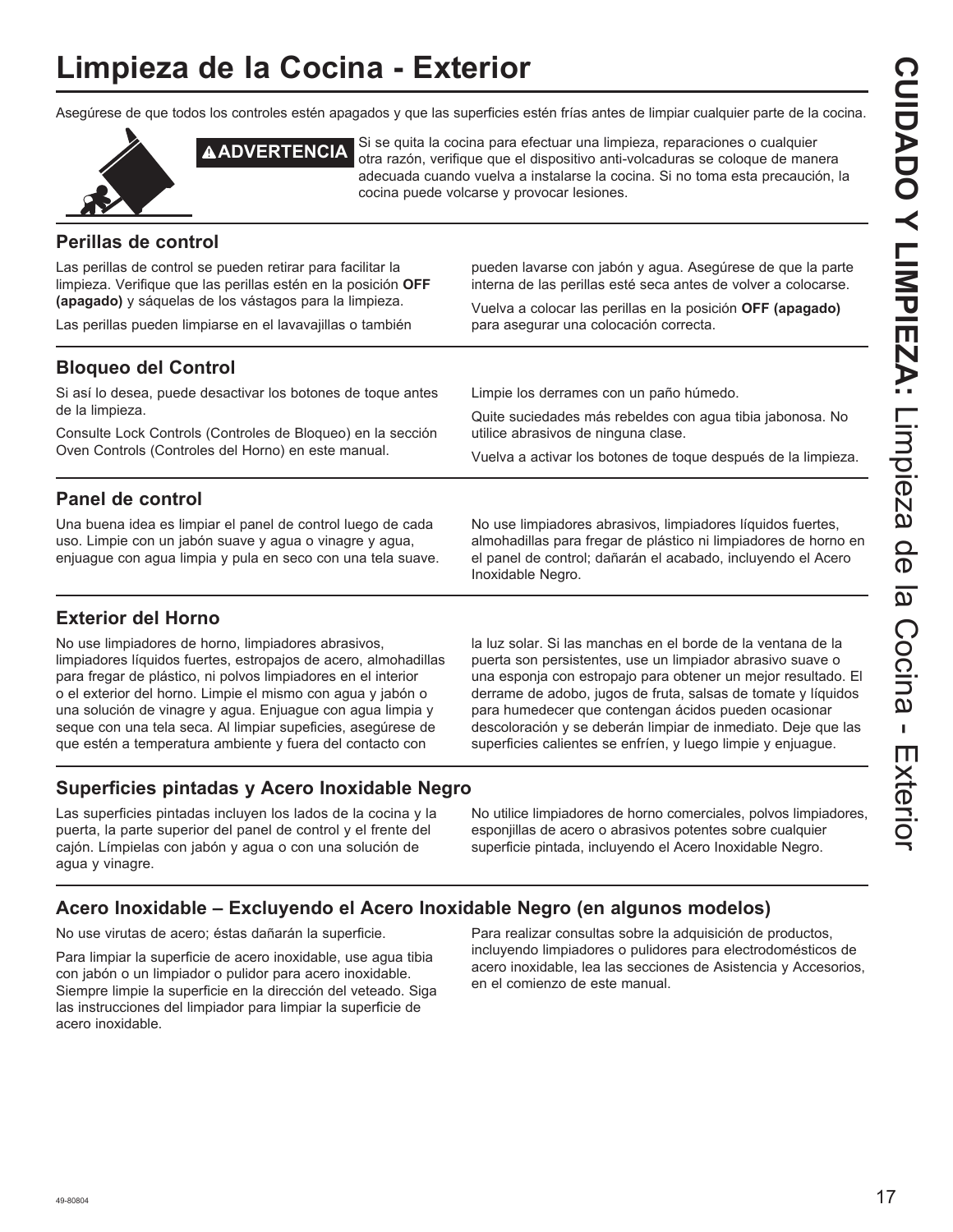Asegúrese de que todos los controles estén apagados y que las superficies estén frías antes de limpiar cualquier parte de la cocina. El interior de su nuevo horno puede ser limpiado de forma manual o utilizando los modos Steam Clean (Limpieza con Vapor) o Self Clean (Limpieza Automática).

El derrame de adobo, jugos de fruta, salsas de tomate y líquidos para humedecer que contengan ácidos pueden ocasionar descoloración y se deberán limpiar de inmediato. Espere a que las superficies calientes se enfríen, y luego limpie y enjuague.

#### **Limpieza Manual**

No use limpiadores de horno, limpiadores abrasivos, limpiadores líquidos fuertes, estropajos de acero, almohadillas para fregar, ni polvos limpiadores en el interior del horno. Limpie el mismo con agua y jabón o una solución de vinagre

y agua. Enjuague con agua limpia y seque con una tela seca. Al limpiar supeficies, asegúrese de que estén a temperatura ambiente y fuera del contacto con la luz solar.

## **Modo de Limpieza Automática**

CUIMPIEZA de la Cocina - Interior<br>
Cuine de la Cocina - Interior<br>
cocina Elimento de su nuevo homo puedo ser limpiado de forma manua<br>
Elemento de su nuevo homo puedo ser limpiado de forma manua<br>
Elemento de adopo, joys de Lea las Instrucciones de Seguridad del Horno con Limpieza Automática, en el comienzo de este manual antes de usar el modo Self Clean (Limpieza Automática). Este modo usa temperaturas muy altas para limpiar el interior del horno. Cuando use esta función, la puerta del horno se trabará. Antes de utilizar el ciclo de limpieza automática, limpie la grasa y restos de comida que haya en el horno. Retire todos los artículos del horno, excepto los estantes esmaltados (color oscuro). Los estantes brillantes o de plata, la sonda de carnes, y cualquier utensilio u otros artículos deberían ser retirados del horno antes de iniciar un ciclo de limpieza automática. Cierre la puerta. Presione la tecla **Self Clean (Limpieza Automática)** y se exhibirá un tiempo de limpieza automática por omisión. El tiempo de limpieza puede ser modificado en cualquier momento entre las 3:00 y las 5:00 horas, usando las teclas numéricas para ingresar un tiempo diferente y presionando **Start (Iniciar)**. Si desea usar el tiempo por omisión, presione la tecla **Start (Iniciar)** inmediatamente luego de presionar la tecla **Self Clean (Limpieza Automática)** El horno se apagará de forma automática cuando el ciclo de limpieza automática sea completado. La puerta permanecerá bloqueada hasta que el horno se haya enfriado. Una vez que el horno se haya enfriado, limpie cualquier ceniza que haya quedado en el horno.

Recomendamos ventilar su cocina con una ventana abierta o utilizando un ventilador o campana durante el primer ciclo de auto-limpieza.

La suciedad ubicada en el marco frontal de la cocina y fuera de la junta de la puerta deberá limpiarse a mano. Limpie estas áreas con agua caliente, esponjillas de lana de acero embebidas en jabón o limpiadores tales como Soft Scrub®. Enjuague bien con agua limpia y seque.

No limpie la junta. El material de fibra de vidrio de la junta de la puerta del horno no resiste productos abrasivos. Es esencial que la junta se mantenga intacta. Si usted nota que está desgastada, reemplácela.

Verifique que la tapa de la bombilla de luz del horno esté en su lugar y que la luz del horno esté apagada.

**IMPORTANTE:** Las emanaciones producidas por el ciclo de autolimpieza de cualquier horno afectan la salud de algunas aves de manera notoria. Procure llevar sus aves a otra habitación bien ventilada..

#### **En Algunos Modelos:**

Las unidades de superficie se desactivan automáticamente durante el ciclo de auto-limpieza. Verifique que todos los controles de unidades de superficie estén apagados en todo momento durante el ciclo de auto-limpieza. Cualquier unidad de superficie configurada en una posición "on" (encendido) mientras funciona el ciclo de auto-limpieza se accionará automáticamente después de terminado el ciclo, y puede provocar el encendido de una unidad de superficie y quedar sin atención. Espere hasta que termine el ciclo de autolimpieza para configurar y usar las unidades de superficie.

## **Estantes**

Todos los estantes se pueden lavar con agua caliente y jabón. Los estantes esmaltados (no brillosos) se pueden dejar en la cavidad durante el ciclo de limpieza automática.

## **Elementos calentadores del horno**

No limpie el elemento para hornear o el elemento para asar. Las suciedades se quemarán cuando se calienten los elementos.

Para limpiar la base del horno cuando el elemento para hornear esté expuesto, levante suavemente el elemento para hornear. En algunos modelos, el elemento a hornear no está expuesto y se encuentra debajo del piso del suelo. Limpie con agua caliente y jabón. Limpie con un paño los desechos rebeldes Levante suavemente el elemento para hornear.

Es posible que resulte más difícil deslizar los estantes, especialmente luego de la limpieza automática. Coloque aceite vegetal en una tela húmeda o toalla de papel y frote sobre los extremos izquierdo y derecho.





acumulados en el piso del horno.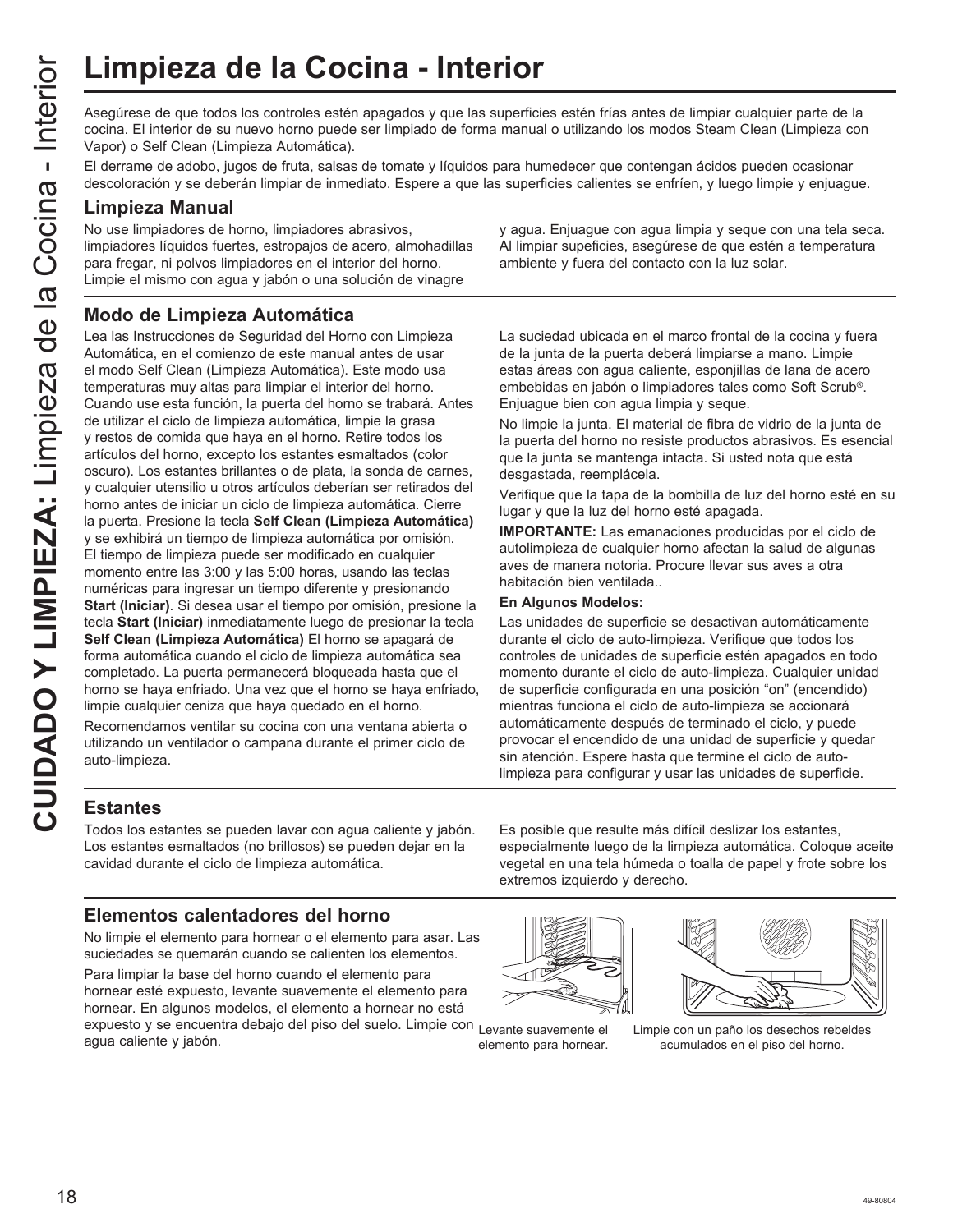## **Limpieza de la Placa de Cocción de Vidrio**

## **Limpieza normal de uso diario**

SÓLO utilice el limpiador de estufas cerámicas CERAMA BRYTE<sup>®</sup> en la estufa de vidrio. Otras cremas pueden no ser tan efectivas.

Para mantener y proteger la superficie de su estufa de vidrio, siga estos pasos:

- 1. Antes de usar la estufa por primera vez, límpiela con el limpiador de estufas cerámicas CERAMA BRYTE®. Esto ayuda a proteger la estufa y hace la limpieza más sencilla.
- 2. El uso diario del limpiador de estufas cerámicas CERAMA BRYTE<sup>®</sup> ayudará a que la estufa quede como nueva.
- 3. Agite bien la crema de limpieza. Aplique unas gotas del limpiador de estufas cerámicas CERAMA BRYTE® directamente sobre la estufa.
- 4. Utilice una toalla de papel o un paño de limpieza CERAMA BRYTE<sup>®</sup> para estufas cerámicas para limpiar toda la superficie de la estufa.
- 5. Use un paño seco o una toalla de papel para quitar los restos del limpiador. No hace falta enjuagar.
- 6. No use Ceramabryte sobre ninguna pieza metálica pintada, ubicada junto al vidrio.



Limpie la estufa después de cada derrame. Utilice el limpiador de estufas cerámicas CERAMA BRYTE®

**NOTA:** Es muy importante que NO CALIENTE la estufa hasta que la haya limpiado por completo.

## **Residuos pegados**

**NOTA:** Se podrán producir DAÑOS sobre la superficie de vidrio si utiliza estropajos que no sean los recomendados.

- 1. Deje enfriar la estufa.
- 2. Coloque unas gotas del limpiador de estufas cerámicas CERAMA BRYTE® sobre toda el área de residuos pegados.
- 3. Utilizando el paño de limpieza CERAMA BRYTE<sup>®</sup> para estufas cerámicas incluido, frote el área sucia aplicando presión según sea necesario.
- 4. Si quedan restos, repita los pasos indicados con anterioridad.

## **Residuos pegados rebeldes**

- 1. Deje enfriar la estufa.
- 2. Utilice el raspador de filo único a un ángulo aproximado de 45 degrees contra la superficie del vidrio y raspe la suciedad. Puede ser necesario aplicar presión al raspador para quitar la suciedad.
- 3. Después de utilizar el raspador, coloque unas gotas de limpiador de estufas cerámicas CERAMA BRYTE® sobre toda el área de suciedad quemada. Utilice el paño de limpieza CERAMA BRYTE® para quitar la suciedad restante.
- 4. Para protección adicional, después de haber quitado todos los restos, pula toda la superficie con limpiador de estufas cerámicas CERAMA BRYTE® y una toalla de papel.

5. Para protección adicional, después de haber quitado todos los restos, pula toda la superficie con limpiador de estufas cerámicas CERAMA BRYTE® y una toalla de papel.



Utilice un paño de limpieza CERAMA BRYTE® para estufas cerámicas.



El raspador de estufas cerámicas CERAMA BRYTE® y todos los insumos recomendados se encuentran disponibles en nuestro Centro de Repuestos. Consulte las instrucciones que aparecen en la sección "Asistencia/ Accesorios".

**NOTA:** No utilice hojas desafiladas o dañadas.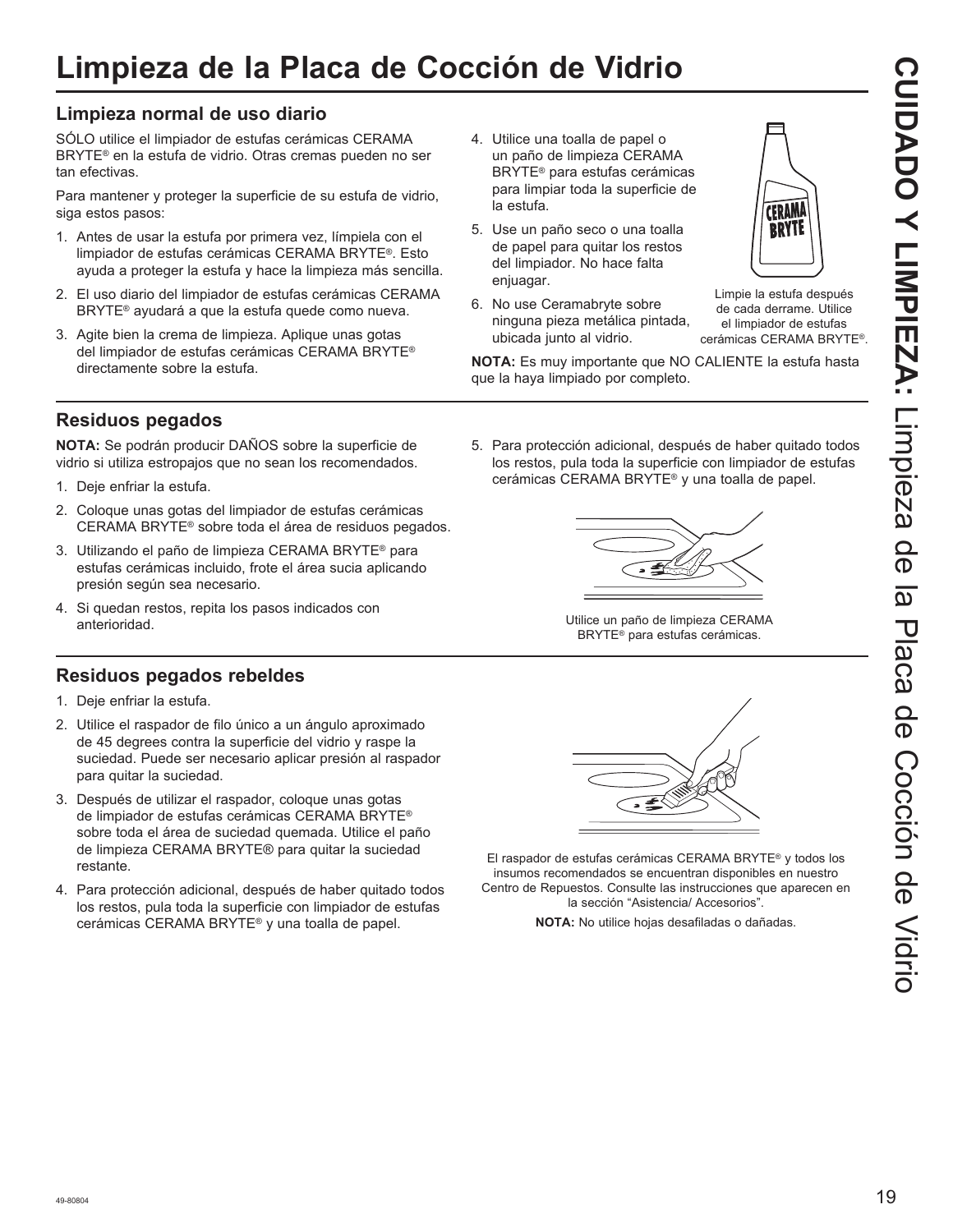1. Tenga cuidado de no deslizar ollas y sartenes a través de su estufa. Dejará marcas de metal sobre la superficie de la estufa.

 Estas marcas pueden quitarse utilizando limpiador de estufas cerámicas CERAMA BRYTE® con el paño de limpieza CERAMA BRYTE<sup>®</sup> para estufas cerámicas.

2. Si se permite que ollas con una capa fina de aluminio o cobre hiervan en seco, la capa puede dejar una decoloración negra en la estufa.

 Esto debe quitarse de inmediato antes de calentar de nuevo o la decoloración puede llegar a ser permanente.

**NOTA:** Verifique con detenimiento que la base de las ollas no sea áspera para no rayar la estufa.

## **Sellado de la estufa (en algunos modelos)**

Para limpiar el sellado de la estufa alrededor de los bordes de vidrio, coloque un paño húmedo sobre los mismos durante unos minutos y luego limpie con limpiadores no abrasivos.



## **Daños por derrames azucarados y plástico derretido**

Se deberá tener especial cuidado al eliminar sustancias calientes, **a fin de evitar daños permanentes sobre la superficie de vidrio.** Los derrames azucarados (como gelatinas, dulce, caramelo, jarabes) o plásticos derretidos pueden marcar la superficie de la estufa (no cubierto por la garantía) a menos que el derrame se quite mientras está caliente. Debe tenerse mucho cuidado al remover sustancias calientes.

Asegúrese de utilizar un raspador nuevo y afilado.

No utilice hojas desafiladas o dañadas.

- 1. Apague todas las unidades de superficie. Quite las ollas calientes.
- 2. Utilizando un guante de cocina:
	- a. Use un raspador de filo único para desplazar el derrame a un área fría de la estufa.
	- b. Quite el derrame con toallas de papel.
- 3. Cualquier derrame restante debe dejarse hasta que la superficie de la estufa se haya enfriado.
- 4. No use las unidades de superficie de nuevo hasta que todos los restos se hayan eliminado por completo.

**NOTA:** Si la superficie de vidrio ya ha sufrido marcas o hendiduras, el vidrio de la estufa deberá cambiarse. En ese caso, será necesaria la atención de un técnico.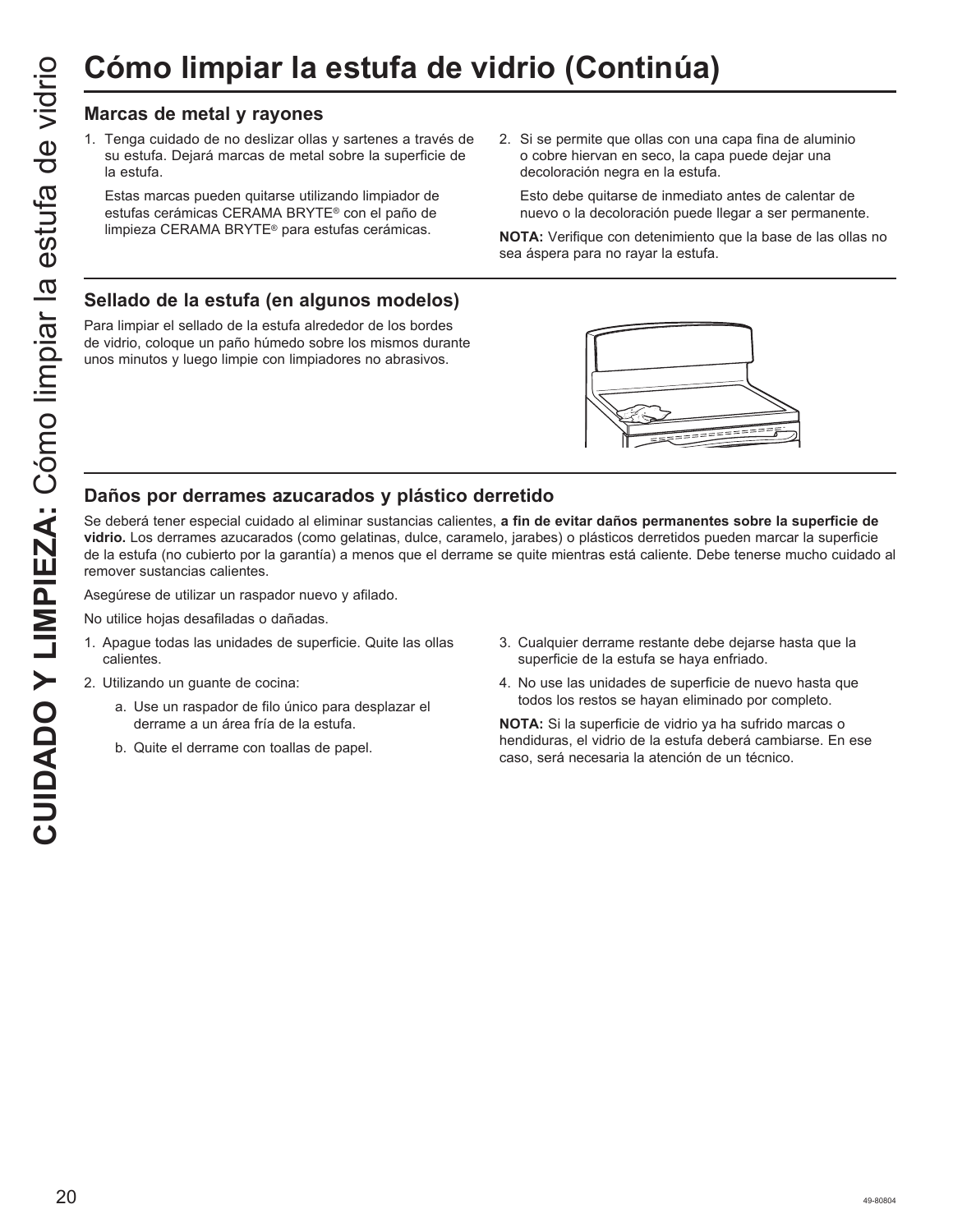## **Luz del Horno**

**ADVERTENCIA PELIGRO DE DESCARGA ELÉCTRICA O QUEMADURAS:** Antes de reemplazar la bombilla del horno, desconecte la alimentación de energía al horno desde el panel principal de fusibles o del interruptor de circuitos. No hacerlo puede provocar una descarga eléctrica o una quemadura.

**PRECAUCIÓN RIESGO DE INCENDIO:** La tapa de vidrio y la lámpara de luz se deberán retirar cuando estén frías. Tocar el vidrio caliente sin protección en las manos o con un trapo húmedo puede ocasionar quemaduras.

## **Reemplazo de la bombilla del horno (en algunos modelos)**

#### **Para retirar:**

- 1. Gire la cubierta de vidrio en sentido contrario a las manecillas del reloj 1/4 de vuelta hasta que las lengüetas de la cubierta de vidrio liberen los surcos del portalámparas. Colocarse guantes de látex puede brindar un mejor agarre.
- 2. Utilizando guantes o un paño seco, remueva la bombilla jalándola en línea recta.

#### **Para reemplazar:**

- 1. Utilice una nueva bombilla halógena de 120/130 voltios, no exceda 50 vatios. Reemplace la lámpara de luz con el mismo tipo de lámpara que se retiró. Asegúrese al reemplazar la lámpara que sea de 120 volts o 130 volts (NO de 12 volts).
- 2. Utilizando quantes o un paño seco, remueva la bombilla de su paquete. No toque la bombilla con los dedos desnudos. El aceite para piel dañará la lámpara y acortará su tiempo de duración.
- 3. Empuje la bombilla en línea recta dentro del receptáculo hasta el tope.
- 4. Coloque las lengüetas de la cubierta de vidrio dentro de los surcos del portalámparas. Gire la cubierta de vidrio en sentido de las manecillas del reloj 1/4 de vuelta.

 Para una mejor iluminación dentro del horno, limpie frecuentemente la cubierta de vidrio utilizando un paño húmedo. Esto debería hacerse cuando el horno está completamente frío.

5. Conecte nuevamente el suministro eléctrico al horno.





## **Reemplazo de la bombilla del horno (en algunos modelos)**

#### **Para quitar la tapa:**

- 1. Dé a la tapa de vidrio un cuarto de giro en contra de las agujas del reloj hasta que las lengüetas de la tapa de vidrio limpien las ranuras de la ficha. Si usa guantes de látex tendrá un mejor agarre.
- 2. Retire la lámpara girando la misma en dirección contraria a las agujas del reloj.

#### **Para volver a colocar la tapa:**

- 1. Reemplace la lámpara por una para electrodoméstico de 40 watts. Inserte la lámpara y gire la misma en dirección de las agujas del reloj, hasta que quede ajustada.
- 2. Coloque las lengüetas de la tapa de vidrio en las ranuras de la ficha. Dé a la tapa de vidrio un cuarto de giro en dirección de las agujas del reloj.

 Para una mejor iluminación dentro del horno, limpie la tapa del vidrio en forma frecuente utilizando una tela húmeda. Esto se deberá hacer cuando el horno esté completamente frío.

3. Vuelva a conectar el cable de electricidad del horno.

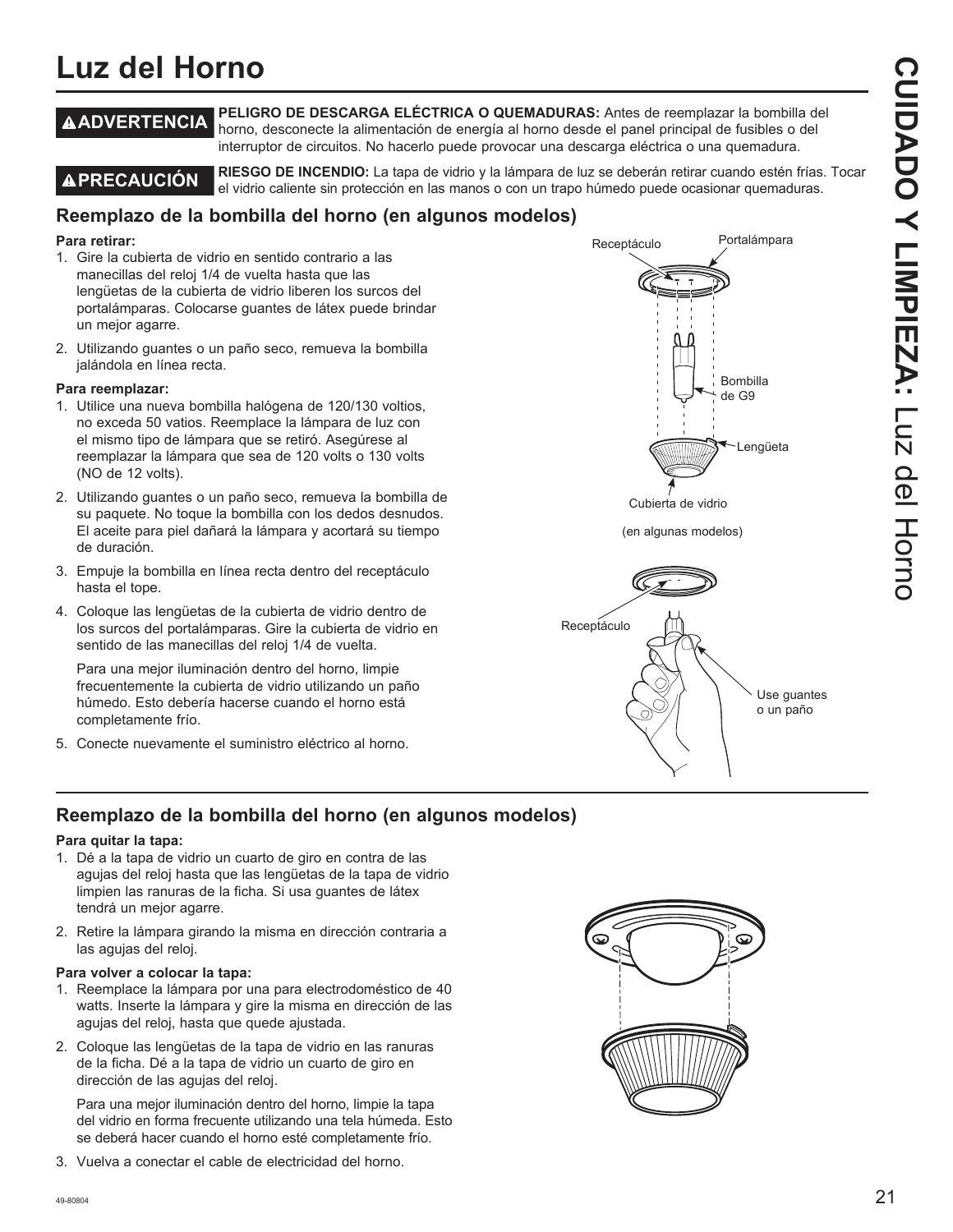La puerta es muy pesada. Tenga cuidado al retirar y levantar la puerta.

No levante la puerta usando la manija.

#### **Para retirar la puerta:**

- 1. Abra la puerta totalmente.
- 2. Empuje los bloqueos de la bisagra hacia abajo en dirección a la estructura de la puerta, hasta la posición desbloqueada. Es posible que necesite una herramienta tal como un destornillador pequeño de punta plana.
- 3. Firmemente tome ambos lados de la puerta por la parte superior.
- 4. Cierre la puerta hasta la posición de retiro de la misma. La puerta debería ser abierta aproximadamente a 3", sin obstrucción sobre la misma.
- 5. Levante la puerta hacia arriba y afuera, hasta que los brazos de las bisagras queden fuera de las ranuras.



Bloqueo de la bisagra

Empuje los bloqueos de la bisagra hacia abajo para desbloquear



Posición de retiro

#### **Para reemplazar la puerta:**

- 1. Firmemente tome ambos lados de la puerta por la parte superior.
- 2. Comenzando desde el lado izquierdo, con la puerta en el mismo ángulo de la posición de retiro, apoye la hendidura del brazo de la bisagra en el extremo inferior de la ranura de la bisagra. La abertura en el brazo de la bisagra deberá estar totalmente apoyada en la parte inferior de la ranura. Repita el procedimiento del lado derecho.
- 3. Abra la puerta totalmente. Si la puerta no se abre totalmente, la hendidura no está correctamente apoyada en el extremo inferior de la ranura.
- 4. Empuje los bloqueos de la bisagra contra la estructura frontal de la cavidad del horno, hasta la posición de bloqueo.
- 5. Cierre la puerta del horno.



# **Cajón de Almacenamiento Extraíble**

## **For Metal Rails (en algunos modelos)**

El cajón de almacenamiento es un buen lugar para guardar utensilios de cocina y panadería. No guarde plásticos ni materiales inflamables en el cajón.

El cajón de almacenamiento se podrá retirar para limpiar debajo de la cocina. Limpie el cajón de almacenamiento con una tela o esponja húmeda. Nunca use abrasivos duros ni almohadillas para fregar.

Es posible que el cajón de almacenamiento cuente con varas deslizables de plástico o rieles metálicos. Siga las instrucciones de retiro y reemplazo respectivamente para la configuración de su modelo.

#### **Retiro del Cajón de Almacenamiento:**

- 1. Empuje el cajón hacia afuera hasta que se detenga.
- 2. Continúe empujando el cajón hasta que salga del horno.

#### **Reemplazo del Cajón de Almacenamiento:**

1. Coloque el riel izquierdo del cajón alrededor de la guía del riel interior izquierdo y deslice el mismo lentamente.

riel interior derecho y deslice el mismo lentamente. 3. Deslice el cajón totalmente hasta adentro.

2. Coloque el riel derecho del cajón alrededor de la guía del

## **Remoción del cajón de almacenamiento (en algunos modelos)**

#### **Para quitar el cajón:**

- 1. Tire del cajón hacia fuera hasta que se detenga.
- 2. Levante el frente del cajón hasta que las trabas salgan de las guías.
- 3. Retire el cajón.

#### **Para volver a colocar el cajón:**

- 1. Coloque los rieles del cajón en las guías.
- 2. Empuje el cajón hasta que se detenga.
- 3. Levante el frente del cajón y empuje hasta que las trabas superen las guías.
- 4. Baje el frente del cajón y empuje hacia abajo hasta que cierre.



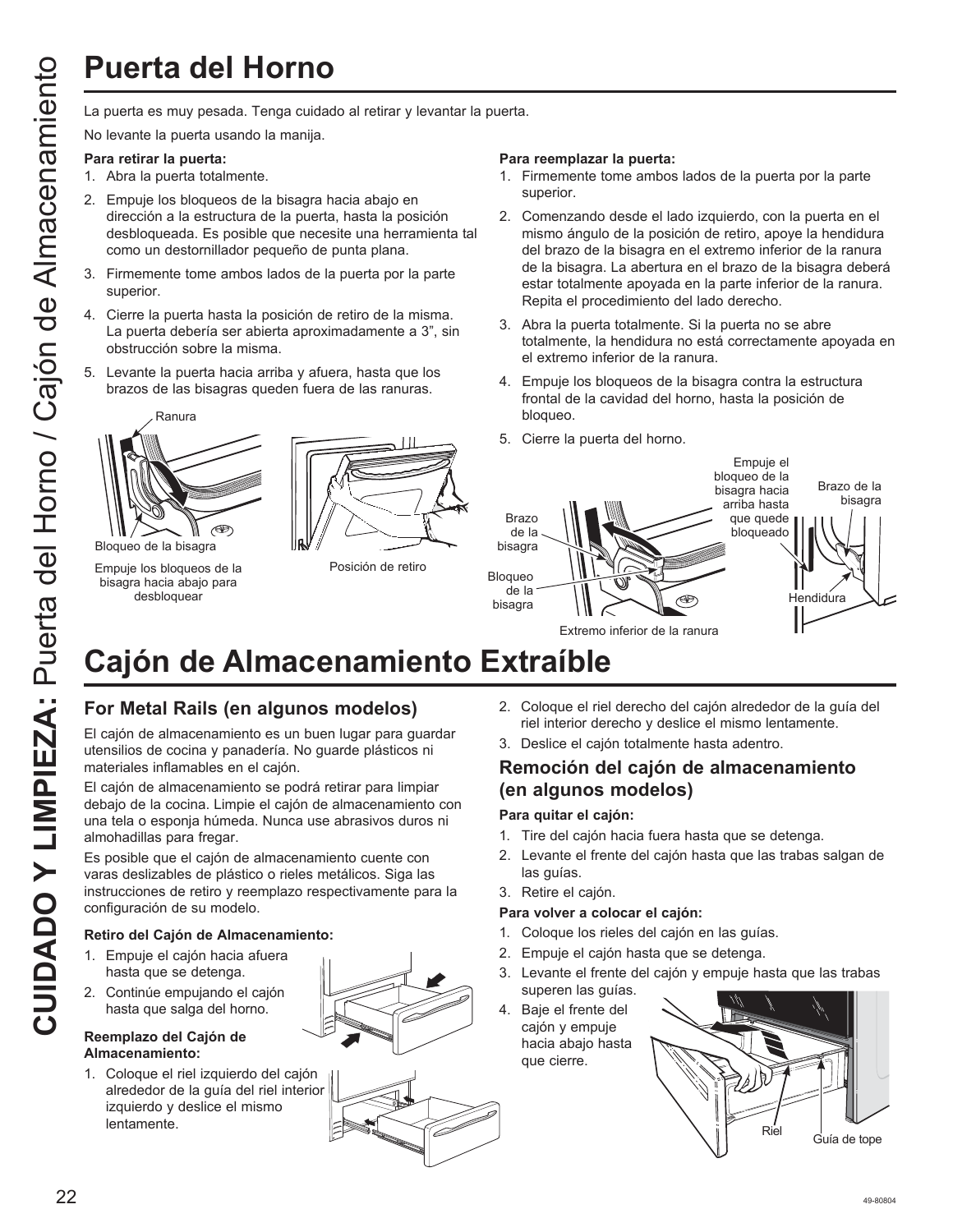## **Consejos para la Solución de Problemas...** Antes de solicitar el servicio técnico

¡Ahorre tiempo y dinero! Primero revise los cuadros que aparecen en las siguientes páginas y es posible que no necesite solicitar reparaciones.

| <b>Problema</b>                                                                                                    | <b>Causa Posible</b>                                                                                                                                                                                                     | Qué Hacer                                                                                                                                                                                                                                                                                                                                                                                                                                                                                                                                     |
|--------------------------------------------------------------------------------------------------------------------|--------------------------------------------------------------------------------------------------------------------------------------------------------------------------------------------------------------------------|-----------------------------------------------------------------------------------------------------------------------------------------------------------------------------------------------------------------------------------------------------------------------------------------------------------------------------------------------------------------------------------------------------------------------------------------------------------------------------------------------------------------------------------------------|
| Las unidades de superficie no<br>mantienen un hervor constante                                                     | Se están utilizando recipientes de cocción<br>inadecuados.                                                                                                                                                               | Use recipientes de base plana y que se ajusten al diámetro de la<br>unidad de superficie elegida.                                                                                                                                                                                                                                                                                                                                                                                                                                             |
| o la cocción es lenta                                                                                              | En algunas regiones la energía (voltaje) puede ser<br>baja.                                                                                                                                                              | Cubra el recipiente con una tapa hasta obtener el calo deseado.                                                                                                                                                                                                                                                                                                                                                                                                                                                                               |
| Las unidades de la superficie<br>no se encienden                                                                   | El fusible puede haberse quemado o el interruptor<br>de circuitos puede haber saltado.                                                                                                                                   | Cambie el fusible o vuelva a configurar el interruptor de circuitos.                                                                                                                                                                                                                                                                                                                                                                                                                                                                          |
|                                                                                                                    | Los controles de la estufa están mal configurados.                                                                                                                                                                       | Verifique que se haya configurado el control correcto para el<br>elemento de superficie que está utilizando.                                                                                                                                                                                                                                                                                                                                                                                                                                  |
| La unidad de superficie deja de<br>resplandecer cuando se cambia<br>a una configuración menor                      | La unidad sigue encendida y caliente.                                                                                                                                                                                    | Esto es normal.                                                                                                                                                                                                                                                                                                                                                                                                                                                                                                                               |
| Rayones (pueden parecer<br>como roturas) en la superficie                                                          | Se están usando métodos de limpieza incorrectos.                                                                                                                                                                         | Los rayones no pueden removerse. Los rayones más pequeños se<br>volverán menos visibles como resultado de la limpieza.                                                                                                                                                                                                                                                                                                                                                                                                                        |
| de vidrio de la estufa                                                                                             | Se están usando recipientes con bases ásperas<br>o hay partículas gruesas (sal o arena) entre el<br>recipiente y la superficie de la estufa. Se ha<br>deslizado un recipiente a través de la superficie de<br>la estufa. | Para evitar rayones, use los procedimientos de limpieza<br>recomendados. Verifique que las bases de los recipientes estén<br>limpias antes del uso, y utilice recipientes con bases lisas.                                                                                                                                                                                                                                                                                                                                                    |
| Áreas de decoloración en la<br>estufa                                                                              | No se limpiaron los derrames de alimentos antes<br>del uso siguiente.                                                                                                                                                    | Ver la sección Cómo limpiar la estufa de vidrio.                                                                                                                                                                                                                                                                                                                                                                                                                                                                                              |
|                                                                                                                    | Superficie caliente en un modelo con una estufa de<br>color claro.                                                                                                                                                       | Esto es normal. La superficie puede parecer decolorada cuando está<br>caliente. Esto es temporal y desaparecerá a medida que se enfría el<br>vidrio.                                                                                                                                                                                                                                                                                                                                                                                          |
| Plástico derretido sobre la<br>superficie                                                                          | La estufa caliente entró en contacto con plástico<br>colocado sobre la misma.                                                                                                                                            | Consulte la sección de Limpieza de la superficie de cocción de vidrio,<br>ya que existe la posibilidad de que se produzcan daños permanentes<br>sin el debido cuidado.                                                                                                                                                                                                                                                                                                                                                                        |
| Marcas (o hendiduras) en la<br>estufa                                                                              | Se ha derramado una mezcla azucarada caliente<br>en la estufa.                                                                                                                                                           | Llame a un técnico calificado para el reemplazo.                                                                                                                                                                                                                                                                                                                                                                                                                                                                                              |
| Las unidades de superficie se<br>encienden y apagan con mucha<br>frecuencia                                        | Se están utilizando recipientes de cocción<br>inadecuados.                                                                                                                                                               | Use sólo recipientes de base plana para minimizar el encendido y<br>apagado.                                                                                                                                                                                                                                                                                                                                                                                                                                                                  |
| Mi horno nuevo no cocina<br>como el anterior. ¿Hay<br>algún problema con<br>las configuraciones de<br>temperatura? | Su horno nuevo cuenta con un sistema de cocción<br>diferente con relación al anterior y, por lo tanto, es<br>posible que cocine de forma diferente.                                                                      | En los primeros usos, use los tiempos y temperaturas de su<br>receta con cuidado. Si aún piensa que su horno nuevo cocina con<br>demasiado calor o demasiado frío, puede ajustar la temperatura<br>usted mismo siguiendo los pasos en las Funciones Especiales, a fin<br>de cubrir su preferencia de cocción específica. NOTA: Este ajuste<br>afecta las temperaturas de Bake (Hornear) y Convection Bake<br>(Hornear por Convección); no afectará las funciones Convection<br>Roast (Dorar por Convección), Broil (Asar), o Clean (Limpiar). |
| La comida no se hornea de<br>forma apropiada                                                                       | Controles del horno configurados de forma<br>incorrecta.                                                                                                                                                                 | Consulte la sección Modos de Cocción.                                                                                                                                                                                                                                                                                                                                                                                                                                                                                                         |
|                                                                                                                    | La posición del estante es incorrecta o el estante no<br>está nivelado.                                                                                                                                                  | Consulte la sección Modos de Cocción y la Guía de Cocción.                                                                                                                                                                                                                                                                                                                                                                                                                                                                                    |
|                                                                                                                    | Uso de una cacerola incorrecta o de una cacerola<br>de tamaño incorrecto.                                                                                                                                                | Consulte la sección Utensilios.                                                                                                                                                                                                                                                                                                                                                                                                                                                                                                               |
|                                                                                                                    | La temperatura del horno debe ser ajustada.                                                                                                                                                                              | Consulte la sección Funciones Especiales.                                                                                                                                                                                                                                                                                                                                                                                                                                                                                                     |
|                                                                                                                    | Sustitución de ingredientes                                                                                                                                                                                              | Sustituir ingredientes puede modificar el resultado de la receta.                                                                                                                                                                                                                                                                                                                                                                                                                                                                             |
| La comida no asa de forma<br>apropiada                                                                             | Controles del horno configurados de forma<br>incorrecta.                                                                                                                                                                 | Asegúrese de seleccionar el modo correcto para asar.                                                                                                                                                                                                                                                                                                                                                                                                                                                                                          |
|                                                                                                                    | Se usó una posición incorrecta del estante.                                                                                                                                                                              | Para acceder a sugerencias de ubicación de estantes, consulte la<br>Guía de Cocción.                                                                                                                                                                                                                                                                                                                                                                                                                                                          |
|                                                                                                                    | Se cocinó comida en una olla caliente.                                                                                                                                                                                   | Asegúrese de que el utensilio esté frío                                                                                                                                                                                                                                                                                                                                                                                                                                                                                                       |
|                                                                                                                    | Utensilio de cocina inadecuado para asar.                                                                                                                                                                                | Use una olla específicamente diseñada para asar                                                                                                                                                                                                                                                                                                                                                                                                                                                                                               |
|                                                                                                                    | El papel de aluminio usado para la olla y la rejilla<br>para asar no se ajustó ni cortó de forma apropiada,<br>según lo recomendado.                                                                                     | Si usará papel de aluminio, deberá usarse conforme con las<br>aberturas de la olla.                                                                                                                                                                                                                                                                                                                                                                                                                                                           |
|                                                                                                                    | En algunas áreas, es posible que el nivel de<br>corriente (voltaje) sea bajo.                                                                                                                                            | Precaliente el elemento para asar durante 10 minutos.                                                                                                                                                                                                                                                                                                                                                                                                                                                                                         |
| La temperatura del horno<br>es demasiado caliente o<br>demasiado fría                                              | La temperatura del horno debe ser ajustada.                                                                                                                                                                              | Consulte la sección Funciones Especiales.                                                                                                                                                                                                                                                                                                                                                                                                                                                                                                     |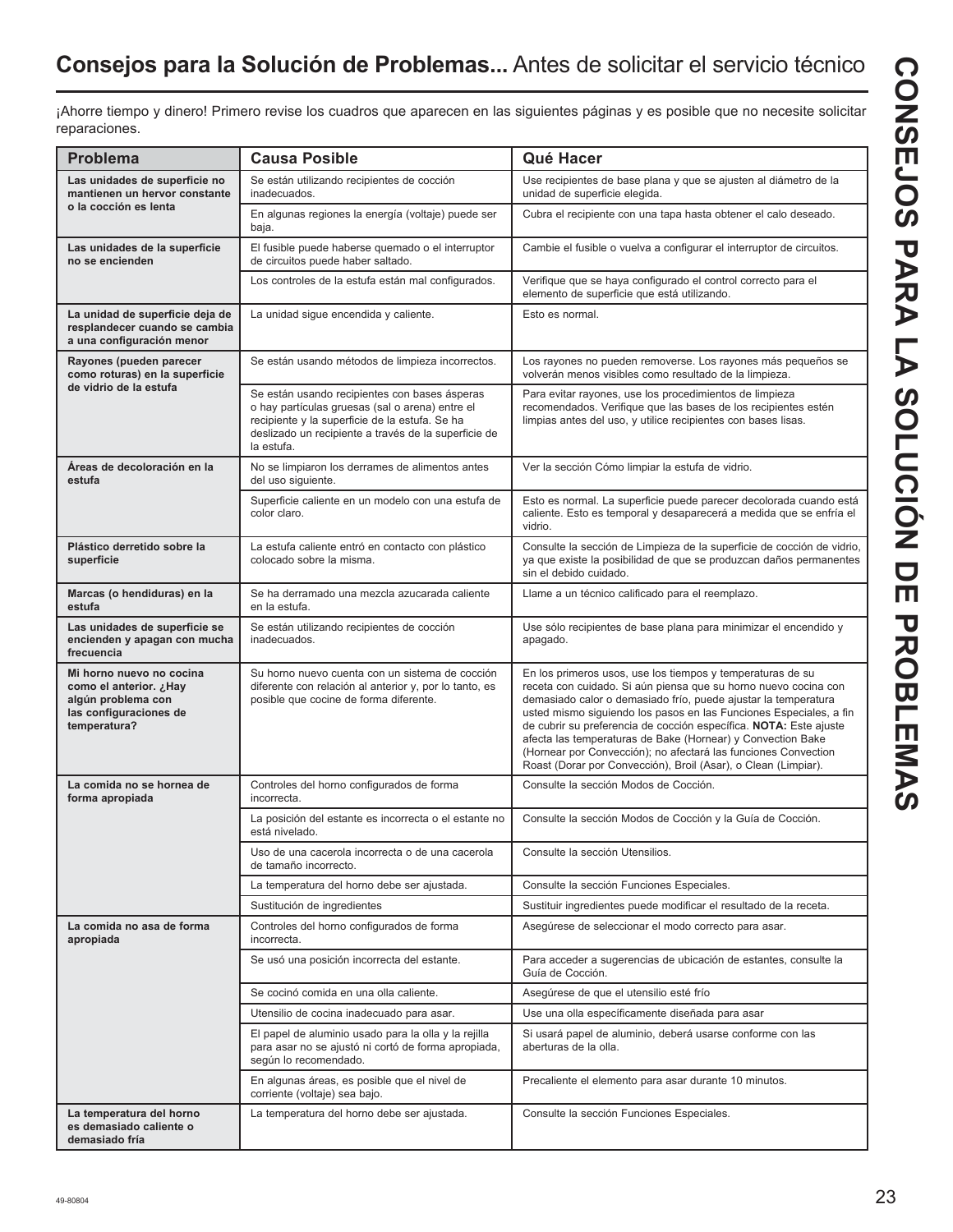## **Consejos para la Solución de Problemas...** Antes de solicitar el servicio técnico

| <b>Problema</b>                                                                        | <b>Causa Posible</b>                                                                                                                          | Qué Hacer                                                                                                                                                                                                                                                                         |
|----------------------------------------------------------------------------------------|-----------------------------------------------------------------------------------------------------------------------------------------------|-----------------------------------------------------------------------------------------------------------------------------------------------------------------------------------------------------------------------------------------------------------------------------------|
| El horno no funciona o<br>parece no funcionar                                          | Es posible que un fusible de su hogar se haya quemado o que<br>el disyuntor se haya desconectado.                                             | Reemplace el fusible o reinicie el disyuntor.                                                                                                                                                                                                                                     |
|                                                                                        | Controles del horno configurados de forma incorrecta.                                                                                         | Consulte la sección Uso del Horno.                                                                                                                                                                                                                                                |
|                                                                                        | El horno se encuentra en Sabbath Mode (Modo Sabático)                                                                                         | Verifique que el horno no esté en Sabbath Mode (Modo<br>Sabático). Consulte la sección Funciones Especiales.                                                                                                                                                                      |
| Sonido de "chisporroteo"<br>o "traqueo"                                                | Éste es el sonido de metal calentándose o enfriándose durante<br>las funciones de cocción y limpieza                                          | Esto es normal.                                                                                                                                                                                                                                                                   |
| ¿Por qué la estufa hace<br>un sonido de "clic"<br>cuando uso el horno?                 | Su estufa fue diseñada para mantener un control más ajustado<br>sobre la temperatura del horno.                                               | Esto es normal.                                                                                                                                                                                                                                                                   |
| El reloj y el temporizador<br>no funcionan                                             | El fusible puede haberse quemado o el interruptor de circuitos<br>puede haber saltado.                                                        | Cambie el fusible o vuelva a configurar el interruptor de<br>circuitos.                                                                                                                                                                                                           |
|                                                                                        | El enchufe de la cocina no está introducido del todo en el<br>tomacorriente.                                                                  | Verifique que el enchufe eléctrico esté conectado a un<br>tomacorriente con tensión y adecuada conexión a tierra.                                                                                                                                                                 |
|                                                                                        | Los controles del horno están mal configurados.                                                                                               | Ver la sección Cómo usar el temporizador de cocina.                                                                                                                                                                                                                               |
|                                                                                        | Pantalla del reloj apagada                                                                                                                    | Controle las configuraciones de la Pantalla del Reloj en la<br>sección de Funciones Especiales                                                                                                                                                                                    |
| El cajón de<br>almacenamiento no cierra                                                | El cable de energía puede estar obstruyendo el cajón en la<br>parte trasera inferior de la cocina.                                            | Cambie la ubicación del cajón y del cable de energía. Ver las<br>instrucciones de Remoción del cajón de almacenamiento en la<br>sección Cuidado y limpieza de la cocina.                                                                                                          |
|                                                                                        | Guía o riel del cajón incorrectamente alineada con el soporte                                                                                 | Vuelva a colocar el cajón. Ver las instrucciones de Remoción<br>del cajón de almacenamiento en la sección Cuidado y limpieza<br>de la cocina.                                                                                                                                     |
| La puerta del horno<br>alineada.                                                       | La puerta no está bien                                                                                                                        | Dado que la puerta del horno es desmontable, a veces está<br>torcida se desequilibra durante la instalación. Para alinear la<br>puerta, vuelva a instalar la misma. Consulte las instrucciones<br>sobre "Cómo Retirar la Puerta del Horno" en la sección<br>"Cuidado y Limpieza". |
| La luz del horno no                                                                    | La lámpara está floja o presenta defectos.                                                                                                    | Ajuste o reemplace la lámpara.                                                                                                                                                                                                                                                    |
| funciona                                                                               | La luz de funcionamiento del interruptor está rota.                                                                                           | Llame al servicio técnico.                                                                                                                                                                                                                                                        |
|                                                                                        | El horno se encuentra en Sabbath Mode (Modo Sabático)                                                                                         | Verifique que el horno no esté en Sabbath Mode (Modo<br>Sabático). Consulte la sección Funciones Especiales.                                                                                                                                                                      |
| El modo de limpieza<br>automática del horno no                                         | La temperatura del horno es demasiado caliente como para<br>configurar la limpieza automática.                                                | Espere a que el horno se enfríe y reinicie los controles.                                                                                                                                                                                                                         |
| funciona                                                                               | Los controles del horno están configurados de forma incorrecta.                                                                               | Consulte la sección de Limpieza del Horno.                                                                                                                                                                                                                                        |
|                                                                                        | La puerta no está cerrada                                                                                                                     | Cierre la puerta del horno completamente.                                                                                                                                                                                                                                         |
| Exceso de humo durante<br>un ciclo de limpieza                                         | Suciedad o grasa excesiva.                                                                                                                    | Presione la tecla Cancel/Off (Cancelar/ Apagar) Abra las<br>ventanas para liberar el humo en la habitación. Espere hasta<br>que la luz de la función LOCKED (Bloqueado) desaparezca.<br>Limpie el exceso de suciedad y reinicie el ciclo de limpieza.                             |
| Humo excesivo al asar                                                                  | La comida está demasiado cerca del quemador.                                                                                                  | Baje la posición del estante con comida.                                                                                                                                                                                                                                          |
| La puerta del horno no se<br>abrirá luego de un ciclo<br>de limpieza                   | El horno está demasiado caliente.                                                                                                             | Espere a que el horno se enfríe por debajo de la temperatura<br>de bloqueo.                                                                                                                                                                                                       |
| El horno no limpia luego<br>de un ciclo de limpieza                                    | Los controles del horno están configurados de forma incorrecta.                                                                               | Consulte la sección de Limpieza del Horno.                                                                                                                                                                                                                                        |
|                                                                                        | El horno estaba demasiado sucio.                                                                                                              | Limpie derrames excesivos antes de iniciar el ciclo de limpieza.<br>Es posible que, en hornos con mucha suciedad, sea necesario<br>usar la limpieza automática nuevamente o usarla durante un<br>período de tiempo más prolongado.                                                |
| "LOCK DOOR" (Puerta<br>Trabada) titila en la<br>pantalla                               | El ciclo de limpieza automática fue seleccionado pero la puerta<br>no está cerrada.                                                           | Cierre la puerta del horno. Cierre la puerta con el pestillo en<br>aquellas unidades que cuenten con un pestillo manual.                                                                                                                                                          |
| La luz de LOCKED DOOR<br>(Puerta Bloqueada) está<br>encendida cuando desea<br>cocinar. | La puerta del horno está bloqueada debido a que la temperatura<br>interior del horno no descendió por debajo de la temperatura de<br>bloqueo. | Presione la tecla Cancel/Off (Cancelar/ Apagar) Deje que el<br>horno se enfríe.                                                                                                                                                                                                   |
| "F - y un número o letra"<br>titila en la pantalla                                     | Tiene un código de error de función.                                                                                                          | Presione la tecla Cancel/Off (Cancelar/ Apagar) Permita que<br>el horno se enfríe durante una hora. Vuelva a poner el horno<br>en funcionamiento.                                                                                                                                 |
|                                                                                        | Si el código de función se repite.                                                                                                            | Desconecte totalmente la corriente de la cocina durante por lo<br>menos 30 minutos y vuelva a conectar la misma. Si el código<br>de error de función se repite, llame al servicio técnico.                                                                                        |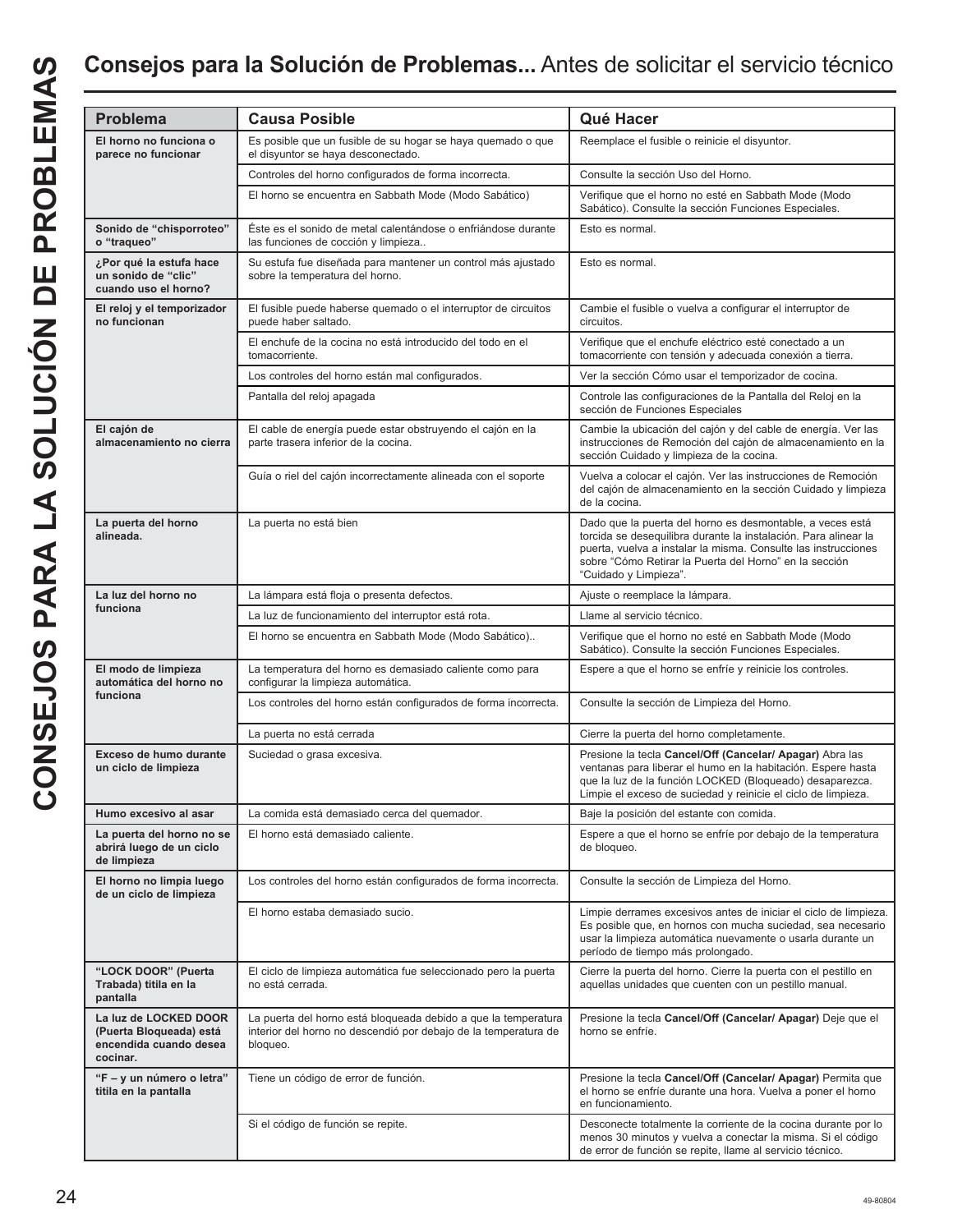## **Consejos para la Solución de Problemas...** Antes de solicitar el servicio técnico

| <b>Problema</b>                                                                                                   | <b>Causa Posible</b>                                                                                                                                                                                                                    | Qué Hacer                                                                                                                                                                                              |
|-------------------------------------------------------------------------------------------------------------------|-----------------------------------------------------------------------------------------------------------------------------------------------------------------------------------------------------------------------------------------|--------------------------------------------------------------------------------------------------------------------------------------------------------------------------------------------------------|
| La pantalla queda en<br>blanco                                                                                    | Es posible que un fusible de su hogar se haya quemado o<br>que el disyuntor se haya desconectado.                                                                                                                                       | Reemplace el fusible o reinicie el disyuntor.                                                                                                                                                          |
|                                                                                                                   | El reloj está apagado.                                                                                                                                                                                                                  | Consulte la sección Funciones Especiales.                                                                                                                                                              |
| Corte de corriente, el<br>reloj titila                                                                            | Corte o exceso de corriente                                                                                                                                                                                                             | Reinicie el reloj. Si el horno estuvo en uso, deberá reiniciar<br>el mismo presionando la tecla Cancel/ Off (Cancelar/<br>Apagar) configurando el reloj y reiniciando cualquier<br>función de cocción. |
| Olor a "quemado"<br>o "aceite" desde la<br>ventilación                                                            | Esto es normal en un horno nuevo y desaparecerá con el<br>tiempo.                                                                                                                                                                       | Para acelerar el proceso, configure un ciclo de limpieza<br>automática por un mínimo de 3 horas. Consulte la sección<br>de Limpieza del Horno.                                                         |
| Olor fuerte                                                                                                       | Un olor en la aislación alrededor del interior del horno es<br>normal desde las primeras veces en que el horno es usado.                                                                                                                | Esto es temporario y desaparecerá luego de varios usos o<br>de un ciclo de limpieza automática.                                                                                                        |
| Se oye un ventilador                                                                                              | Es posible que un ventilador de enfriamiento se active<br>automáticamente                                                                                                                                                               | Esto es normal en algunos modelos. El ventilador de cocción<br>se apagará y encenderá para enfriar las partes internas. Podrá<br>funcionar una vez apagado el horno.                                   |
| La puerta de vidrio del<br>horno parece estar<br>"teñida" o tener un<br>color "arcoíris". ¿Es<br>esto un defecto? | No. El vidrio del horno interno está cubierto con una barrera<br>de calor que refleja este último nuevamente hacia el horno,<br>a fin de evitar la pérdida de calor y de mantener fría la<br>puerta externa mientras se hornea.         | Esto es normal en algunos modelos. Bajo ciertas luces y<br>ángulos, es posible que visualice esta tinta o arcoíris.                                                                                    |
| A veces el horno tarda<br>más en precalentarse a<br>la misma temperatura                                          | Utensilio o comida en el horno                                                                                                                                                                                                          | El utensilio o la comida en el horno hará que éste tarde<br>más en precalentarse. Retire estos artículos para reducir el<br>tiempo de precalentamiento.                                                |
|                                                                                                                   | Número de estantes en el horno                                                                                                                                                                                                          | Agregar más estantes al horno hará que éste tarde más en<br>precalentarse. Retire algunos estantes.                                                                                                    |
| La pantalla destella                                                                                              | Corte de energía.                                                                                                                                                                                                                       | Reconfigure el reloj.                                                                                                                                                                                  |
| La pantalla no muestra<br>"oFFSEt"                                                                                | Los botones de control del horno no se presionaron<br>correctamente.                                                                                                                                                                    | Los botones Broil Hi/Lo (asar alto/bajo) y Bake (hornear)<br>deben presionarse al mismo tiempo y sostenerse durante<br>3 segundos.                                                                     |
| El control emite una<br>señal después de<br>ingresar un tiempo de<br>cocción o de inicio                          | Olvidó ingresar un temperatura de horneado o un horario<br>de limpieza.                                                                                                                                                                 | Presione el botón Bake (hornear) y la temperatura<br>deseada o el botón Self Clean (auto-limpieza) y el tiempo<br>de limpieza deseado.                                                                 |
| Resulta difícil deslizar<br>las bandejas del horno                                                                | Las parrillas de color plateado brillante se limpiaron en un<br>ciclo de auto limpieza.                                                                                                                                                 | Aplique una pequeña cantidad de aceite vegetal en una<br>toalla de papel y frote los bordes de las bandejas del<br>horno. No rocíe con Pam <sup>®</sup> u otro lubricante en spray.                    |
| El cajón no se desliza<br>bien o hay que tirar                                                                    | El cajón no está bien alineado.                                                                                                                                                                                                         | Extienda el cajón por completo y presiónelo hasta el fondo.<br>Ver la sección Cuidado y limpieza de la cocina.                                                                                         |
| de él                                                                                                             | El cajón está muy cargado o la carga no está equilibrada.                                                                                                                                                                               | Reduzca el peso. Redistribuya el contenido del cajón.                                                                                                                                                  |
| Emisión de vapor desde<br>la ventilación                                                                          | Cuando se utilizan los hornos, es normal ver una emisión<br>de vapor de la ventilación del horno. A medida que el<br>número de bandejas o la cantidad de alimentos a cocinar<br>se incrementa, la cantidad de vapor visible se elevará. | Esto es normal.                                                                                                                                                                                        |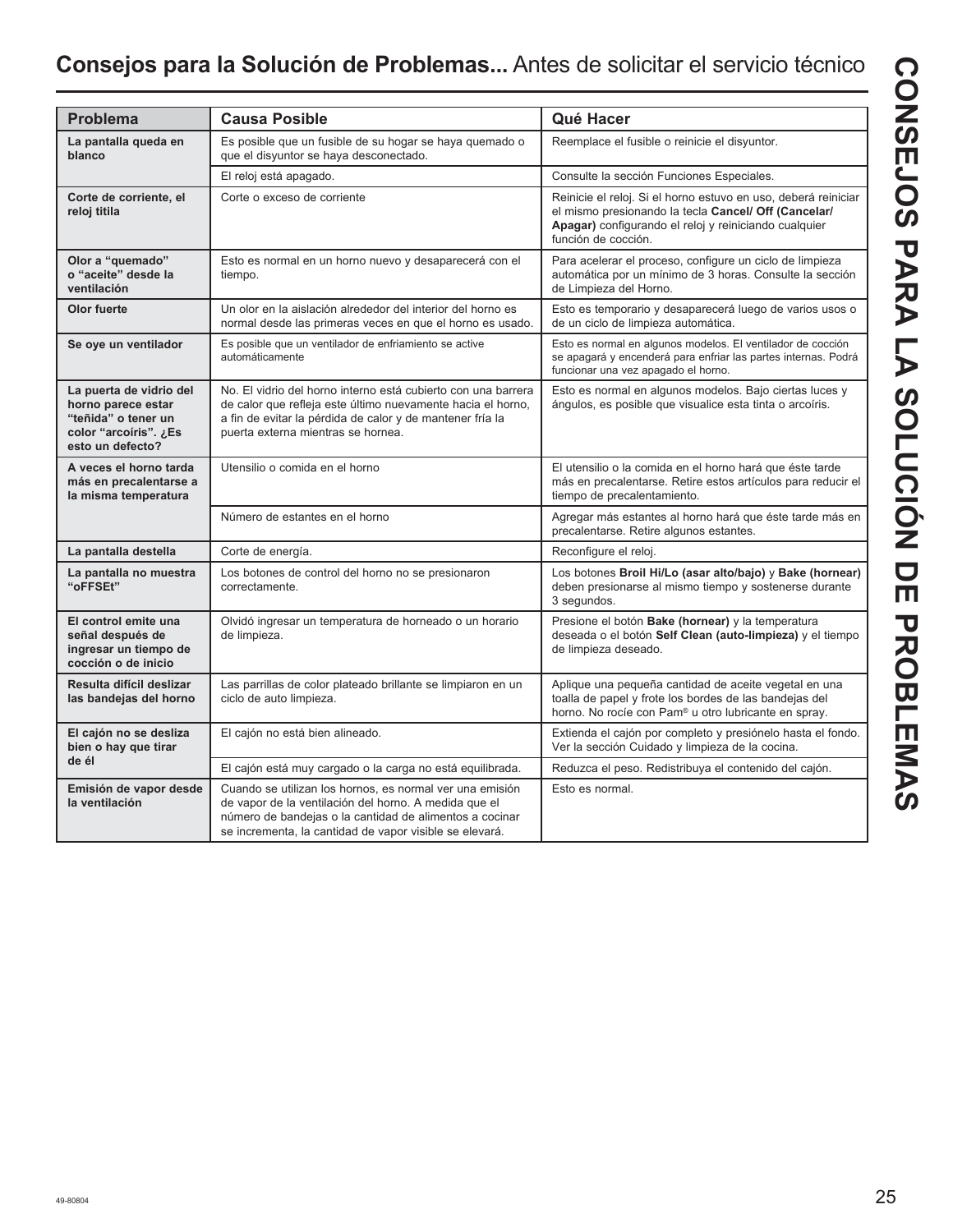## **GEAppliances.com**

Todo el servicio de garantía es provisto por nuestros Centros de Servicio de Fabricación, o un técnico autorizado de Customer Care®. Para programar una visita del servicio técnico a través de Internet, visítenos en **www.geappliances.com/service\_and\_support/**, o llame a GE Appliances al 800.GE.CARES. Cuando llame para solicitar el servicio, tenga los números de serie y modelo disponibles. Garantía de la Cocina Eléctrica de GE Appliances<br>
Tota de la cocina de Servicio de Fabricación, o un técnico autorizado de Custo<br>
Para programar una visita del servicio técnico a través de Internet, visítenos en www.geappl

Para realizar el servicio técnico de su electrodoméstico, se podrá requerir el uso de datos del puerto de abordaje para su diagnóstico. Esto da al técnico del servicio de fábrica de GE Appliances la habilidad de diagnosticar de forma rápida cualquier problema con su electrodoméstico, y de ayudar a GE Appliances a mejorar sus productos al brindarle a GE Appliances la información sobre su electrodoméstico. Si no desea que los datos de su electrodoméstico sean enviados a GE Appliances, solicitamos que le indique a su técnico no entregar los datos a GE Appliances en el momento del servicio.

| Por el Período de | GE Appliances reemplazará                                                                                              |
|-------------------|------------------------------------------------------------------------------------------------------------------------|
| Un Año            | Cualquier parte de la cocina que falle debido a un defecto en los materiales o la fabricación. Durante                 |
|                   | Desde la fecha de la esta garantía limitada de un año, GE Appliances también proveerá, sin costo, todo el trabajo y el |
| compra original   | servicio en el hogar para reemplazar la parte que presente defectos.                                                   |

## **Qué no cubrirá GE Appliances:**

- Viajes del técnico del servicio a su hogar para enseñarle sobre cómo usar el producto.
- Instalación, entrega o mantenimiento inadecuados.
- Fallas del producto en caso de abuso, mal uso, modificación o uso para propósitos diferentes al original o uso comercial.
- Daños a la estufa de vidrio provocados por el uso de limpiadores distintos de las cremas y paños recomendados.
- Daños a la estufa de vidrio provocados por derrames endurecidos de materiales azucarados o plástico derretido que no se limpiaron de acuerdo con las instrucciones del Manual del Propietario.
- Reemplazo de fusibles de la casa o reinicio de disyuntores.
- Daños ocasionados sobre el producto por accidente, incendio, inundaciones o catástrofes naturales.
- Daños sobre el acabado, tales como óxido sobre la superficie, deslustres o manchas pequeñas no informadas dentro de las 48 horas luego de la entrega.
- Daños incidentales o consecuentes causados por posibles defectos sobre este producto.
- Daño causado después de la entrega.
- Producto no accesible para brindar el servicio requerido.
- Solicite el servicio técnico para reparar o reemplazar las lámparas, excepto las lámparas LED.

## **EXCLUSIÓN DE GARANTÍAS IMPLÍCITAS**

Su única y exclusiva alternativa es la reparación del producto, como se indica en la Garantía Limitada. Las garantías implícitas, incluyendo garantías implícitas de comerciabilidad o conveniencia sobre un propósito particular, se limitan a un año o al período más corto permitido por la ley.

Esta garantía se extiende al comprador original y a cualquier dueño subsiguiente de productos comprados para uso hogareño dentro de EE.UU. Si el producto está en un área donde no se encuentra disponible un Proveedor Autorizado del Servicio Técnico de GE Appliances, usted será responsable por el costo de un viaje o se podrá requerir que traiga el producto a una ubicación del Servicio Técnico de GE Appliances autorizado para recibir el servicio. En Alaska, la garantía excluye el costo de envío o llamadas del servicio a su hogar. Algunos estados no permiten la exclusión o limitación de daños fortuitos o consecuentes. Esta garantía le da derechos legales específicos y es posible que tenga otros derechos legales que varían entre un estado y otro. Para conocer cuáles son sus derechos legales, consulte a la oficina de asuntos del consumidor local o estatal o al Fiscal de su estado.

## **Garante: GE Appliances,** *a* **Haier** *company*

**Garantías Extendidas:** Adquiera una garantía extendida de GE Appliances y conozca los descuentos especiales que están disponibles mientras su garantía aún está vigente. Puede acceder a la misma a través de Internet en cualquier momento en

#### **www.geappliances.com/service\_and\_support/shop-for-extended-service-plans.htm**

o llamando al 800.626.2224 durante el horario comercial. Los Servicios para los GE Appliances aún estarán disponibles cuando su garantía caduque.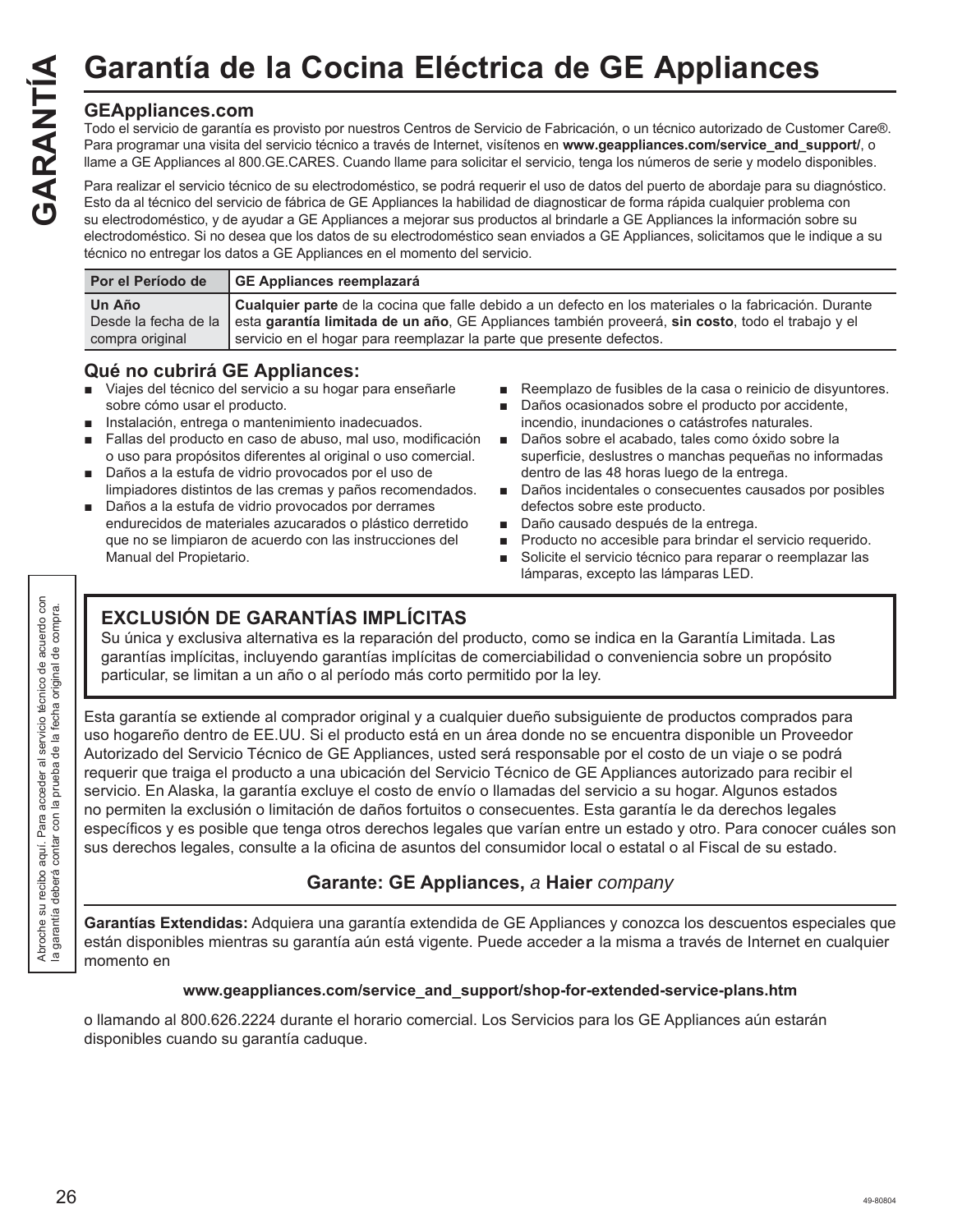## **¿Busca Algo Más?**

#### **¡GE Appliances ofrece una variedad de accesorios para mejorar sus experiencias de cocción y mantenimiento!**

Para acceder a números telefónicos e información de sitios Web, consulte la página de Soporte para el Consumidor.

Estos y otros productos están disponibles:

## **Accesorios**

| Olla para Asar Pequeña (8 $\frac{3}{4}$ " x 1 $\frac{1}{4}$ " x 13 $\frac{1}{2}$ ")  |  |
|--------------------------------------------------------------------------------------|--|
| Olla para Asar Grande* (12 $\frac{3}{4}$ " x 1 $\frac{1}{4}$ " x 16 $\frac{1}{2}$ ") |  |

| Olla para Asar Extra Grande** (17 $\frac{3}{4}$ " x 1 $\frac{1}{4}$ " x 19 $\frac{1}{2}$ ") |  |
|---------------------------------------------------------------------------------------------|--|
|                                                                                             |  |

## **Piezas**

Estantes del horno

Elementos del horno

Lámparas de luz

Sonda

## **Suministros de Limpieza**

Limpiadores de Acero Inoxidable CitriShine™

Limpiador de Electrodomésticos de Acero Inoxidable CERAMA BRYTE®

Almohadillas de Limpieza CERAMA BRYTE® para Placas de Cocción Cerámicas

Limpiador de la Placa de Cocción de Cerámica CERAMA BRYTE®

Espátula para Placa de Cocción Cerámica CERAMA BRYTE®

Kit (el kit incluye crema y espátula para placa de cocción)

\*La olla para asar grande no entra en cocinas de 20"/24".

<sup>2</sup> La olla XL no entra en hornos de pared de 24", empotrables de 27" o cocinas de 20"/24".